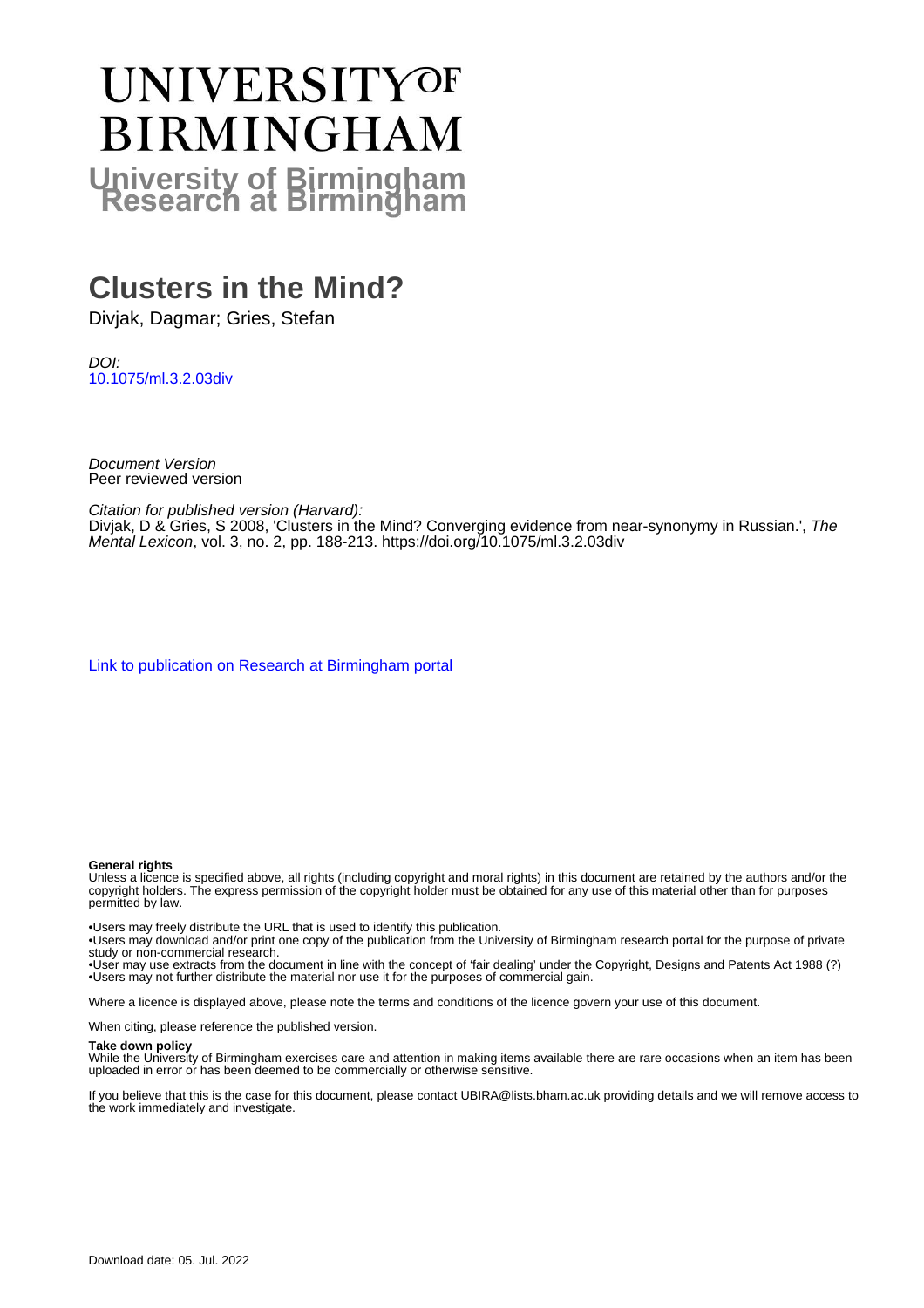Running Head: Clusters in the mind?

Clusters in the mind? Converging Evidence from Near-Synonymy in Russian.

Dagmar S. Divjak<sup>1</sup>, Stefan Th. Gries<sup>2</sup>

<sup>1</sup>University of Sheffield <sup>2</sup>University of California, Santa Barbara

Address for correspondence

Dagmar Divjak, Department of Russian and Slavonic Studies, Arts Tower, Western Bank,

Sheffield, S10 2TN, UK. Phone +44 114 222 7401, fax +44 114 2227416

E-mail: d.divjak@sheffield.ac.uk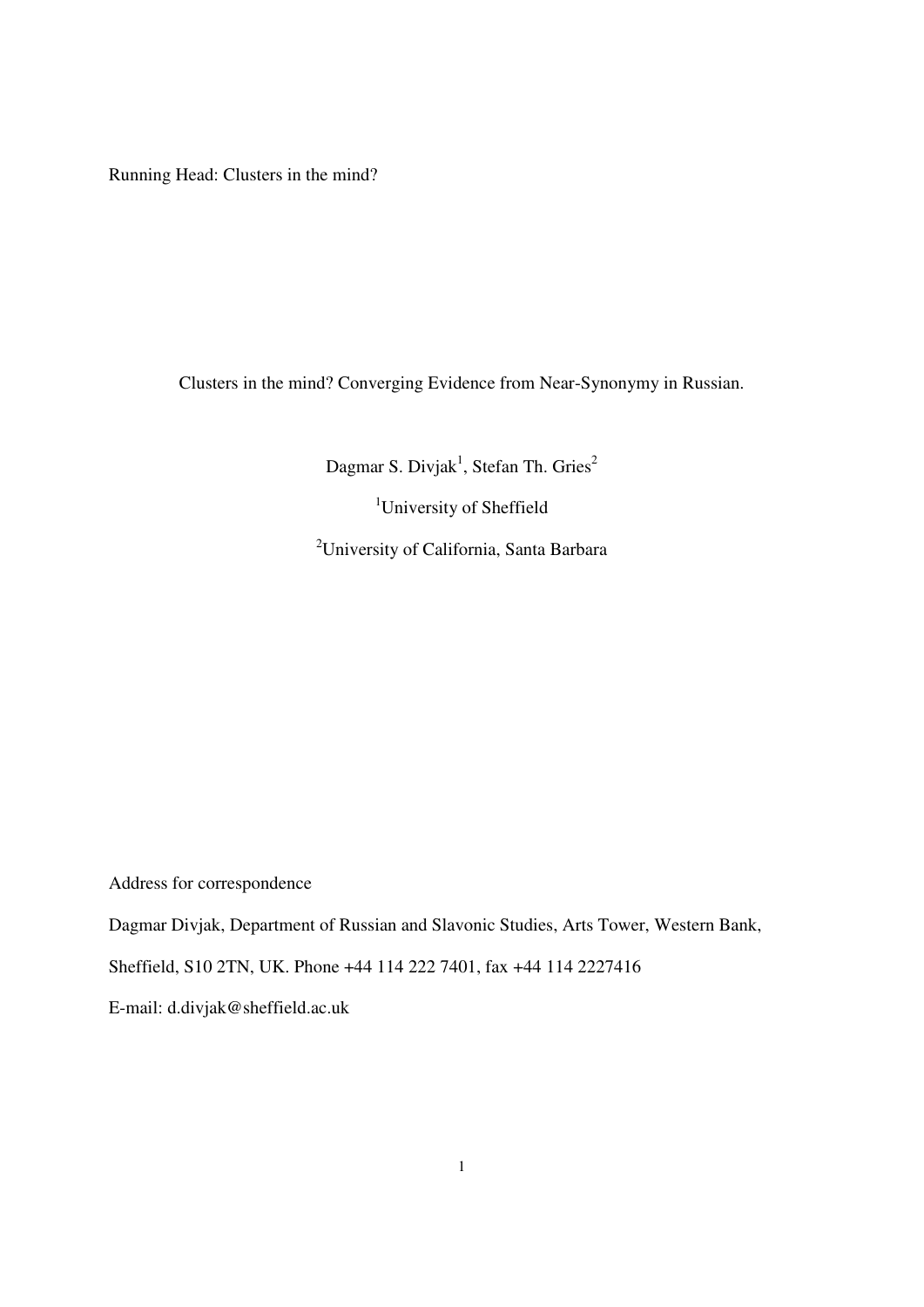#### Abstract

This paper provides experimental evidence to support the existence of mental correlates of lexical clusters. The results we present validate the linguistic model for nine near-synonymous verbs that express TRY-ing in Russian that was proposed on the basis of corpus data (Divjak and Gries 2006). Data were collected by means of a sorting task and a gap filling task designed to study the cognitive reality of clusters of near-synonyms as well as of the properties that have high predictive power for subcategorizing near-synonyms. Consequently, the position of a corpus-based behavioral profile approach to lexical semantics is strengthened as it provides a firm basis for cognitively realistic language descriptions.

Keywords: behavioral profiles; cluster analysis; gap-filling; lexical clusters; mental correlates of linguistic models; near-synonymy; Russian; sorting.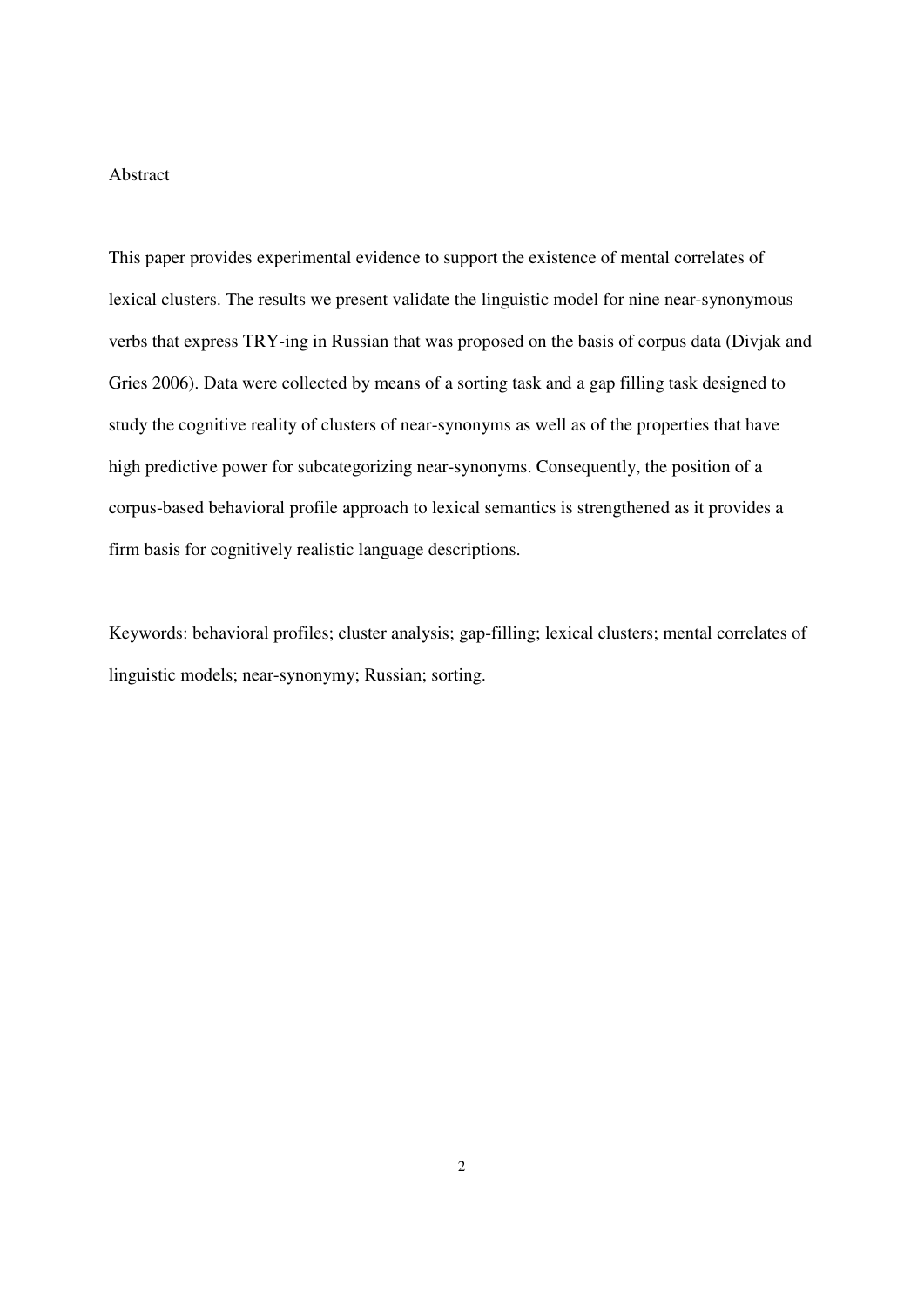#### **1. Cognitively Real(istic) Linguistics**

One of the areas that facilitated the emergence of cognitive linguistics as a new research paradigm was that of lexical semantics. Cognitive linguists strive to make their "account of human language accord with what is generally known about the mind and the brain, from other disciplines as well as our own" (cf. Lakoffs (1990: 53) Cognitive Commitment). Hence, early lexical semantic studies, which shaped the field for years to come, investigated the degree to which, for example, metaphor could be used to account for meaning extension, while radial categories allowed for new insights into the linguistic organization and related mental representation of polysemy, and to a lesser extent near-synonymy. This approach increased the expectation, yet not necessarily the likelihood, of being able to find mental correlates for linguistic models. Although the field of cognitive semantics did witness a gradual shift from intuition-based, corpus-illustrated work to corpus-based analyses (cf. Kishner and Gibbs 1996, Matlock 2001, and the papers in Gries and Stefanowitsch 2006 and Stefanowitsch and Gries 2006), few lexical semanticist (with the exceptions of Sandra and Rice 1995, Rice 1996, and Arppe and Järvikivi 2007) have taken on the challenge of validating relevant linguistic findings experimentally.

 It comes as no surprise then that the above publications criticized the cognitive linguistic methodology, and in particular the widely used network representations of words and word senses, for a number of shortcomings. Among the most pressing questions are, no doubt: which elements of usage need to be captured to arrive at an objective and satisfactory description of meaning? And what, if any, contribution can linguistic work on, say, polysemy or nearsynonymy, make to issues of mental representation of lexical items?

3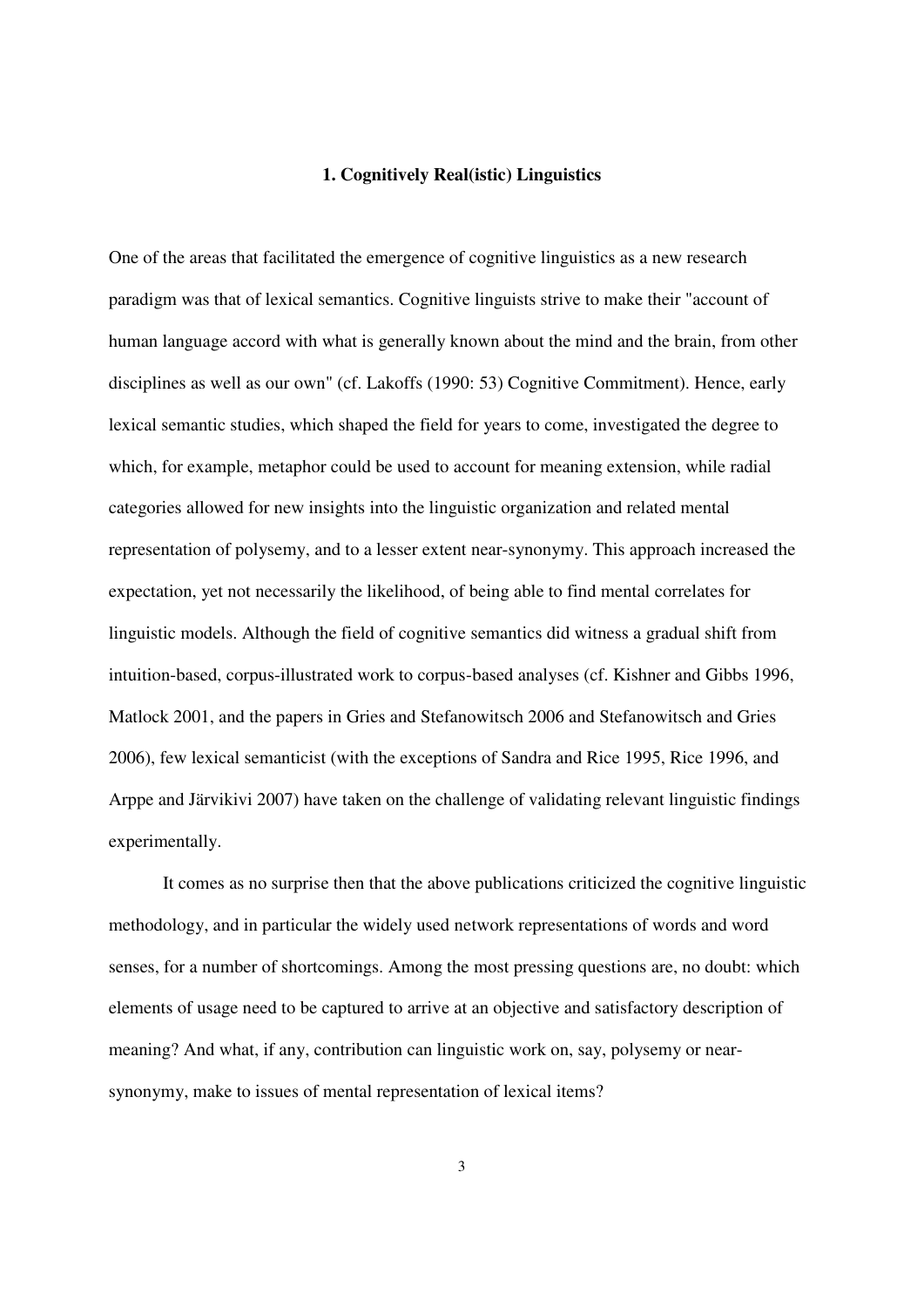In this paper, we will present results from research into near-synonymy in Russian that seeks to remedy these issues by relying on corpus data to construct a model for nine nearsynonyms expressing TRY and validating the resulting model experimentally.

#### **2. A Corpus-based Approach to Meaning**

In recent work, Divjak and Gries have introduced what they refer to as the "behavioral profile" approach, henceforth BPapproach , to lexical semantics (see Gries & Divjak 2008 for an overview). Given that the BP approach takes a usage-based view on meaning, and therefore we will use the words *use* and *meaning* interchangeably. Yet, although differences in usage can be of syntactic, semantic, pragmatic or socio-lectal nature, we will - with one exception - restrict our discussion to denotative aspects of meaning, thus leaving aside pragmatic and socio-lectal variation.

 Since the BP approach is usage- based, , it qualifies asa data-driven and hence more objective means to capturing and comparing a word's meaning (Divjak 2006, Divjak and Gries 2006) or word senses (Gries 2006). In addition, behavioral profiles facilitate discovering the internal structure of polysemous or near-synonymous words as the profiles can be subjected to exploratory statistical techniques that find structure in large datasets, e.g. cluster analysis.

#### *2.1 Tagging for meaning*

We will illustrate the main characteristics of the BP approach using the study the results of which we seek to validate here: Divjak and Gries (2006) analyzed 1,585 sentences each containing one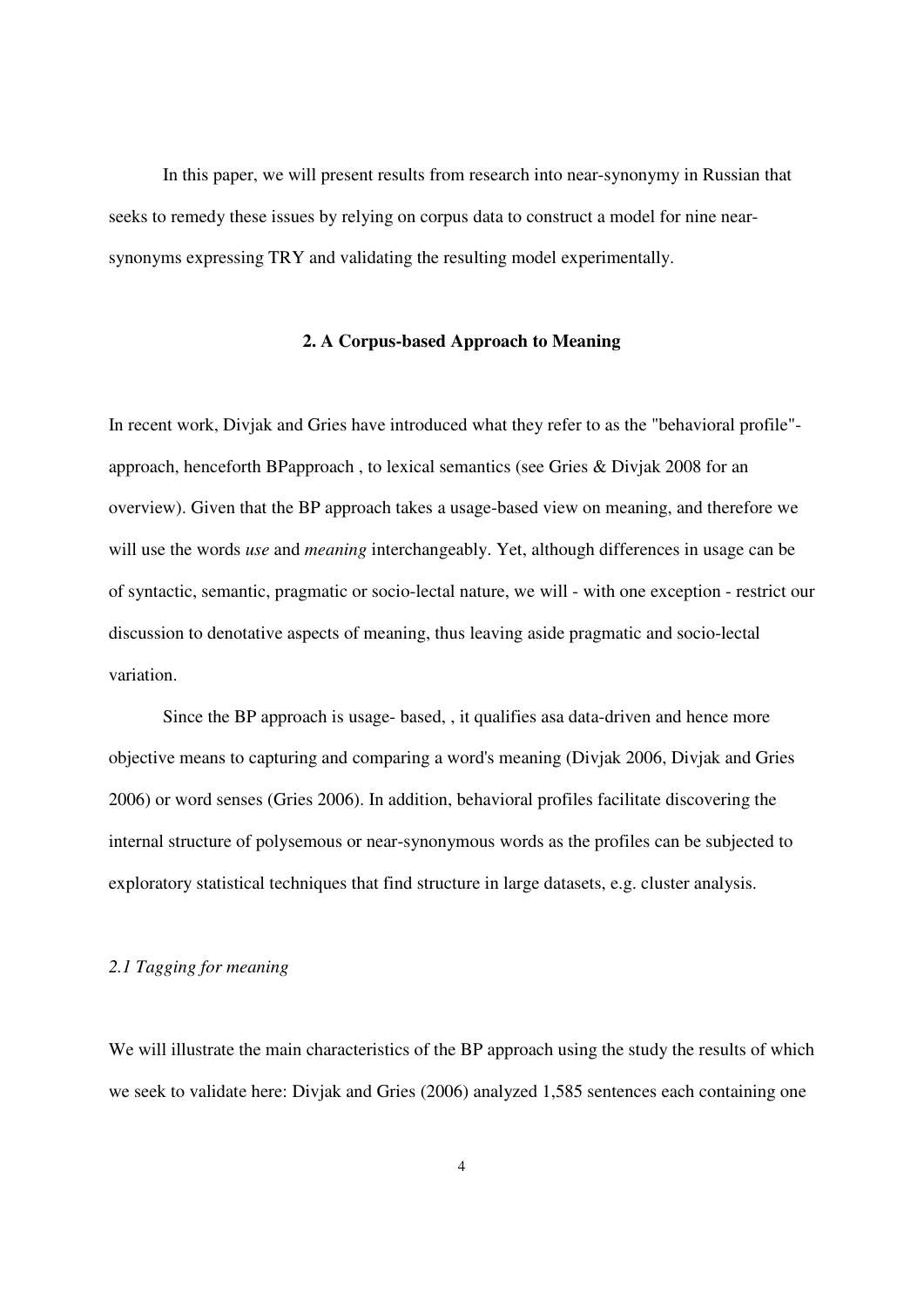out of nine verbs that, in combination with an infinitive, express TRY in Russian, i.e. *po/probovat'* ('try'), *pytat'sja* ('try, attempt'), *starat'sja* ('try, endeavor'), *silit'sja* ('try, make efforts'), *norovit'* ('try, strive to, aim at'), *poryvat'sja* ('try, endeavor'), *tš*č*it'sja* ('try, endeavor'), *pyžit'sja* ('go all out') and *tužit'sja* ('make an effort, exert oneself'). All 1,585 examples (between 100 and 250 per verb, depending on availability) were annotated for 87 properties, a.k.a. levels of ID tags, listed in Table 1.

#### Table 1

#### *Levels of ID tags used in annotating corpus extractions (adapted from Divjak and Gries 2006)*

 As a result, the distributional behavior of the nine verbs was summarized in a table of cooccurrence frequencies. Put differently, each verb's distribution is characterized by a vector of percentages that represents how often a particular verb co-occurs with each of the levels of the ID tags above listed. This dataset was analyzed using a hierarchical agglomerative cluster analysis, using the Canberra similarity metric and Ward's amalgamation strategy (for a more precise description of the procedure followed we refer to Gries and Divjak 2008). The resulting dendrogram, presented in Figure 1, shows what is similar and what is different: verbs that are clustered or amalgamated early are similar, whereas verbs that are amalgamated late are rather dissimilar. For example, it is obvious that *pytat'sja* and *starat'sja* are much more similar to each other than, say, *probovat'* and *norovit'*, which are only linked in the last overarching cluster. At the same time, the dendrogram gives an indication of how independent the clusters of verbs are: the larger the distance between different points of amalgamation, the more autonomous the earlier verb/cluster is from the verb/cluster with which it is merged later. In the present case, the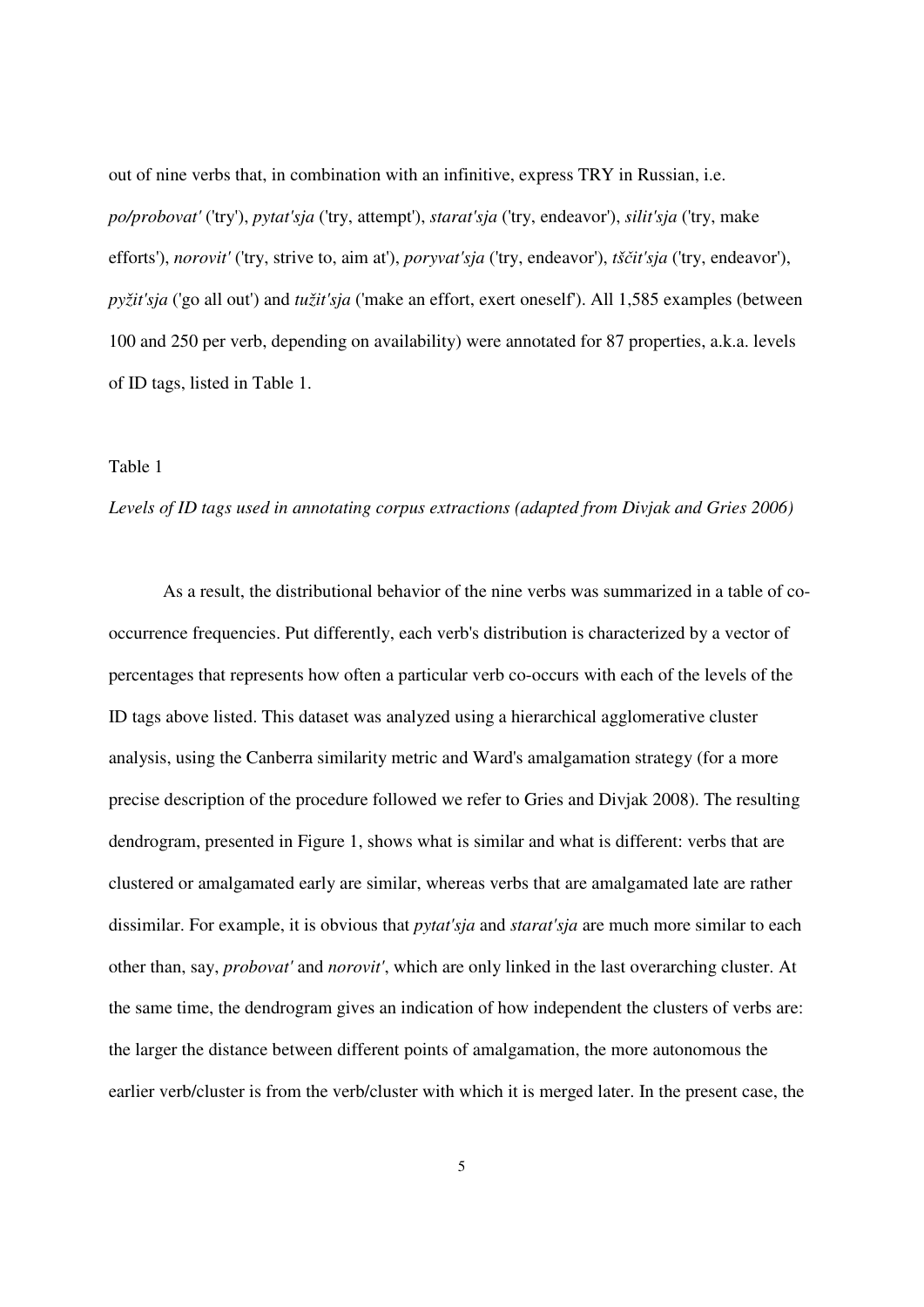plot clearly consists of three clusters and given the verbs and ID tag levels that were most strongly correlated with these clusters, Divjak and Gries (2006) labelled them YOU COULD SUCCEED, YOU WON'T SUCCEED and YOU CAN´T SUCCEED.

### Figure 1

#### *Dendrogram of nine Russian verbs meaning 'try' (from Divjak and Gries 2006)*

 This dendrogram can easily be "translated" into a radial network so typical of cognitive linguistic analyses; this can be achieved either manually (Divjak 2004) or by means of phylogenetic clustering techniques (Divjak and Gries 2006). Yet, , BPs are not only an excellent basis for revealing the internal structure of a group of near-synonyms in a way compliant with fundamental cognitive linguistic assumptions: they also faciliate investigating the nature of the three categories suggested by the dendrogram more thoroughly. Between-cluster similarities and differences were inspected using *t*-values that pick out those variables that discriminate well between clusters, i.e. they foreground the most important properties of a cluster, as attested in this dataset (cf. Backhaus et al. 1996:310-2). More specifically, *t*-values facilitate determining which variables are most strongly represented (in the case of high positive *t*-values) and which variables are most strongly underrepresented (in the case of low negative *t*-values) in a particular cluster. The higher the *t*-value for a certain property in a particular cluster, the higher the chance that a particular situation displaying this property will be verbalized using a verb from that cluster. We will summarize the main findings of Divjak and Gries (2006) in the following section, yet given the large number of results yielded by this procedure, we restrict our attention to the top 25 most revealing scores, i.e. the variables having positive *t*-values for one cluster and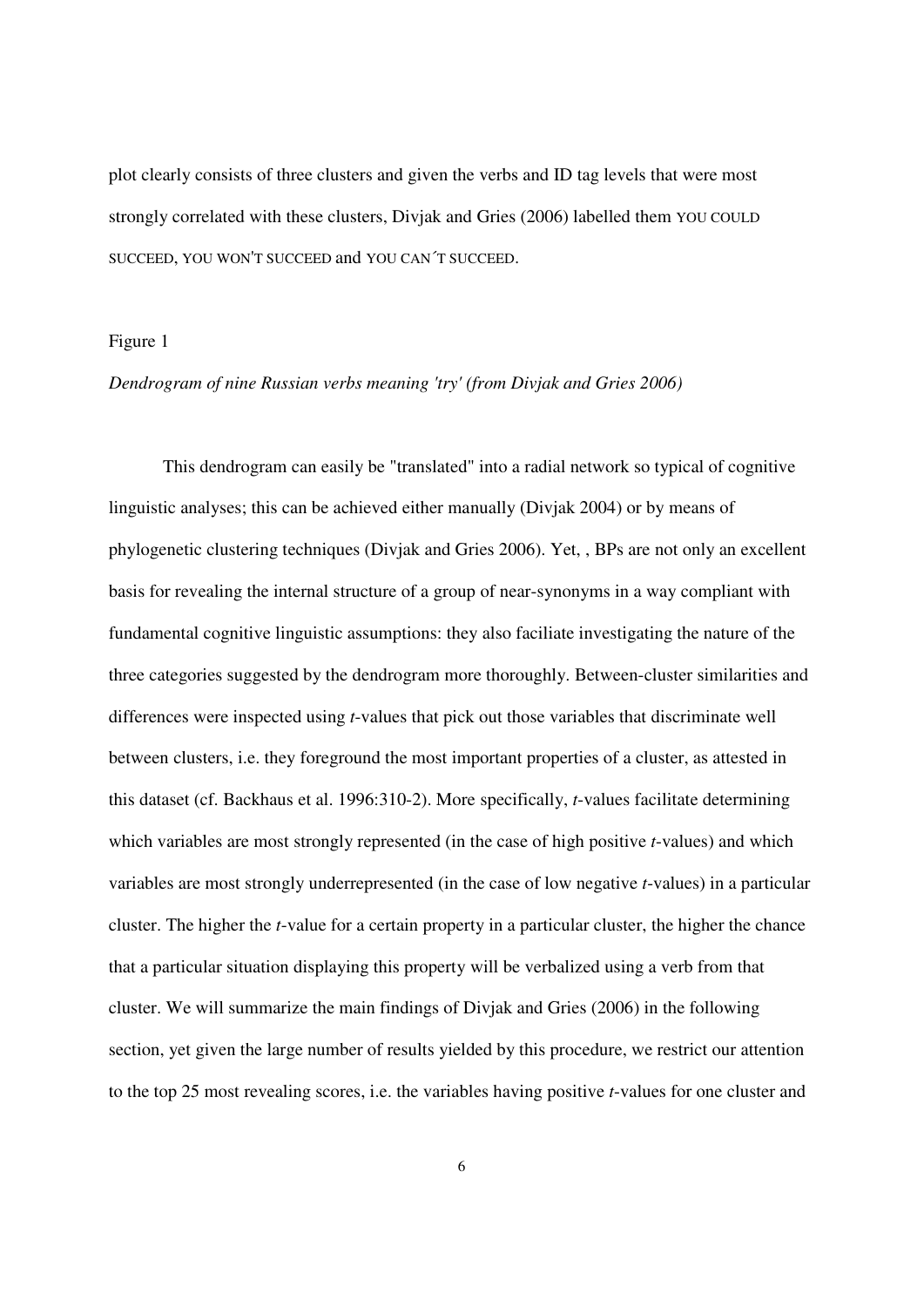negative *t*-values for the other two clusters and vice versa; cf. Divjak and Gries (2006) for details.

#### *2.2 Evaluating the results*

If we pull together the dimensions with the most revealing  $t$ -values<sup>1</sup> for the arguably most central and neutral YOU COULD SUCCEED cluster and incorporate them into one scenario, the characterization that emerges for *pytat'sja*, *starat'sja* and *probovat'*, is the following: a human (rather than an animal or an insect) is exhorted to undertake an attempt to move himself or others (rather than to undertake mental activities); often, these activities are negated. All three verbs are more easily used in the main clause ( $t=0.821$ ) than verbs from the other two clusters. Although all three verbs exist in the imperfective and perfective aspect and do occur in both aspects, variables that include reference to the perfective aspect (i.e. refer to past and future events) are three times more frequent in the top 25 *t*-scores that are positive for this cluster and negative for other clusters (*t*-values range from 0.667 to 1.201). In addition, the infinitive that follows the tentative verb is more often negated (*t*=0.702) and expresses physical activities (*t*=0.599), events that are figurative extensions of motion events (*t*=0.465) or involve setting a theme/patient into motion (*t*=0.4). Finally, strongly attracted optional collocates express that the subject got permission to carry out the infinitive action (using *pust'*, *t*=1.008), that the attempt was untimely brought to a halt (with *bylo*, *t*=0.982), that the subject was exhorted to undertake an attempt  $(t=0.832)$  and that the intensity with which the attempt was carried out was reduced  $(t=0.667)$ .

 In the YOU WON'T SUCCEED cluster with *silit'sja*, *poryvat'sja* and *norovit'*, an inanimate subject undertook repeated non-intense attempts to exercise physical motion; the actions are often uncontrollable and fail because of internal or external reasons. All three verbs lack a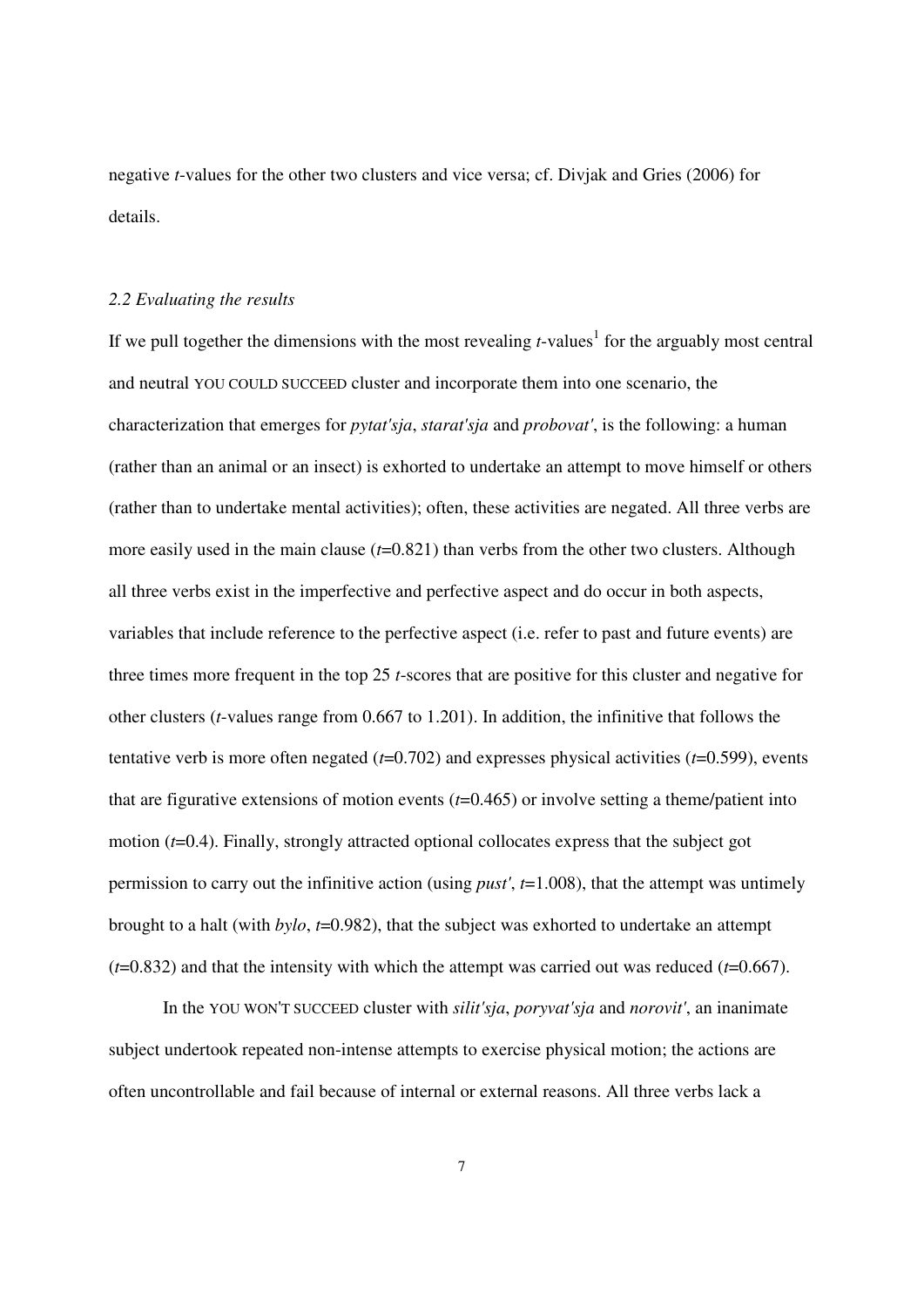perfective counterpart and prefer the present tense more than verbs in the two other clusters (*t*=1.047 for present tense with a perfective infinitive and *t*=0.711 for the present tense followed by an imperfective infinitive). Among the most strongly represented variables we encounter the verbs' compatibility with inanimate subjects, both concrete and abstract (*t* ranges from 1.108 to 1.276), as well as with groups or institutions (*t*=1.297). Actions expressed by the infinitive are physical (*t*=0.176), affect a theme/patient (*t*=0.352), are metaphorical extensions of physical actions (*t*=0.999), or physical actions affecting a theme/patient (*t*=0.175). Focus is on the vainness (*t*=0.962 for vainness combined with intensity) of the durative effort (*t*=0.750 for duration adverbs).

 With verbs from the YOU CAN´T SUCCEED cluster that contains *tš*č*it'sja*, *pyžit'sja* and *tužit'sja*, an inanimate subject (concrete or abstract) attempts very intensely but in vain to perform what typically are metaphorical extensions of physical actions. These verbs prefer to occur as participles (*t*'s range from 0.632 to 1.214). The infinitive actions that are attempted express a type of physical motion (*t*=0.924) that is often not controllable (*t*=0.548). The action can be carried out by an inanimate subject (*t*=0.809 for phenomena of nature and *t*=0.774 for bodyparts) and are often repeated (*t* ranges from 0.678 to 1.092). If the attempt remains unsuccessful, both external (*t=*0.627) and internal (*t*=0.429) reasons are given for the failure.

 There is one important disclaimer that applies to all of the above: analyses of corpus-data single out properties that are important within a particular dataset and are likely to generalize beyond a particular dataset. Yet, a radial network for near-synonyms expressing TRY constructed on the basis of a linguistic data analysis alone is by no means necessarily a truthful depiction of the representation present in the mind of speakers (cf. Sandra and Rice 1995). Put differently, while the usage-based view on language prominent within Cognitive Linguistics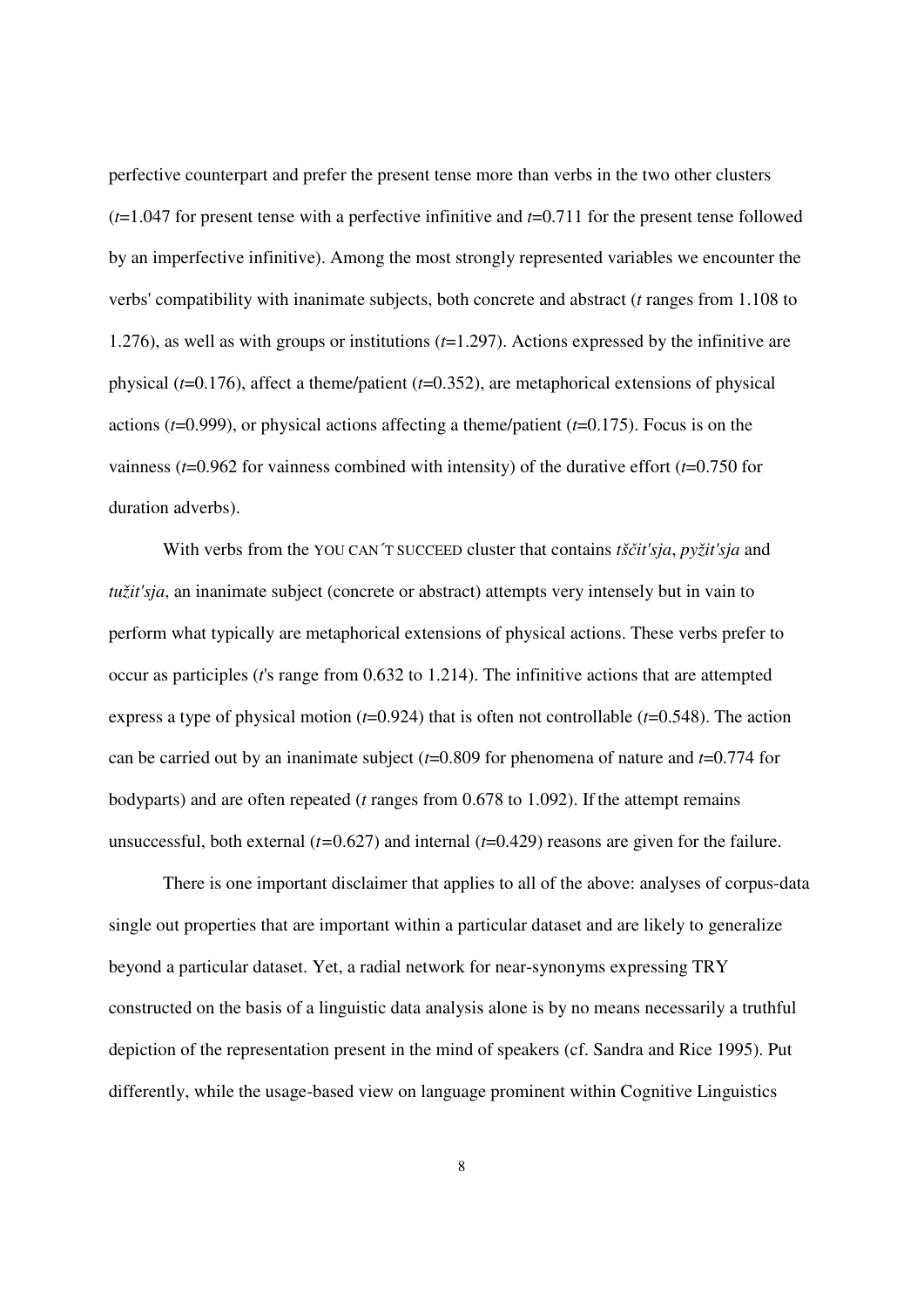places quite some emphasis on different types of frequency effects, this does not *per se* guarantee that any of these properties are relevant to speakers of a language. The main contribution of this paper lies therefore in the attempt to validate the corpus-linguistic findings on the basis of results from experimental methods.

#### **3. Exploratory Analysis**

There are indications that there is cognitive reality to the clustering obtained for nine nearsynonymous verbs that epressTRYin Russian (see Figure 1): the results from a preliminary sorting task (Solov'ev, ms.) revealed that each of the nine verbs is most often grouped together with one of the verbs it is clustered togeher with in the corpus-based analysis. Yet, additional experiments and more refined evaluation techniques are needed to validate the findings; the results will be presented in Sections 4.2 and 4.3 respectively.

### *3.1 A first exploratory sorting task (Solvyev, ms.)*

Solovyev (ms.) reports on a "psycho-semantic" follow-up study of Divjak and Gries (2006). Thirty-six 2<sup>nd</sup> year students of computer science at Kazan' State University received a list with the nine TRY verbs in alphabetical order. The students were asked to sort the verbs into groups containing "words that were close in meaning". For each pair of verbs it was then calculated how often subjects had grouped them together

 Solovyev's evaluation of the results was based on visual inspection of the coclassification matix (Table 2). He found that many students remarked they did not know the verb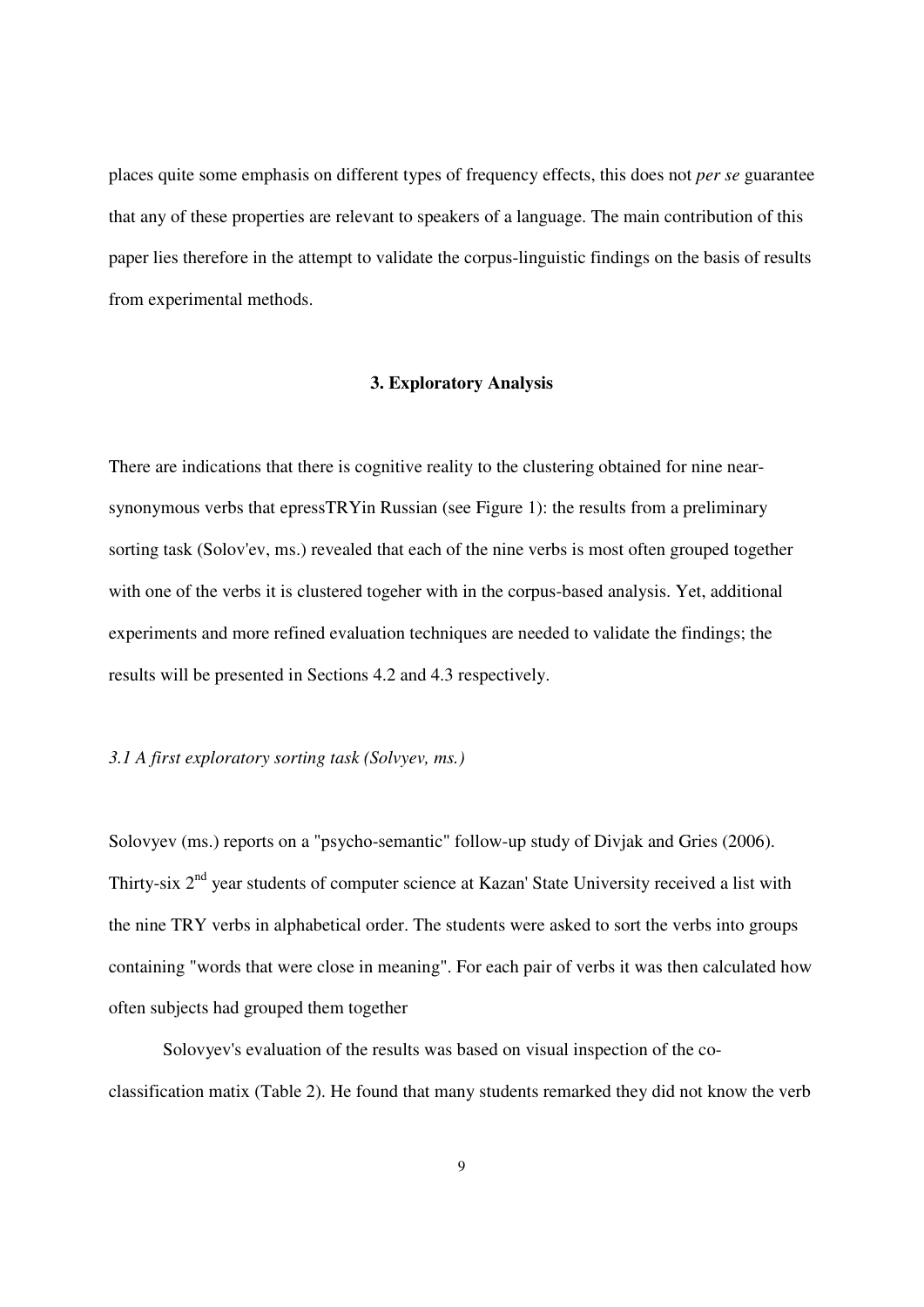*tščit'sja* hence and left it out of their classification. The remaining verbs clustered as follows: *norovit'* and *poryvat'sja* go together, as do *probovat'* and *pytat'sja* and *pyžit'sja*, *silit'sja* and *tužit'sja*. According to Solovyev, *starat'sja* does not show any clear preference; instead, it has affinities with all other verbs.

 However, in order to facilitate comparison of the experimental results with the corpusbased results as well as to homogenize the method of evaluation across different types of experiments (see below), we have designed an evaluative approach based on a point-scoring system that consists of two steps: first, we quantify the fit of our experimental results to the corpus results by means of a score; second, we compute a random baseline to assess whether the obtained fit could have been obtained on the basis of chance alone. In what follows, we explain our method evaluation in more detail.

#### *3.2 An evaluation metric: similarity points and their baseline(s)*

As mentioned above, the corpus-based analysis of the nine Russian verbs resulted in three different clusters:

- − cluster 1: *silit'sja, pryvat'sja,* and *norovit'*;
- − cluster 2: *probovat', pytat'sja,* and *starat'sja*;
- − cluster 3: *tscit'sja, pyzit'sja*, and *tuzit'sja*.

 In order to quantify the convergence between the corpus-based cluster solution and the results of the sorting task, we generate a co-classification matrix, each cell of which provides the frequency with which the verb listed in the row has been sorted together with the verb from the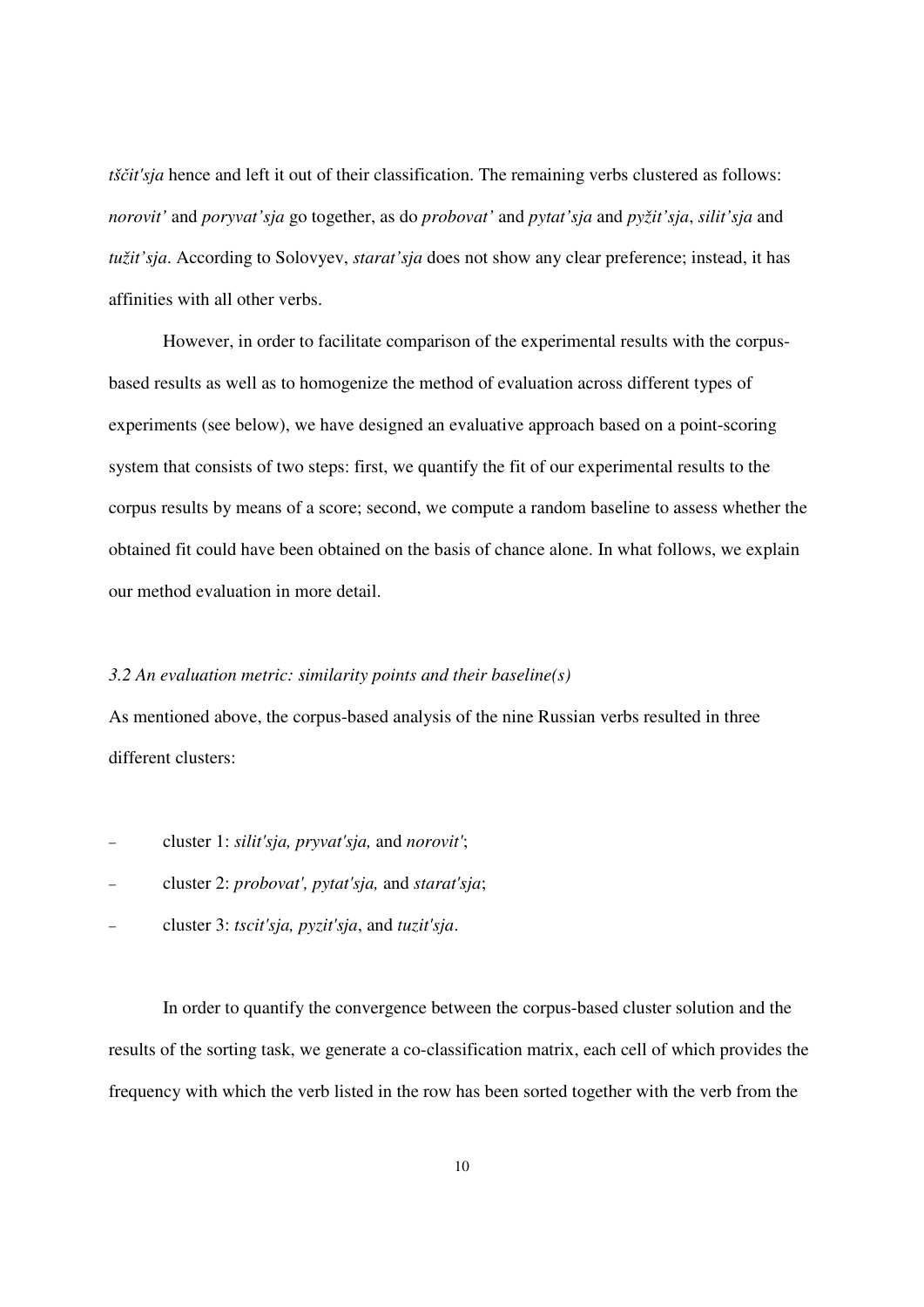column. Table 2 provides this matrix for the data discussed in Solovyev (ms.).<sup>2</sup>

#### Table 2

*Co-classification matrix (data from Solovyev, ms.)* 

This symmetric matrix has an unpopulated main diagonal since each verb  $\nu$  is by definition sorted into the same group as *v* itself. Second, in order to avoid basing our conclusions on raw frequencies of occurrence only, we compute each cell's Pearson residual (as it would result from the application of a chi-square test). Pearson residuals are obtained as shown in (1): positive versus negative values indicate that a particular frequency is higher or lower than expected by chance respectively.

(1) Pearson residual = 
$$
\frac{observed - exp\,ected}{\sqrt{exp\,ected}}
$$

 Computing all Pearson residuals for the data presented in Table 2 results in Table 3; the bold-typed figures in Table 3 highlight the row-wise maxima.

### Table 3

*Pearson residuals for the co-classification matrix in Table 2* 

 Next, a point score needs to be computed that quantifies how well the sorting data fit the corpus data: since a high Pearson residual in Table 3 reflects that, say, *norovit'*, was sorted together with *poryvat'sja* much more often than expected by chance, we adopt the following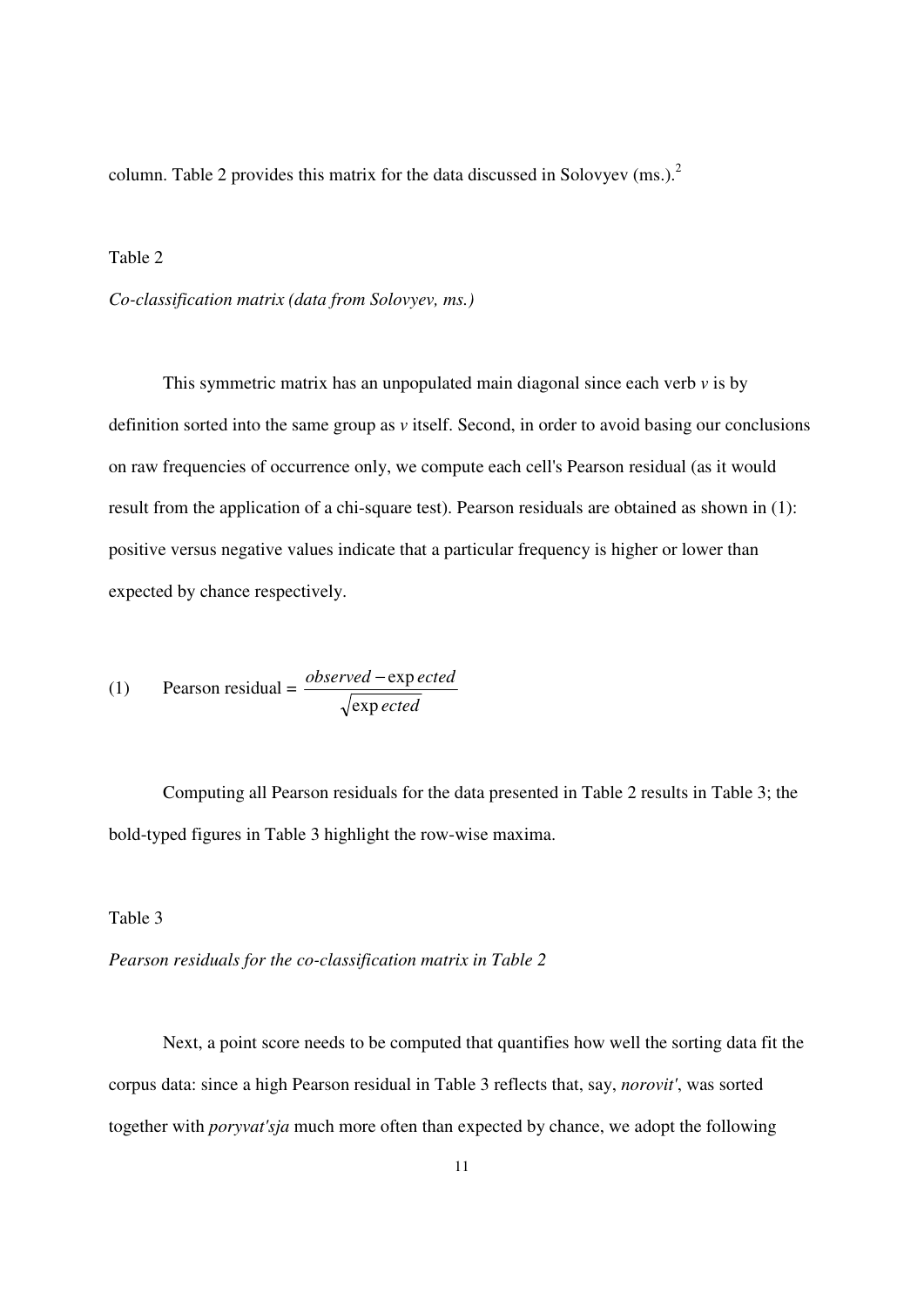scoring system:

- if a target verb's highest Pearson residual in the sorting data was observed for a verb that was assigned to the same cluster as the target verb belongs to in the corpus data, we scored one point;
- if a target verb's highest Pearson residual in the sorting data was observed for a verb that was assigned to another cluster than the target verb belongs to in the corpus data, we scored zero points.

 Since all verbs except for *silit'sja* have their highest Pearson residual for another verb from the same corpus-based cluster we score 8 points. However, it is yet unclear whether this score signals a good or a bad fit and whether or not this fit can be expected to occur by chance. We therefore test the fit for significance using a simulation-based approach.

 From Table 3, it is clear that the minimum and the maximum scores that can be observed are 0 and 9 points respectively. It is also clear, then, that 8 points is a very good result. To test whether this result is sufficiently – i.e., significantly – different from chance, we first enumerated all scores any verb could possibly obtain. Since each verb is part of a three-verb cluster, this means that each verb could theoretically score 1 for either of the two verbs from the same cluster or 0 for any of the six remaining verbs. Thus, each verb will on average contribute a score of  $\frac{2}{8}$ to the overall point score and the overall expected score will be 2.25. To test this result for significance and in order to avoid a computationally intensive permutational test, we used a bootstrapping approach. We generated a vector with all possible scores  $\{1, 1, 0, 0, 0, 0, 0, 0\}$ , sample one value from this vector nine times (once for each verb), and added these nine values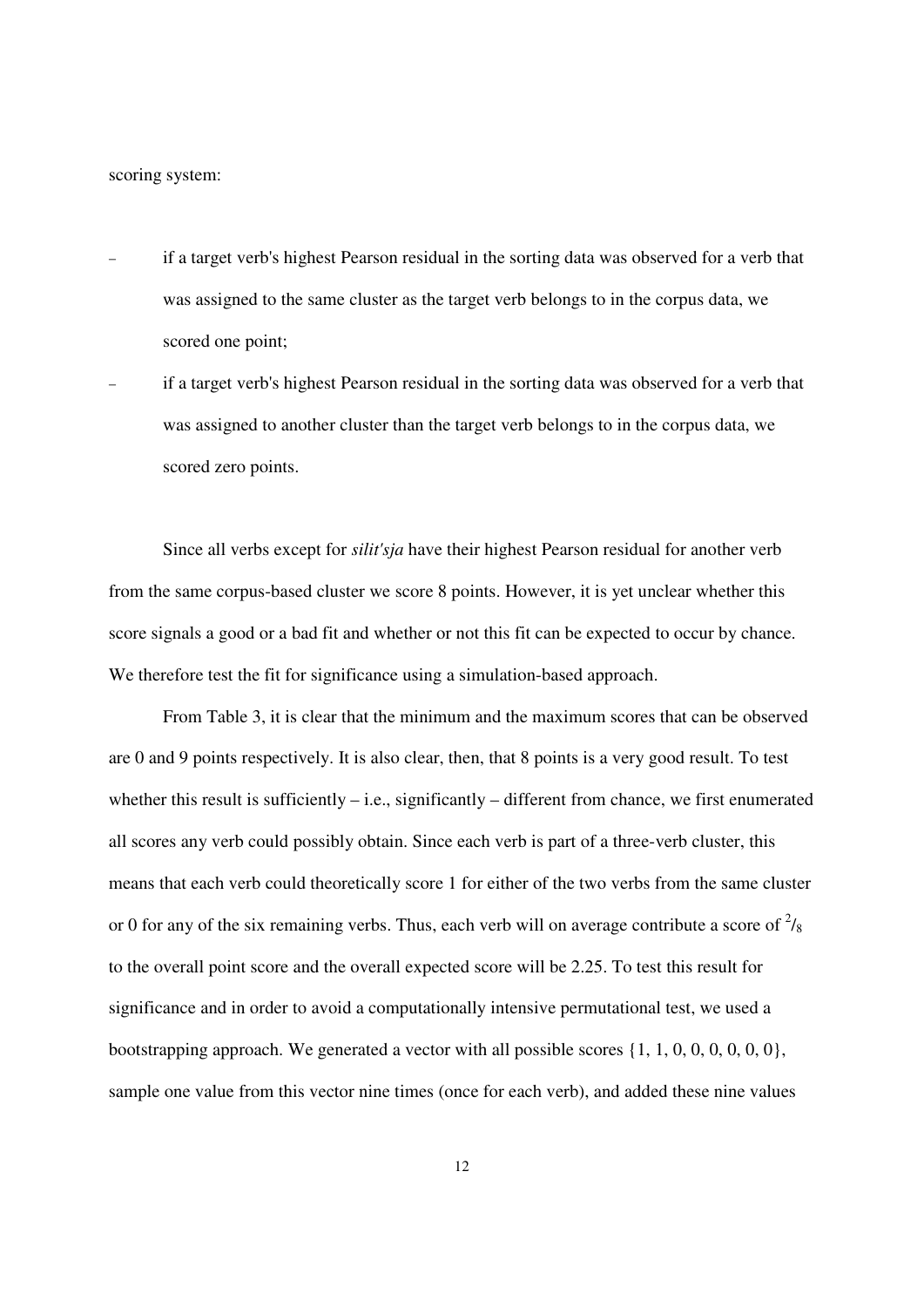up to one sample sum. We did this 100,000 times and then computed the number of times the sample sum was 8 (our observed value) or higher: this turned out to happen 12 out of all 100,000 times; thus,  $p_{one-tailed}$ =0.00012, which shows that the observed value of 8 is not only approximately 3.5 times higher than expected by chance, but also highly significantly so. Table 4 contains the most important quantiles resulting from the simulation.

#### Table 4

#### *Quantiles from the simulation*

The results of Solovyev's (ms.) sorting experiment support the three cluster-solution that was arrived at on the basis of the corpus data. Admittedly, Solovyev (ms.), an as yet unpublished study, elicited sortings in a rather crude way, i.e. without providing the intended syntactic and semantic context for the verbs. In Section 4.1, we discuss the results from our own sortingexperiments that we followed up with a gap-filling task (Section 4.2).

#### **4. Two Experiments**

In this section we aim to provide an answer to two questions related to the degree to which the corpus-based results are corroborated by experimental evidence and the degree to which corpusbased studies contribute to linguistic investaigations of semantic and conceptual issues. Do native speakers produce groups that resemble the clustering obtained from analysis of corpusdata (or do they prefer the traditional pairs)? Are native speakers sensitive to the properties that, on the basis of corpus data, are claimed to be strongly associated with a cluster of verbs?<sup>3</sup> (Cf.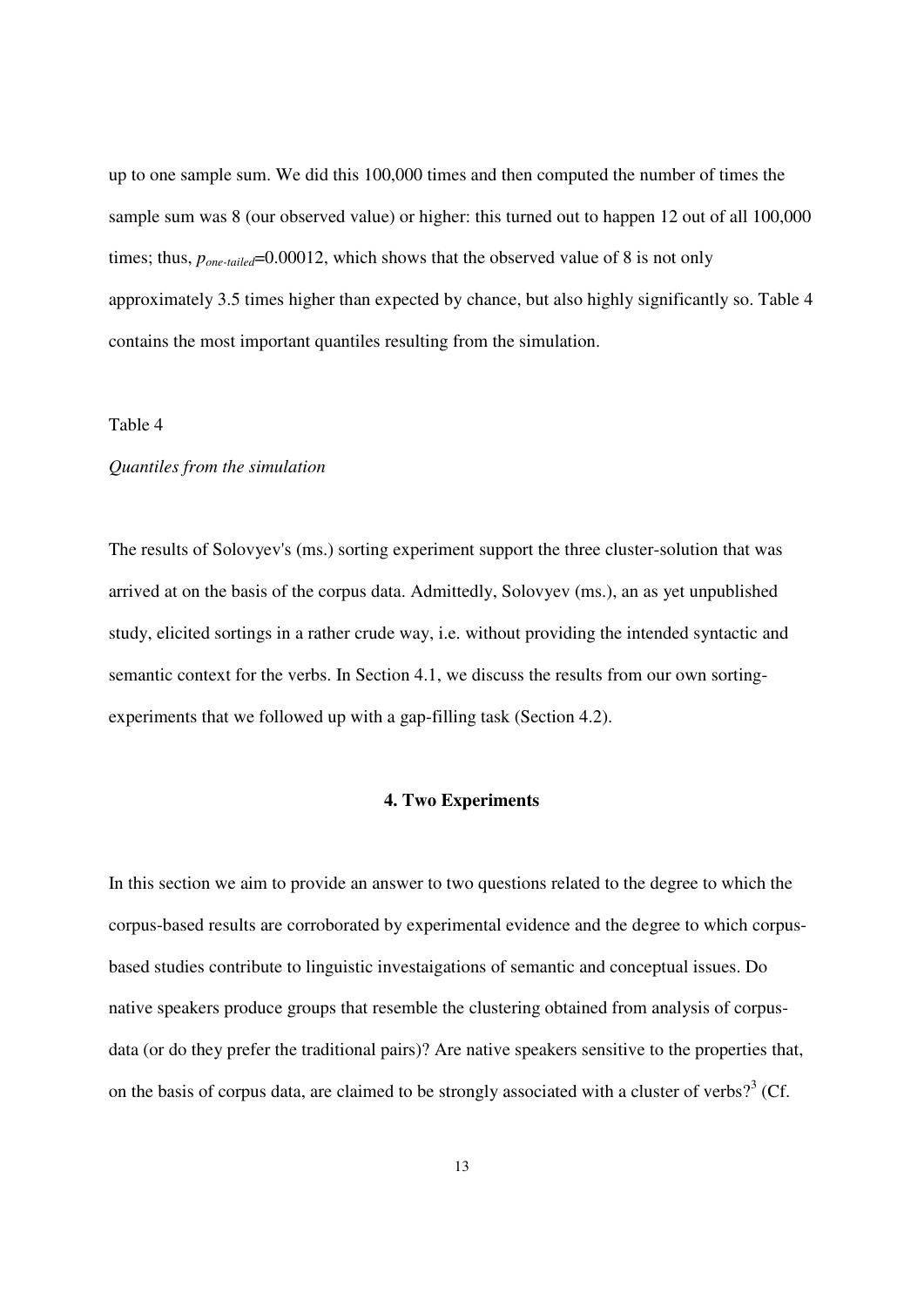#### Arppe & Järvikivi 2007 for the synonym pair *miettiä* and *pohtia*)

Before embarking on the analysis, one caveat is in order. Whenever reference is made to the "cognitive reality of model", no position is taken as to the exact mental representation or mental storage of lexical clusters. Whichever way lexical information is stored, it is very well suited to produce clusters and it seems to include information about disinctive properties as they fall out from a corpus-driven linguistic analysis.

#### *4.1 Three Sorting Tasks*

### 4.1.1 Experimental design

46 third year IT students students from the Moscow Steel and Alloys Institute (www.misis.ru), Department of Computer Science and Economics<sup>4</sup> were presented with a questionnaire that contained instructions for three sorting tasks. In each task the subjects were presented with nine sentences that differed only with respect to the main verb expressing TRY that was used. The schematic sentence and its translation are given in (2); the underlined gap was filled by past tense forms of the nine verbs meaning TRY in Russian.

- (2) a. После операции калека \_\_\_\_\_\_\_\_\_\_\_\_\_ ходить без помощи костылей.
	- b. After the operation, the cripple tried to walk without the help of crutches.

 In task 1, the subjects were asked to sort the nine sentences into a number of groups of their choice such that sentences they thought were more similar to each other ended up in the same group while sentences that were found to be less similar to each other were sorted into different groups. The subjects were asked to indicate the grouping by assigning identical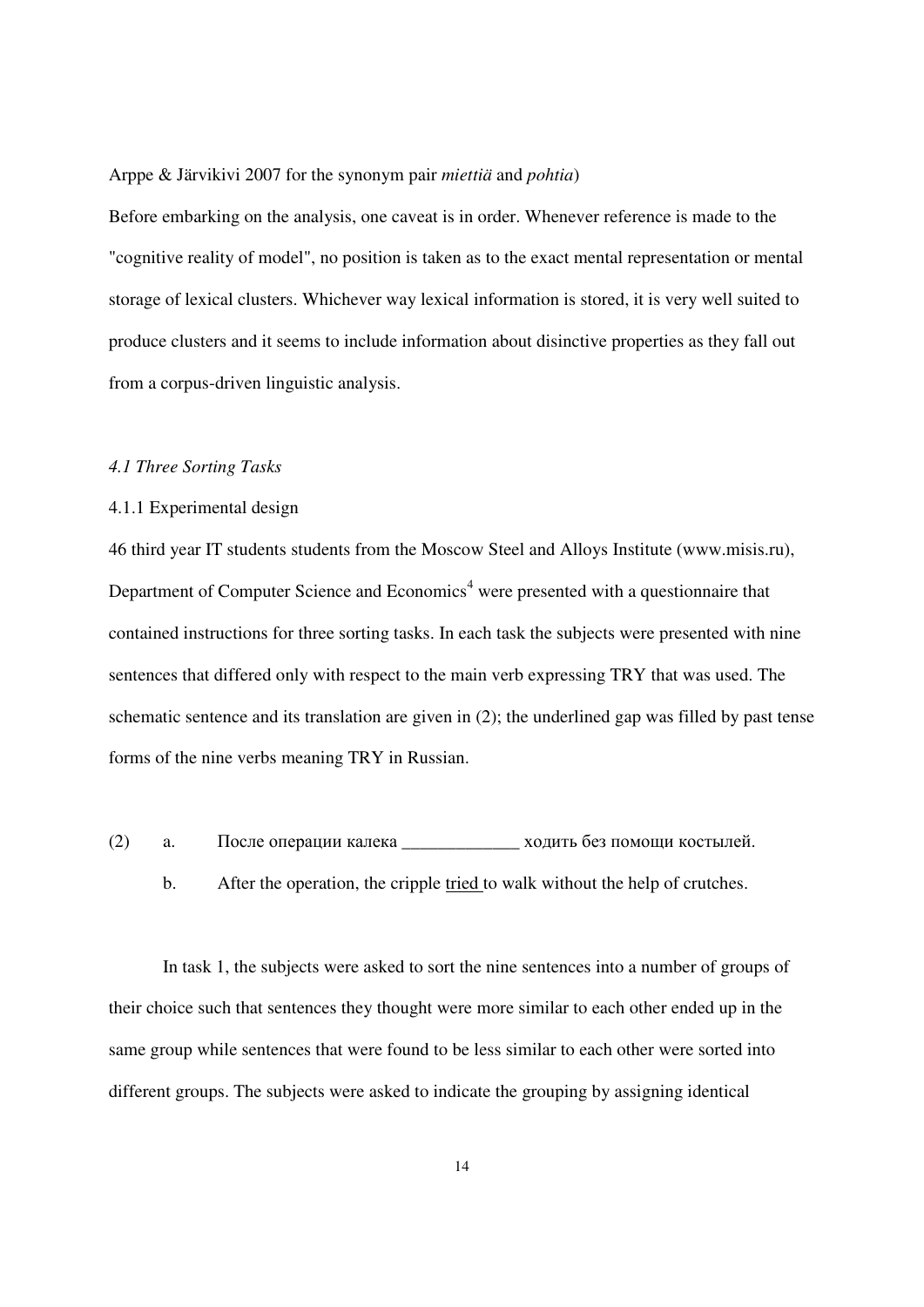numbers, letters or symbols to sentences that they thought belonged in the same group.

 In task 2, the subjects were asked to revisit the same sentences and sort them into three groups such that sentences they thought were more similar to each other were sorted into the same group while sentences that were less similar to each other were sorted into different groups; again, the subjects indicated their groupings with numbers, letters or symbols.

 In task 3, the subjects were asked to revisit the same sentences, but this time sort them into three groups containing three verbs each on the basis of the same criteria. In other words, the three tasks systematically narrowed down the options for possible sorting, offering us different standards of comparison for our corpus-based resultsthis will be discussed in the following section.

#### 4.1.2 Results

The data were evaluated in the same way as Solovyev's (ms.) data. For each verb in each task, we counted how often it was sorted into the same group as each other verb and computed the Pearson residuals of the resulting co-classification matrix; the resulting matrices are provided in Table 5, Table 6, and Table 7 for task 1, task 2, and task 3 respectively.

Table 5

*Pearson residuals for the co-classification matrix of task 1* 

Table 6

*Pearson residuals for the co-classification matrix of task 2* 

Table 7

*Pearson residuals for the co-classification matrix of task 3*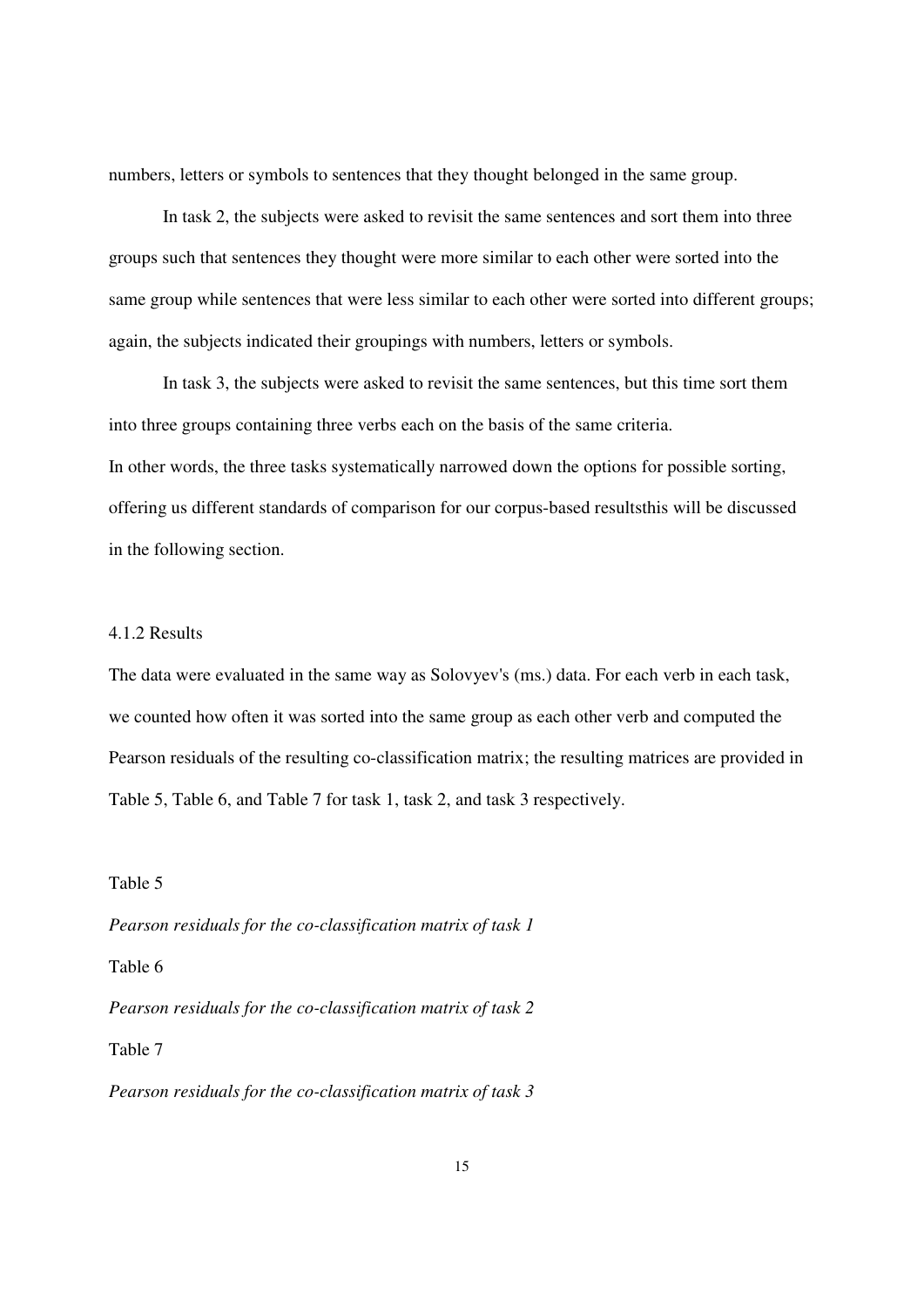The point score resulting from each of these tables is 8: all verbs but *silit'sja* prefer to be grouped with verbs from the cluster they were associated with in the corpus-based clustering solution.

 For each of these three results, we computed the same simulation as presented above for Solovyev's data. In all three cases, the results were identical: for all tasks, a point score of 8 or higher was obtained 12 times out of all 100,000 simulation runs; thus  $p_{one-tailed}=0.00012$ ; consider also Table 8 for the quantiles of each task's simulation.

#### Table 8

Quantiles from the simulation task 1, task 2, and task 3

 Thus, we find that the subjects – regardless of the exact sorting instructions they were given – strongly prefer sorting solutions that corroborate the corpus-based clustering: throughout, the point scores obtained are 3.5 times as high as expected by chance and that ratio difference is highly significant according to three Monte Carlo simulations with 100,000 runs each. Overall, eight out of nine verbs are grouped with verbs from the cluster they were assigned to in the corpus-based analysis. Across tasks, seven out of nine verbs are classified identically: *tš*č*it'sja*  changes between *pyžit'sja* in sorting task one and *tužit'sja* in tasks two and three, but stays within its corpus-based cluster, whereas *silit'sja* transgresses cluster boundaries in all three tasks, clustering with *pyžit'sja* in task three and with *tužit'sja* in tasks one and two. A possible cause for this divergence is the absence of pragmatic variables in the behavioral profile: just like *pyžit'sja* and *tužit'sja*, *silit'sja* strongly foreshadows failure of the attempted action.<sup>5</sup>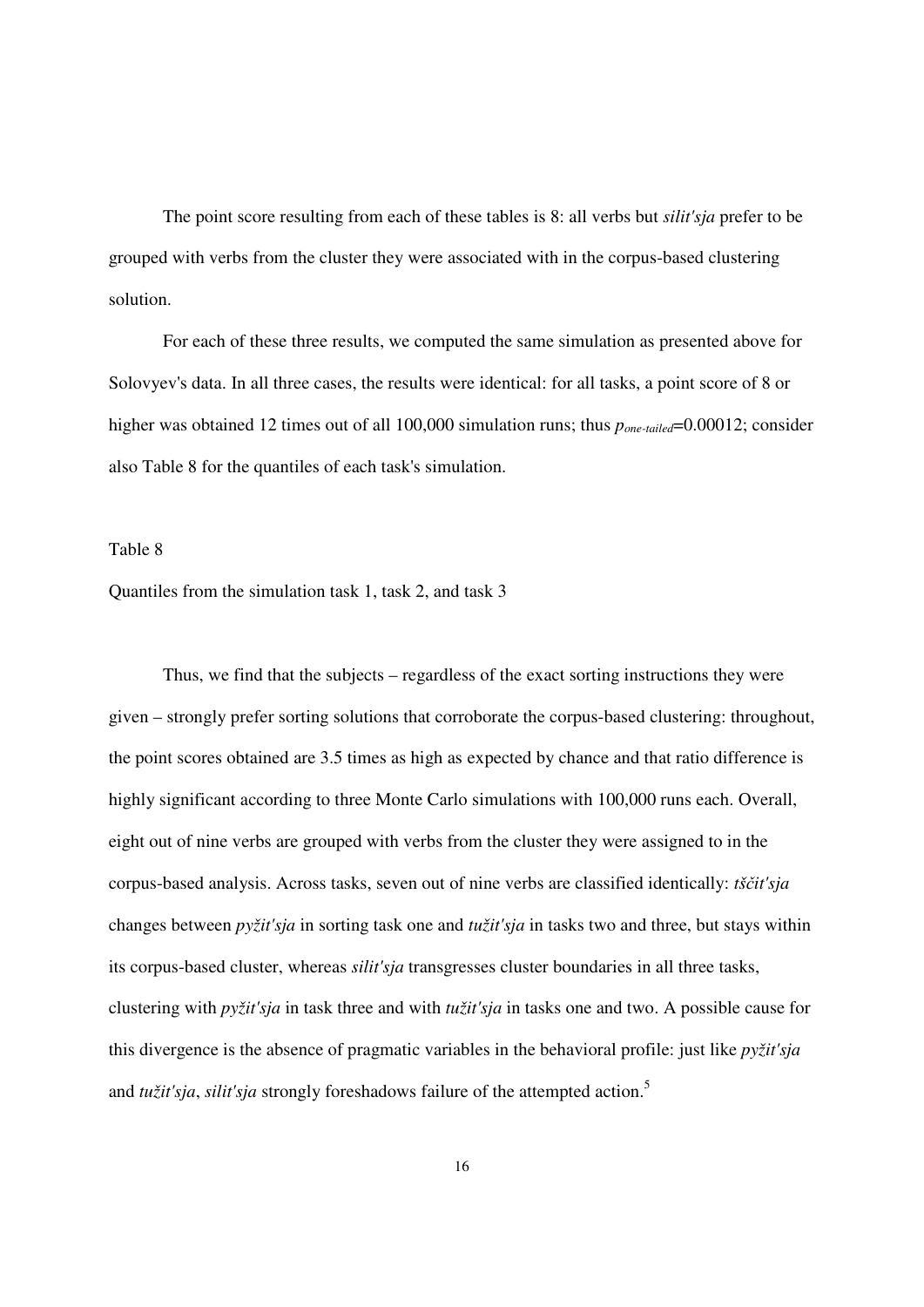Additional confirmation for the existence of three clusters in the elicited data that strongly resemble those found in the corpus-data comes from computing cluster analyses on each of the co-classification matrices from task 1 through task 3. We computed a hierarchical agglomerative cluster analysis on the co-classification matrix of each task, and in order to rule out methodological artifacts, we applied the same settings as Divjak and Gries (2006) applied to their corpus data (similarity measure: Canberra, amalgamation rule: Ward); the resulting dendrograms are shown in the appendix, together with some comments on the number of clusters and the quality of the clustering solutions. As is obvious, in each task all verbs but *silit'sja* end up in the same cluster as in the corpus data; we take this result as strong evidence for the compatibility of the experimental and the corpus-based clusterings. More rigorously, we computed Fowlkes and Mallows's (1983) measure of association for comparing two hierarchical cluster solutions,  $B_k$ , for the fit of each clustering of one of the sorting tasks and the corpus-based clustering of Section 1 and achieved the high value of 0.74 for each case.

#### *4.2 A Gap-filling Task*

#### 4.2.1 Experimental design

In addition to the above sorting experiment, we performed a gap-filling experiment (similar to the one employed by Dąbrowska, to appear) to check whether there was a quantitative dimension to the ID tag levels that had been singled out as highly distinctive for clusters using *t*-scores. Arguably, the *t*-values resulting from cluster analysis are a rough corpus equivalent of the probabilistic notion of cue validity from the domain of categorization studies: a feature *f* has high cue validity for category *c* if most members of *c* exhibit *f* and most non-members of *c* lack *f*. Similarly, a high *t*-value for a feature *f* linked with a cluster signals strong association of that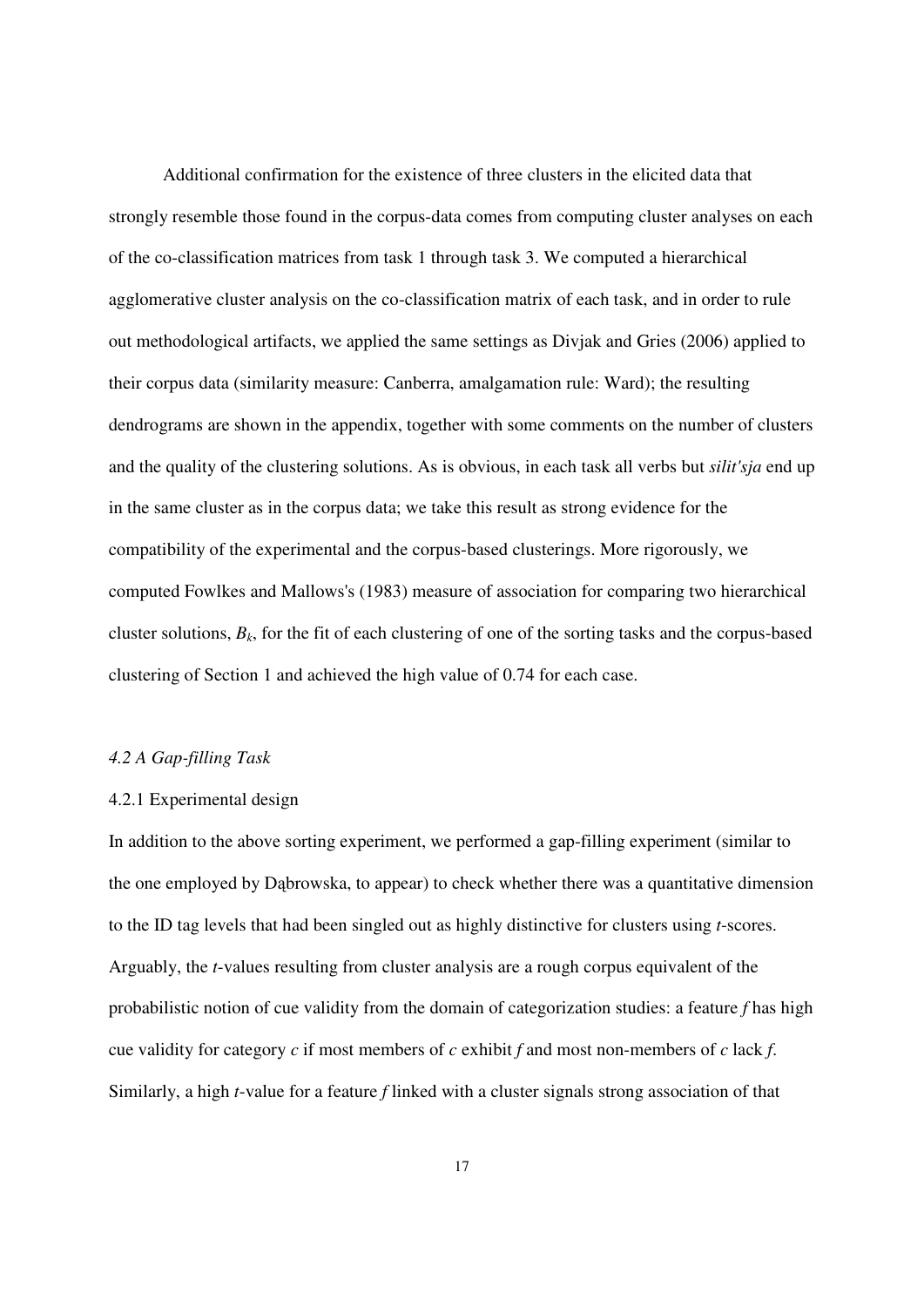particular feature with that particular cluster, and less so with other clusters. In other words, in both cases high values signal highly distinctive properties. Yet, cue validity is based more directly on probability than *t*-values: are *t*-values are linked to distribution, with tail values being less likely.

 Again, subjects were presented with a questionnaire containing a list of 27 verbs (each of the nine verbs three times) as well as 27 sentences. The 27 sentences were taken from the Russian dataset on which the corpus analysis was based: for each of the nine verbs, we took three sentences that exhibited particularly *high t*-values for the verb in question and deleted the main verb from the sentences. A detailed enumeration of these properties was provided in section 2.2 and we will limit ourselves here to summarizing the ID tags used per cluster.

 The cluster [YOU COULD SUCCEED] that contains *probovat'*, *pytat'sja* and *starat'sja* is defined by the combined strongest ID tags as applying to human beings that are exhorted to undertake an attempt to carry out a physical action, to move others or to undertake motion in the figurative sense; often, these activities are negated. The three TRY verbs are typically used as main verb in a main clause. The cluster [YOU CAN'T SUCCEED] with *silit'sja*, *norovit'* and *poryvat'sja* seems reserved for situations in which an inanimate subject (concrete or abstract) attempts for a certain amount of time, very intensely but in vain to perform what typically are physical activities or metaphorical extensions of physical actions. Finally, [YOU WON'T SUCCEED] as expressed by *tš*č*it'sja*, *pyžit'sja* and *tužit'sja*, an inanimate subject undertakes repeated nonintense attempts to exercise physical motion; the actions are often uncontrollable and fail because of in-/external reasons. These three TRY verbs are often found as participles.

 The questionnaires were presented to 45 students from a technical university in Moscow; they were asked to fill the gaps with the verbs from the list.<sup>6</sup>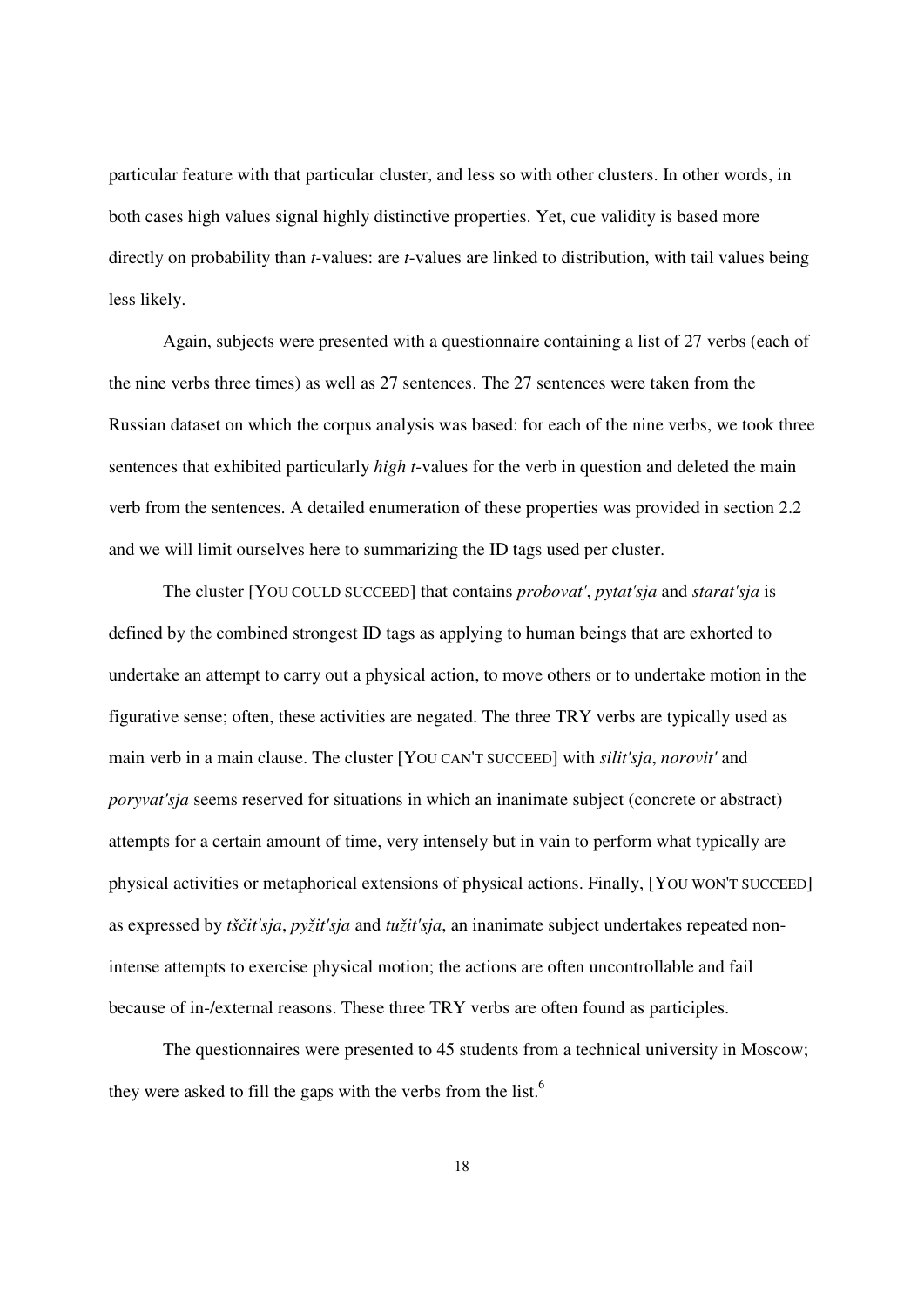(3) Раньше он, наверное, \_\_\_\_\_\_\_\_\_\_\_\_\_\_\_ бежать, но теперь понял, что от этого сутулого человека никуда не убежишь.

#### 4.2.2 Results

Since we employed the same kind of test for both experimental studies, the characterization of the corresponding test can now be abbreviated. In the gap-filling experiment, subjects were provided with a stimulus sentence from which the verb meaning 'try' that was used in the corpus example had been deleted and were asked to enter that of the nine verbs they considered most fitting. By analogy to the above procedure, we therefore begin by generating a gap-filling preference matrix, each cell of which provides the frequency with which the (stimulus) verb listed in the row has resulted in the gap-filling verb from the column. Table 8 provides this gapfilling preference matrix.

#### Table 8

### *Gap-filling preference matrix*

 This matrix is *not* symmetric, and this time its main diagonal is populated as we hypothesize that each stimulus verb should have triggered the verb that was used in the sentences originally or a verb that belongs to the same cluster being used as a gap-filler. Second, we computed each cell's Pearson residual in the same way as above and provide all Pearson residuals for Table 8 in Table 9.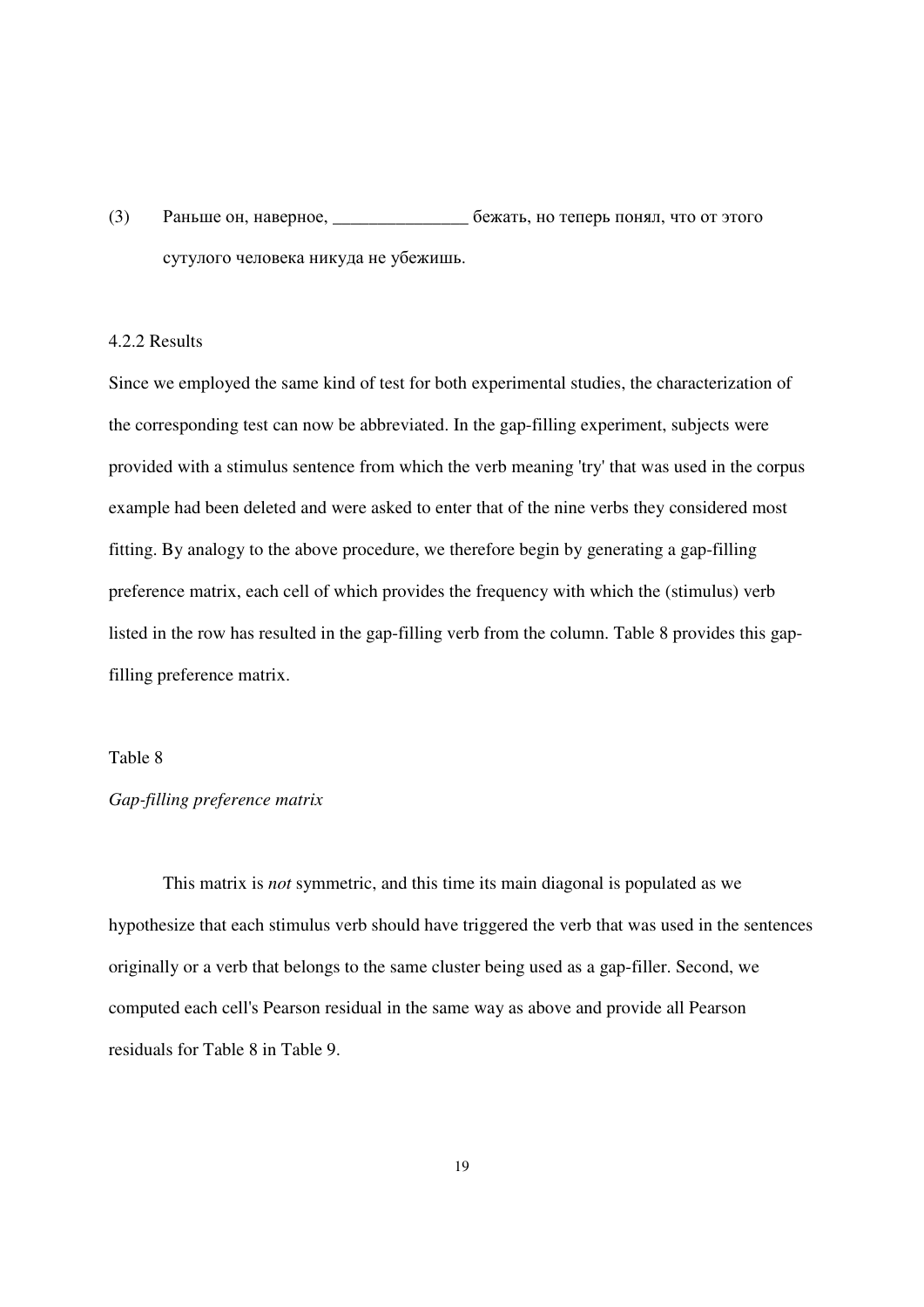*Pearson residuals for the gap-filling preference matrix in Table 8* 

 The third step again consists of computing a point score that quantifies how well the corpus data fit the gap-filling preferences, but this time there is a slight change. Again, a high Pearson residual in Table 9 reflects that one verb was much more often provided as a gap-filler for another verb, but this time, there is a third scoring option, namely the possibility that the deleted stimulus verb is the same as the gap-filling verb provided by the subject. We therefore adopted the following scoring system

- when a stimulus verb's highest Pearson residual was observed for the same verb as a gapfiller, this scored two points;
- when a stimulus verb's highest Pearson residual was observed for a verb that was in the same cluster in the corpus data, this scored one point;
- when a stimulus verb's highest Pearson residual in the sorting data was not observed for a verb that was in the same cluster in the corpus data, this scored zero points.

 As before, the bold-typed figures in Table 9 correspond to the row-wise maxima. It is clear from the table that we score 11 points out of the range of possible scores from 0 to 18. To test whether this result is sufficiently – i.e., significantly – different from chance, we first note down all possible scores any verb could obtain. Since each verb is part of a three-verb cluster, this means that each verb could theoretically score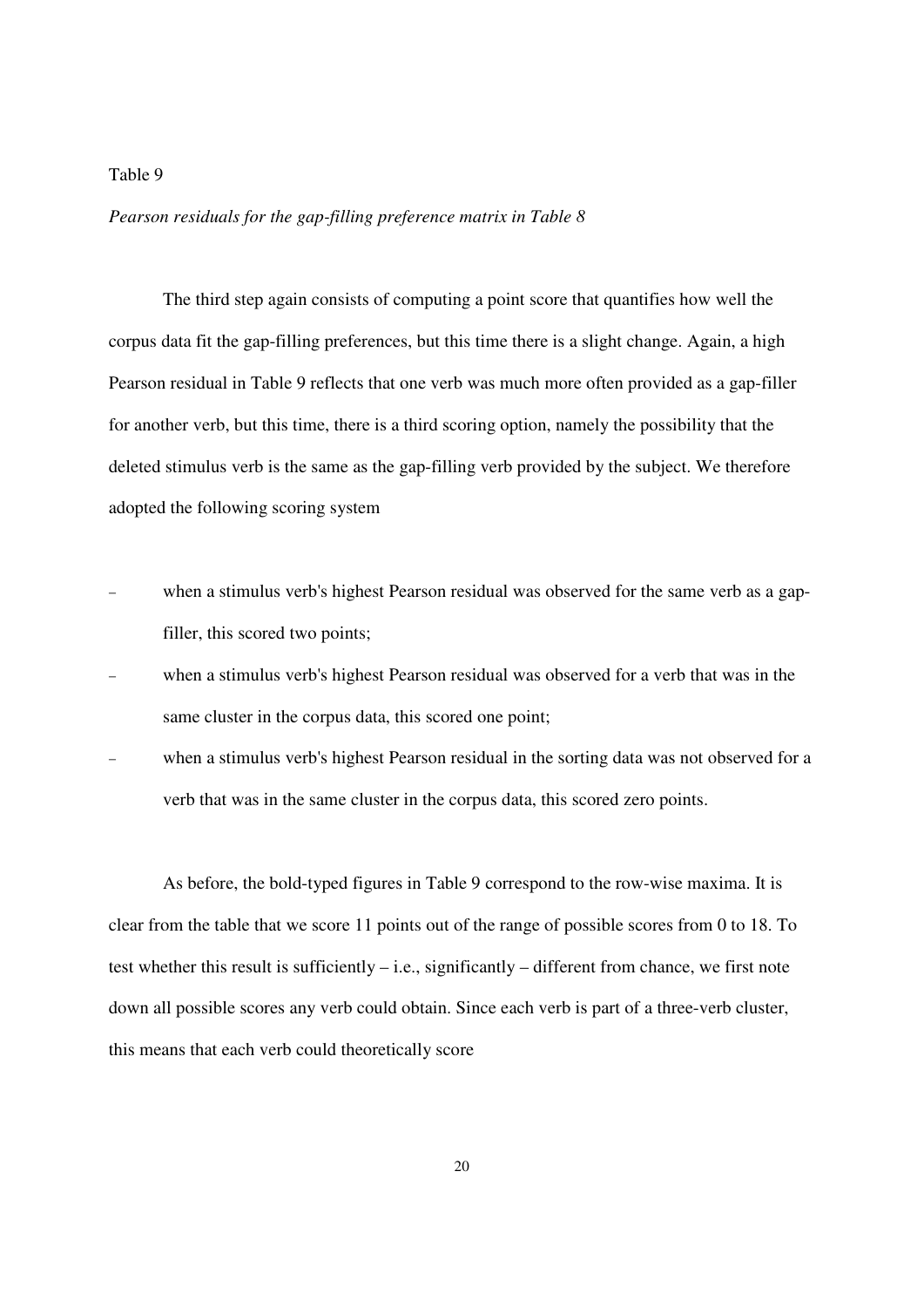- 2 if it most strongly preferred itself as a gap-filler;
- − 1 for either of two verbs from the same cluster;
- 0 for any of the six remaining verbs.

Thus, each verb will on average contribute a score of  $\frac{4}{9}$  to the overall point score and the overall expected score will be 4. To test this for significance, we therefore generate a vector with all possible scores  $\{2, 1, 1, 0, 0, 0, 0, 0, 0\}$ , and sample with replacement nine values from this vector (one for each verb), and add these nine values up to one sample sum. We did this 100,000 times and then computed the number of times the sample sum was 11 (our observed value) or higher: this turned out to happen 251 out of all 100,000 times; thus,  $p_{one-tailed}=0.00251$ , which shows that the observed value of 11 is not only 2.75 times higher than expected by chance, but also very significantly so. In addition, we provide some quantiles resulting from the simulation in Table 11.

#### Table 11

#### *Quantiles from the simulation*

 In sum, the results from our gap-filling experiment correlate well with the results of the clusters that were arrived at on the basis of the corpus data, which in turn supports the BP approach: speakers are very sensitive to the ID tags and contextual clues that were provided in the experiment and that are at the heart of the BP approach.

 The results from comparing the cluster trees are not quite as supportive: Fowlkes and Mallows's (1983) measure of association  $B_k$  for the fit between the clustering of the gap-filling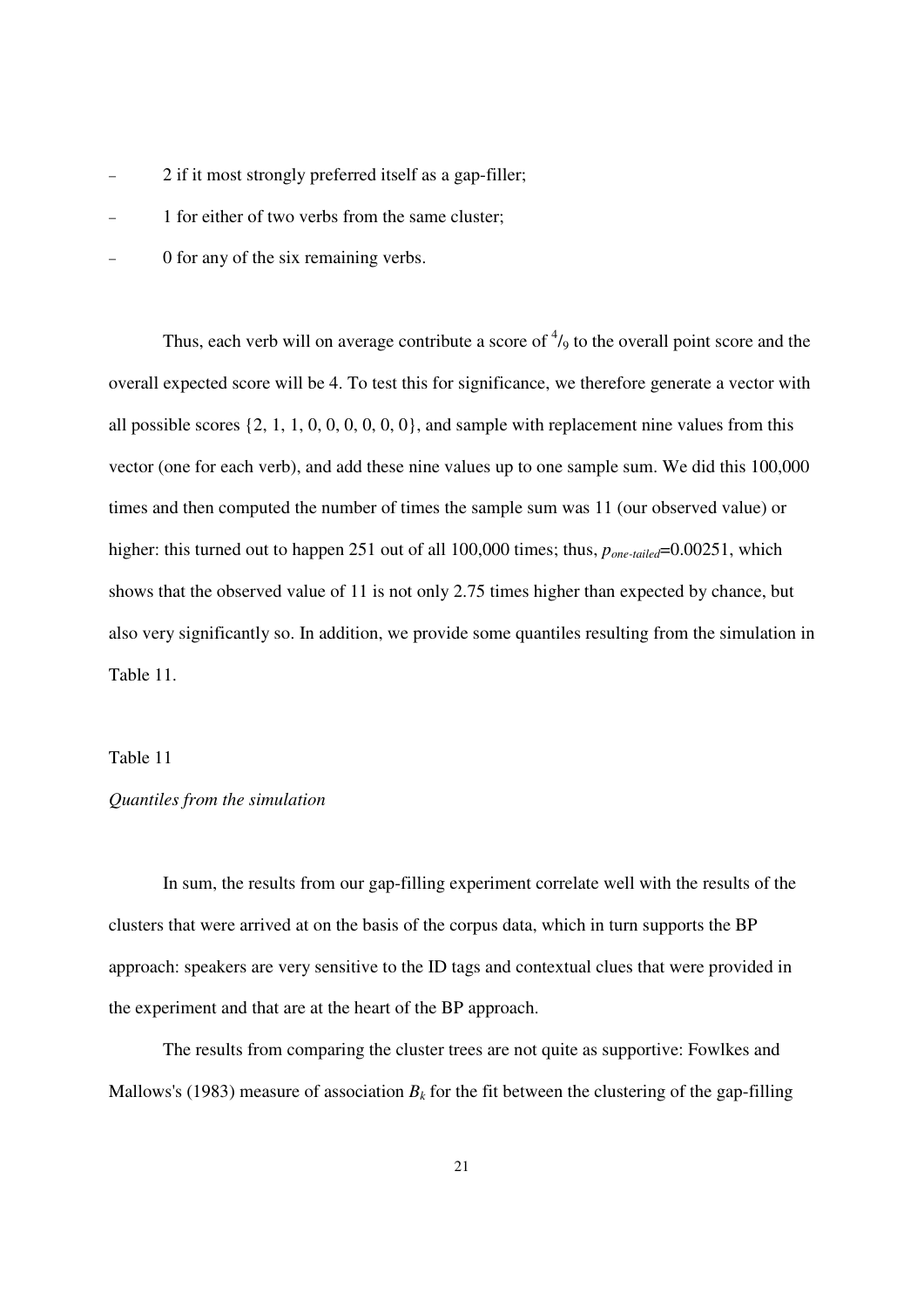task and the corpus-based clustering of Section 1 is only 0.32. This should not come as a surprise, however. The sorting data stem from an experimental design that is free of noise and uncontrolled variation since each stimulus sentence only differed with respect tothe main TRY verb under consideration. In the gap-filling task, however, each stimulus sentence was selected to represent a particular set of *t*-values that had proven to be relevant in the corpus-based clustering solution. Yet, since we wanted to chose authentic sentences, each sentence also contains a variety of additional *t*-values; this results in (weak) associations to (verbs from) other clusters. Thus, while the *t*-values according to which we selected the stimuli does result in the hypothesized gap-filling patterns (on the whole), the results for the gap-filling experiment are not as pronounced as those for the sorting data.

#### **5. Conclusions**

Clusters "exist" in corpus and mind. Our findings reveal that the corpus-based model we proposed (Divjak and Gries 2006) is not a by-product of corpus composition or of a statistical technique used, i.e. cluster analysis will always output structure; instead there seems to be a mental reality corresponding to clusters of near-synonyms. Our study thus yields relevant findings on all three levels of cognitive semantic analysis, i.e. the descriptive, methodological and theoretical levels.

 First of all, the present findings confirm that the verbs expressing TRY in Russian can be divided into three fairly well distinguishable clusters. As such the sorting results provide additional support for the semantic analysis of the nine verbs outlined in Divjak and Gries (2006). This conclusion is reinforced by that fact that the gap-filling experiment revealed the discriminatory power of the ID tag levels with high *t*-values on which Divjak and Gries (2006)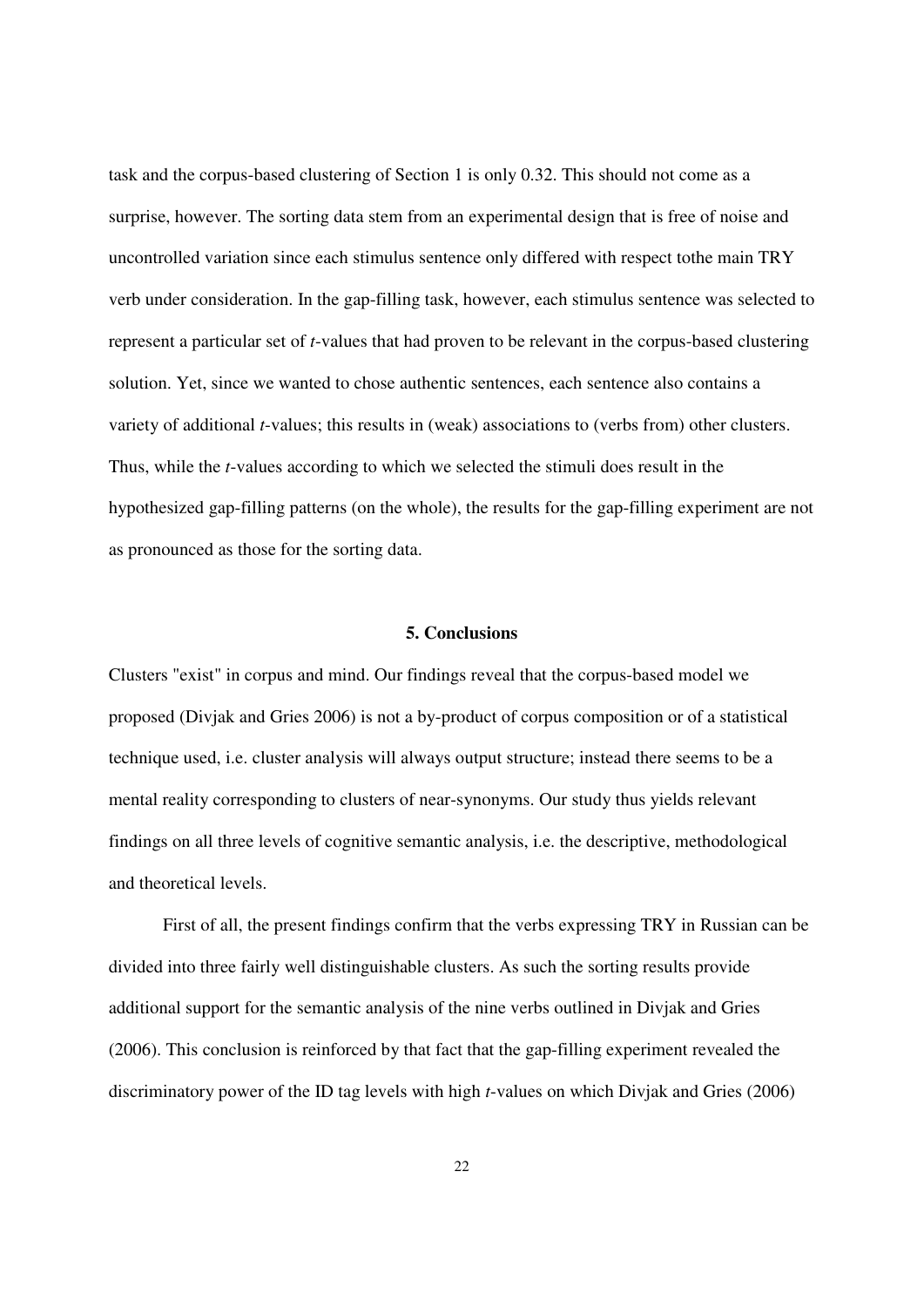based their analysis. Although the strong correspondence of the experimental results and the corpus data might fit some other semantic interpretation of the main meaning of the clusters, the present results are, at the very least, highly compatible with the semantic account presented. On a more abstract level, the results show that speakers group near-synonyms into clusters, not pairs. Hence, near-synonymy is (at least) a graded triadic phenomenon: it is not about pairs of words that entertain dichotomous, dyadic relations (as assumed in the structuralist era – see Quine 1964 for an early reaction against this view), but about groups of words that are more similar to each other than to (words belonging to) other groups of (semantically similar) words.

 From a methodological perspective, too, our findings are of importance: the results of both experiments correspond (significantly) to the results of the corpus-based BP approach. Subjects have knowledge of the overall similarities between the nine near synonyms: our subjects sorted the nine near-synonyms into groups that correspond to the corpus-derived clusters and intersubstitutability between verbs from different semantic clusters proved to be rather low. Subjects are also sensitive to a corpus-based operationalization of cue validity as they fill gaps as predicted by the distributional features of the stimulus sentences. Thus, a corpus-based approach to language description, and the BP approach in particular, receives strong experimental support: significant (yet not necessarily sufficient) components of "meaning", and maybe even of the way in which verbs are stored and/or processed, can be extracted by studying usage in (textual) context. If used properly, corpus data provide reliable access to linguistic knowledge, as is proven by the high "cue-validity" of (generalizations over) properties selected on basis of corpusresearch.

 Remains the question of how the match arises between the corpus-based distributional findings and the experimentally-observed preferences. In our view, our results provide additional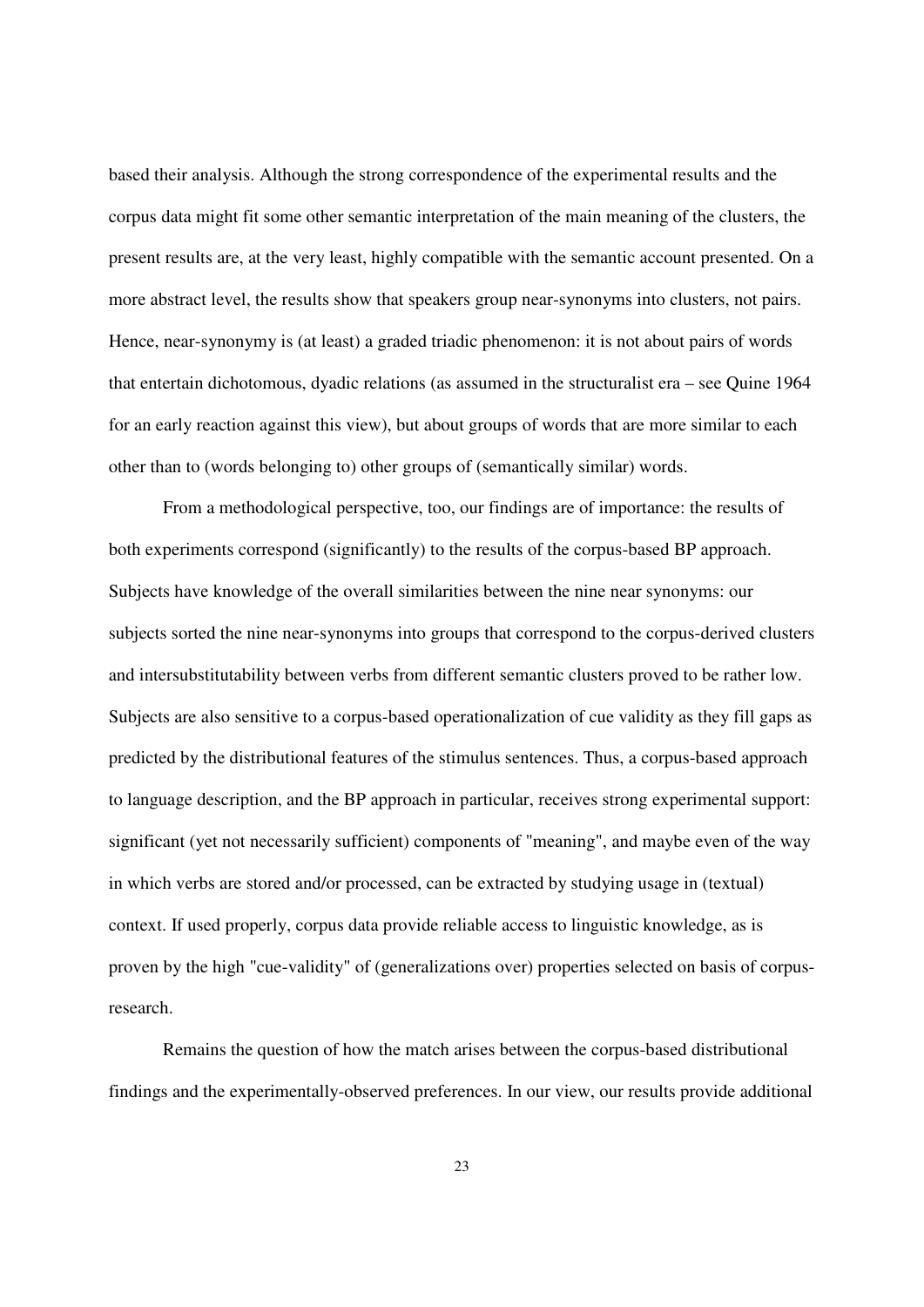support for the hypothesis put forward by Dąbrowksa (to appear)<sup>7</sup>: learners acquire the meanings of words on the basis of contextual and distributional cues provided in usage events by (i) storing lexically-specific knowledge of semantic and collocational preferences and (ii) forming phonologically and semantically more abstract generalizations, or schemas, on the basis of recurrent exposure to particular components of meaning. In other words, with Abbot-Smith and Tomasello (2006:275) we argue for a 'hybrid' usage-based view

[...] in which acquisition depends on exemplar learning and retention, out of which permanent abstract schemas gradually emerge and are immanent across the summed similarity of exemplar collections. These schemas are graded in strength depending on the number of exemplars and the degree to which semantic similarity is reinforced by phonological, lexical, and distributional similarity.

 Applied to our verbs, this hybrid view implies that the acquisition of verbs expressing TRY involves memorizing a cloud of exemplars in what one might want to call, for the lack of a better term, "syntactic-semantic space". Whenever a speaker encounters yet another instance of one of the nine verbs meaning TRY, the memory representation of these verbs and their concrete uses is updated with the information contained in the most recent usage event. However, not all actual instances will be remembered: memory traces decay over time and while particular salient usage events may remain accessible, what remains for the most part are generalizations based on many similar but now forgotten usage events. These generalizations involve probabilistic knowledge of distributional patterns (in this case the combination of semantic properties of agent, activity, adverb, but also grammatical co-occurrences or colligations) that in our approach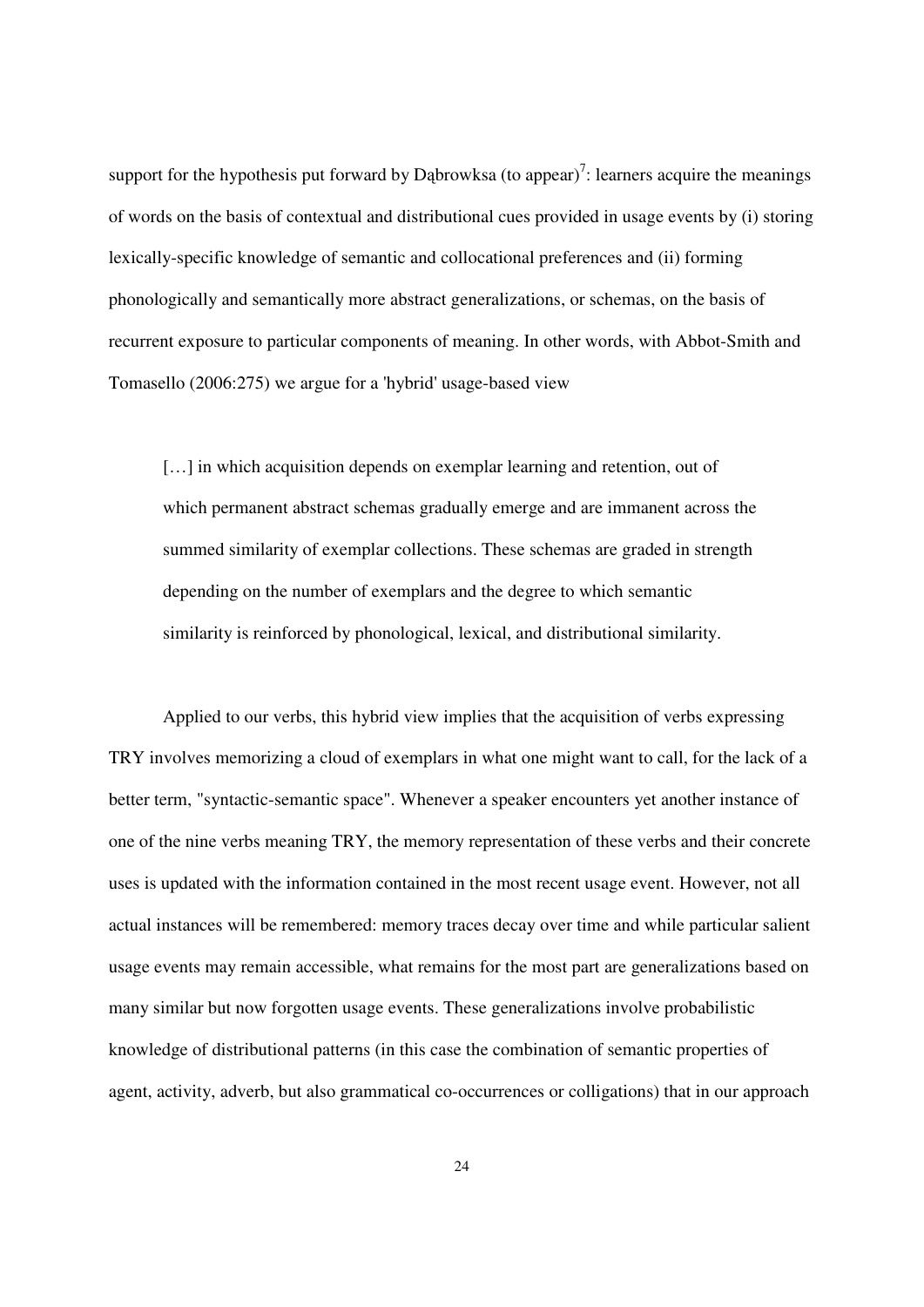correspond to the ID tag levels characterized by high *t*-values for verbs in semantically fairly homogeneous clusters.

 The results of the sorting and the gap-filling task then result from subjects accessing traces of memory representations for the use of the verbs. More specifically, the contextual clues provided in the gap-filling task facilitate accessing a particular sub-region of the syntacticsemantic space containing a cloud of traces for verbs that were used in a similar way; the likelihood that subjects produce the same or a similar verb thus increases strongly. The strong similarity between the corpus-based and the experimental results is due to the BP approach tapping into exactly those distributional patterns that help shape the arrangements of verbs in syntactico-semantic space.

 In sum, the corpus-based BP approach is an objective, data-driven alternative to intuitive approaches to semantics with at least two major advantages:

- the BP approach yields descriptions at a previously not utilized level of precision and makes it possible to answer notoriously difficult questions in the domains of polysemy, near synonymy, and lexical fields (cf. Gries 2006, Divjak and Gries 2006, and Dąbrowska to appear) including issues like network construction, prototype identification, and the analysis of similarities of words and word senses (i.e., the structure of word senses and lexical fields);
- it correlates strongly with different experimental methods: sorting and gap-filling (cf. above and Dąbrowska to appear), sentence elicitation and video descriptions (cf. again Dąbrowska to appear).

25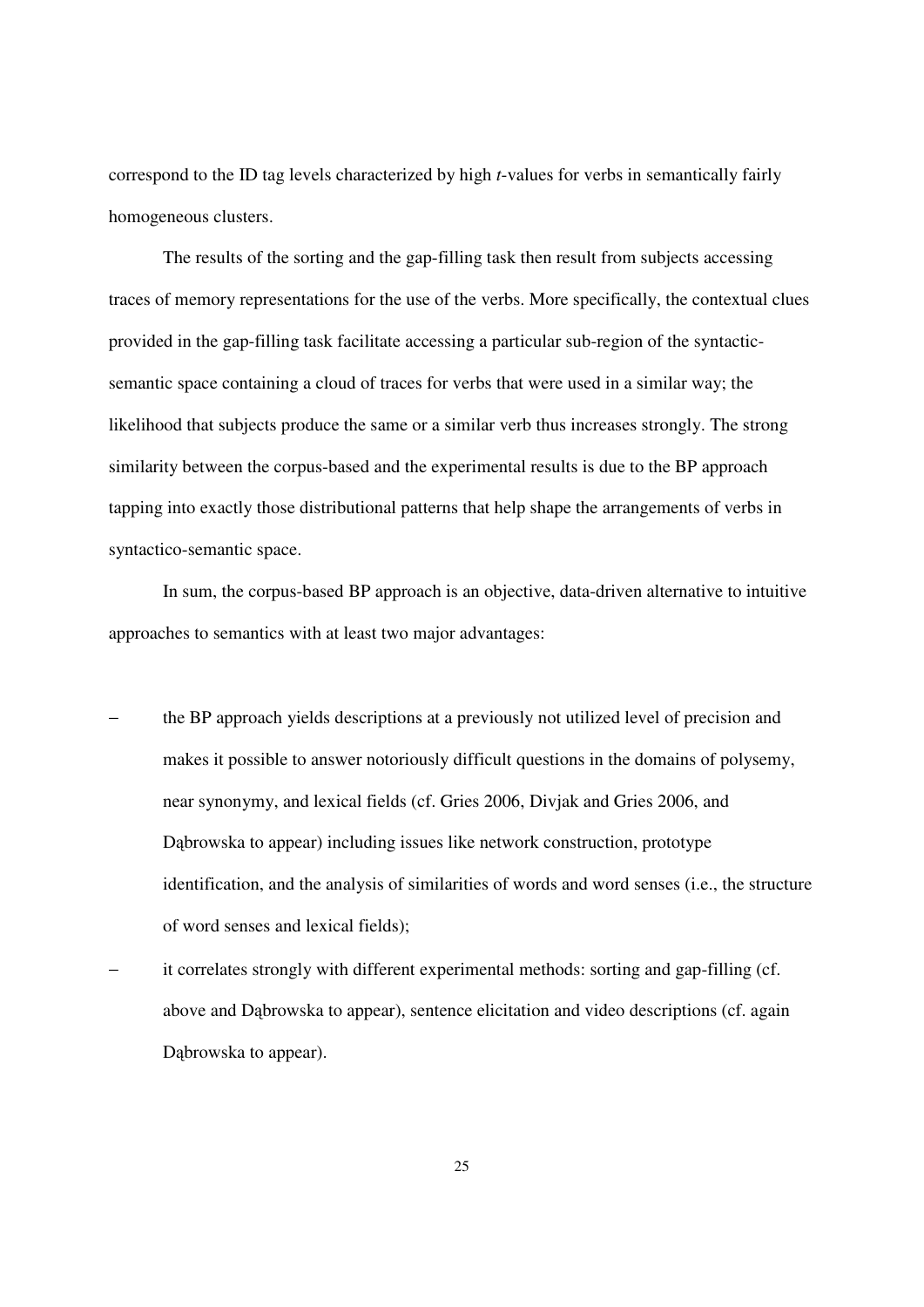We therefore hope that, as more and also more diverse corpora become available, this method of investigation will be more frequently applied within cognitive lexical semantics.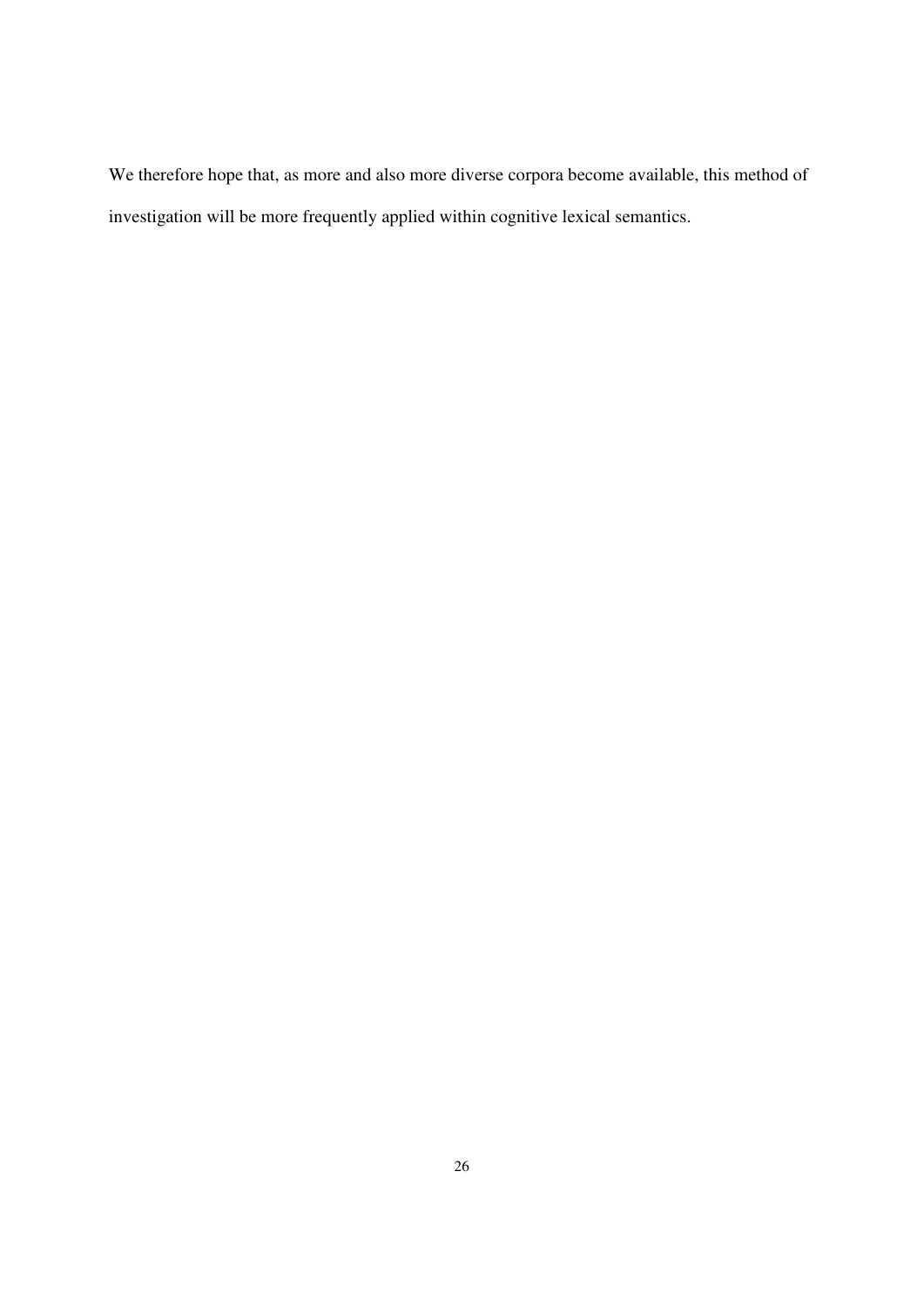### **Appendix**

In this appendix, we present and the results from the cluster analyses of the three tasks of our sorting experiment.





For this cluster analysis, we adopted a three-cluster solution (as shown in the left panel) for three reasons. First, the average of all silhouette widths reaches its maximum when three clusters are assumed (as shown in the right panel). Second, a *k*-means cluster analysis and a linear discriminant analysis on the basis of the three-cluster solution could reproduce the clustering perfectly. Third, with one exception, all F-values computed for each cluster are smaller than 1, thus supporting the assumption that a three-cluster solution results in homogeneous groups.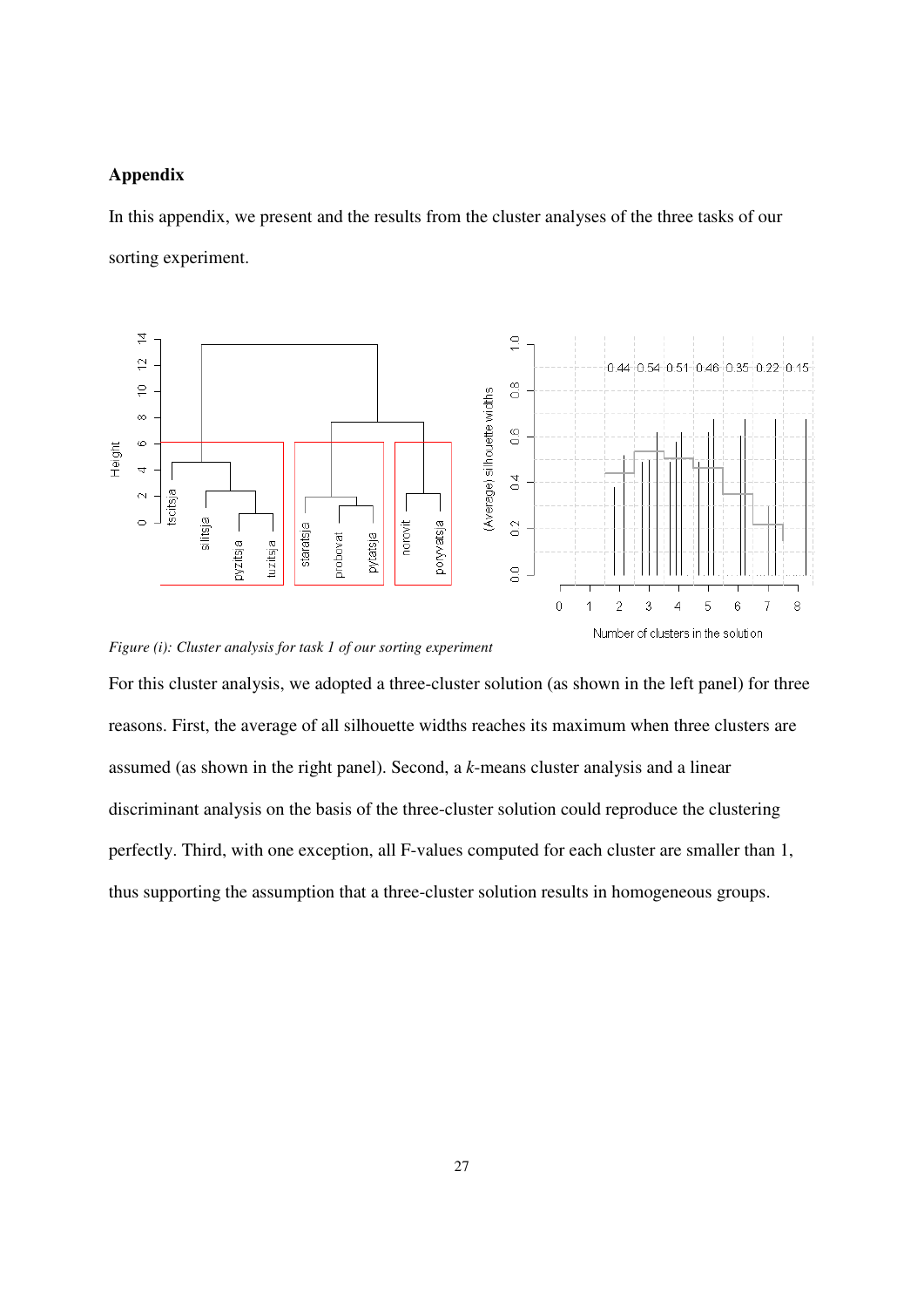

#### *Figure (ii): Cluster analysis for task 2 of our sorting experiment*

Here, both a three-cluster solution (as shown in the left panel) and a two-cluster solution are about equally likely. While the average of all silhouette widths reaches its maximum when two clusters are assumed (as shown in the right panel), the difference to the average silhouette width for a three-cluster solution is negligible. Also, *k*-means cluster analyses and linear discriminant analyses for both the two and three-cluster solutions reproduced the clustering perfectly, and the *F*-values for both clustering solutions reflected the same degree of homogeneity. Given the equality of the results and the significant scoring point results, the data are, therefore, compatible with the corpus-based solution.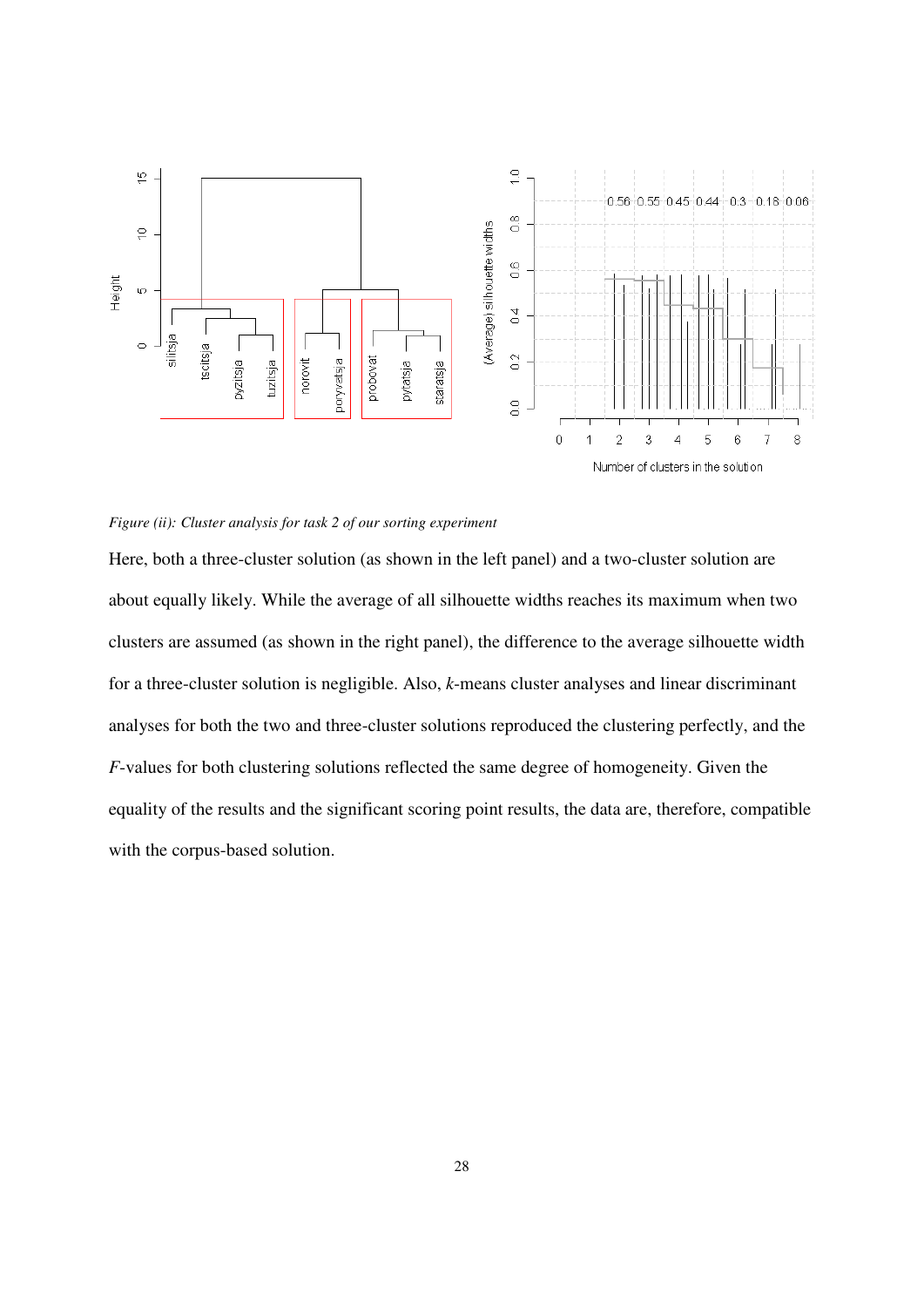

*Figure (iii): Cluster analysis for task 3 of our sorting experiment* 

The results of this cluster analysis are interpreted as discussed under the clustering for task 2.



#### *Figure (iv): Cluster analysis for our gap-filling experiment*

For this cluster analysis, we adopted a three-cluster solution (as shown in the left panel) for three reasons. First, the average of all silhouette widths reaches its maximum when three clusters are assumed (as shown in the right panel). Second, a *k*-means cluster analysis and a linear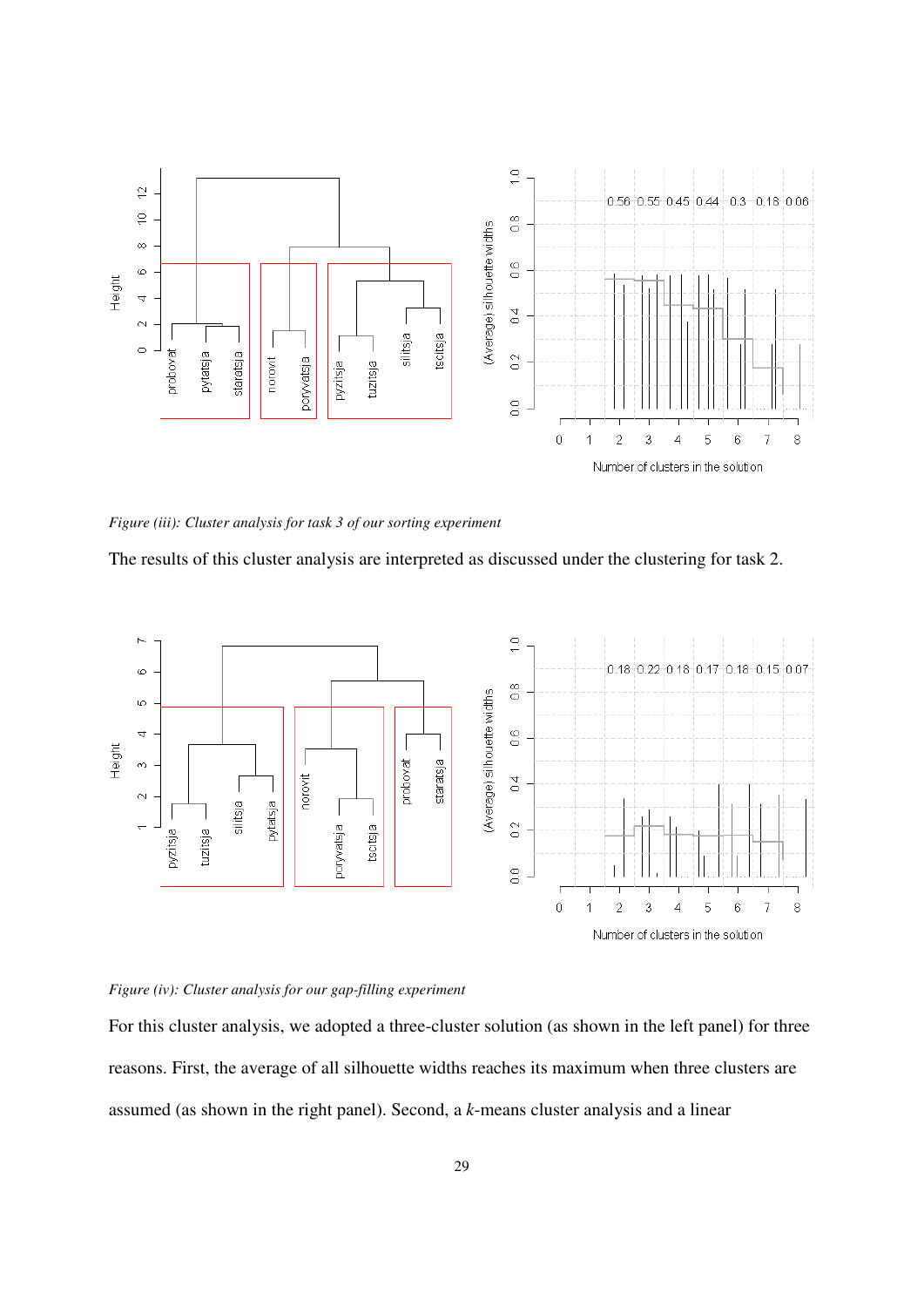discriminant analysis on the basis of the three-cluster solution could reproduce the clustering nearly perfectly (88.89% classification accuracy in the *k*-means clustering, 100% classification accuracy in the LDA). Third, all but two *F*-values computed for each cluster are smaller than 1, thus supporting the assumption that a three-cluster solution results in homogeneous groups.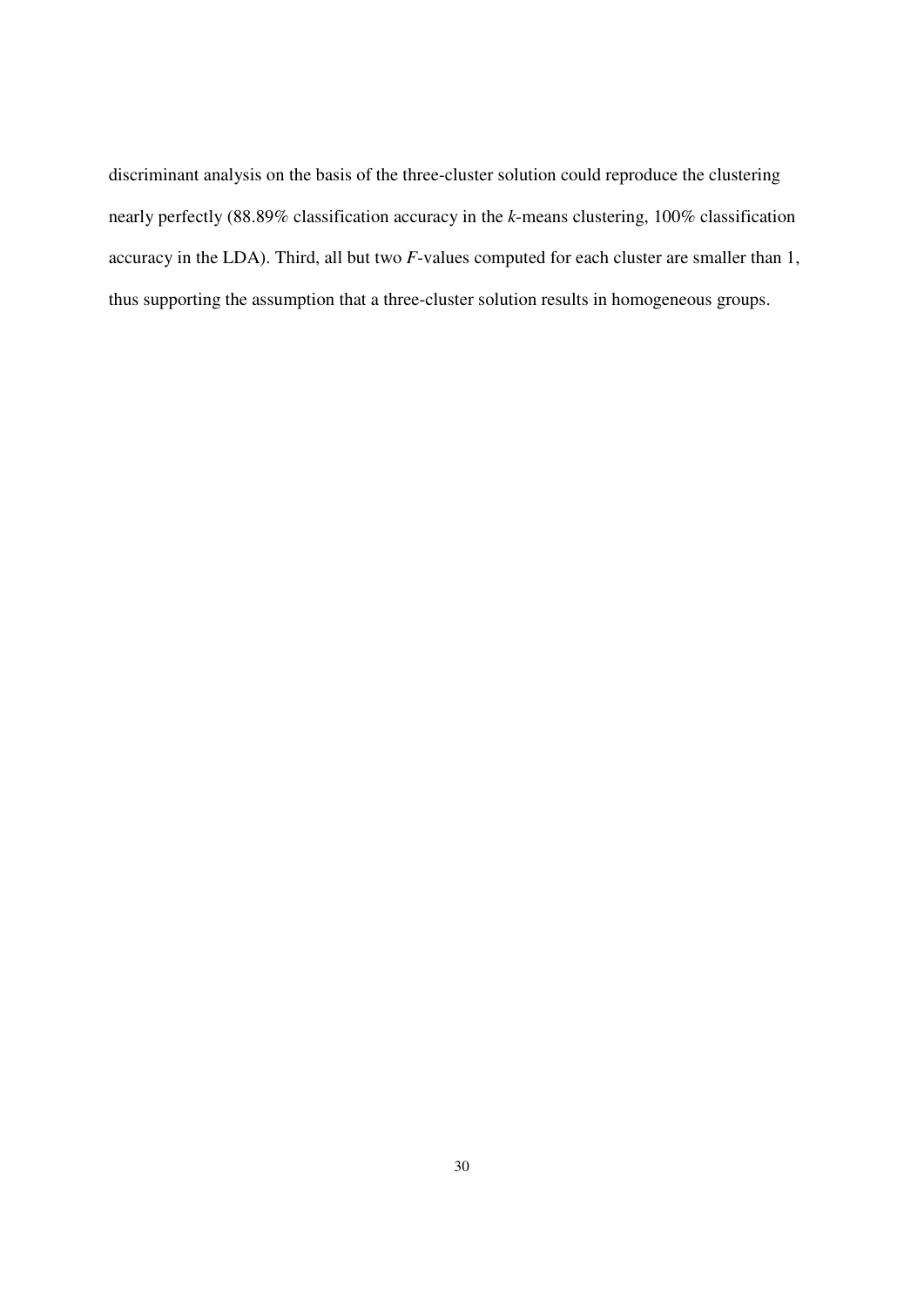#### **Notes**

| $\,1\,$        | The absolute values of these t's may well seem very low, but this is expected given that         |
|----------------|--------------------------------------------------------------------------------------------------|
|                | we are dealing with near-synonymous verbs, verbs that are per definition highly similar          |
|                | in meaning. If the <i>t</i> -values had been large, we would have had reason to doubt that these |
|                | verbs actually belonged to the same group, let alone to the same cluster of verbs.               |
| $\overline{2}$ | We thank Valerij Solovyev for making his data available to us.                                   |
| 3              | We thank Leonid Oknyansky for assisting us in constructing the experimental materials.           |
| $\overline{4}$ | We thank Andrej Kibrik and Vladimir Polyakov for their help in carrying out the                  |
|                | experiments.                                                                                     |
| 5              | The absence of socio-lectal factors can hardly have played any role as pyžit'sja and             |
|                | tužit'sja are consistently labelled "colloquial" or even "vulgar" in dictionaries, whereas       |
|                | silit'sja is not.                                                                                |
| 6              | For the cluster [probovat'/pytat'sja/starats'ja] example sentences were selected that            |
|                | contained an animate subject and a physical action, a motion activity that contained an          |
|                | other or figurative motion. For [silit'sjalporyvat'sjalnorovit'] subjects were inanimate and     |
|                | carried out physical motion. For [tscit'sjalpyžit'sjaltužit'sja] an inanimate                    |
|                | subject/group/institution undertook a physical activity that included an other, literally or     |
|                | figuratively.                                                                                    |
|                |                                                                                                  |

7 Dąbrowska (to appear) investigates how the meanings of rare verbs of walking or running such as, e.g., *stagger*, *hobble*, *plod*, or *saunter,* are acquired. In two case studies, she shows that verbs are, firstly, reliably associated with semantic and collocational preferences of the main arguments and complements of the verbs and secondly, that speakers use contextual and referential knowledge to identify which of a set of

31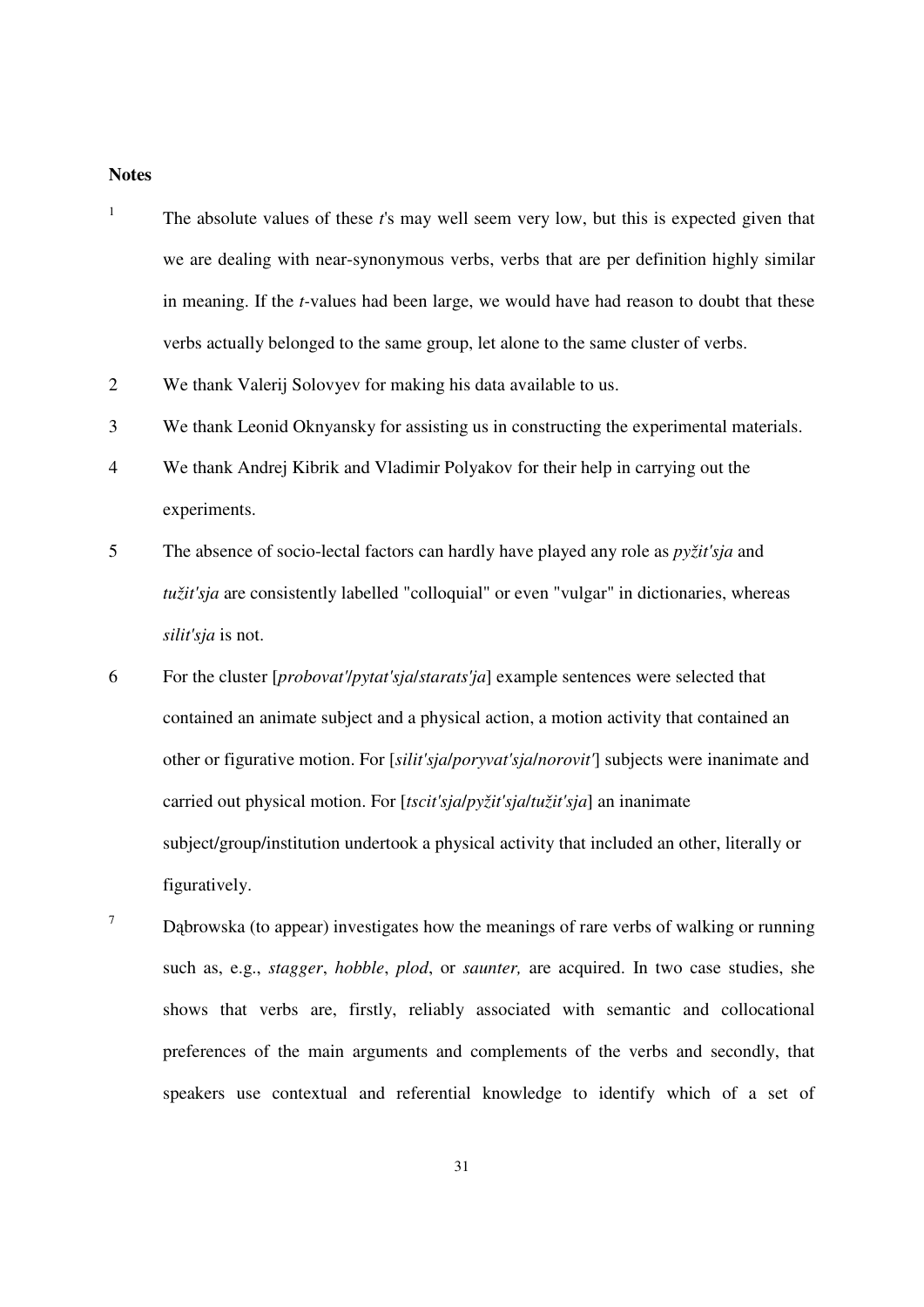semantically similar verbs is most appropriate in a given context or a for a particular scenario.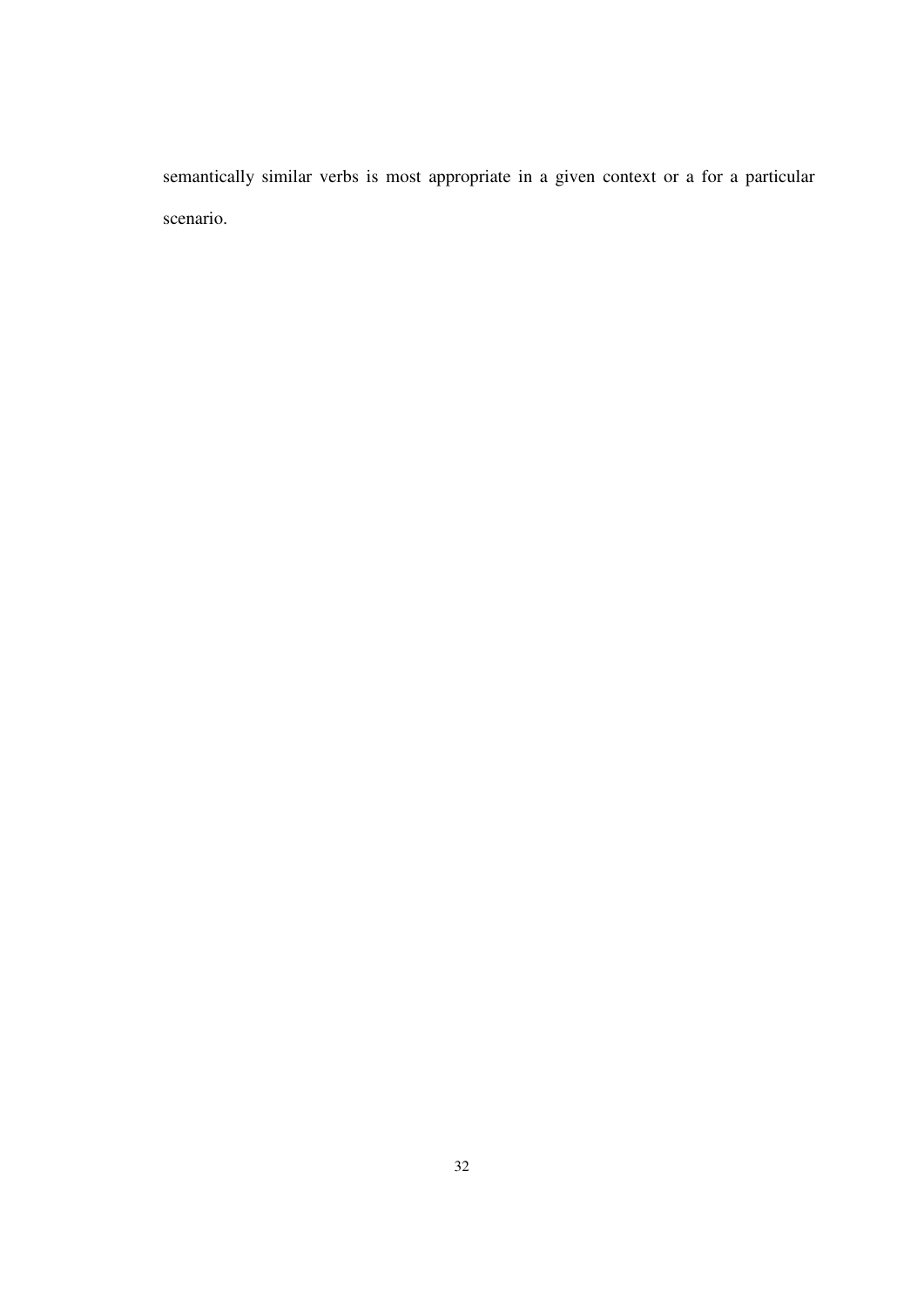| ID tags used in annotating corpus extractions (adapted from Divjak and Gries 2006) |  |  |
|------------------------------------------------------------------------------------|--|--|
|                                                                                    |  |  |

| Kind of ID<br>tag | ID tag                  | Levels of ID tag                                  |  |  |  |  |  |
|-------------------|-------------------------|---------------------------------------------------|--|--|--|--|--|
| morphological     | tense                   | present, past, future                             |  |  |  |  |  |
|                   | mode                    | infinitive, indicative, subjunctive, imperative,  |  |  |  |  |  |
|                   |                         | participle, gerund                                |  |  |  |  |  |
|                   | aspect                  | imperfective vs. perfective                       |  |  |  |  |  |
| syntactic         | sentence type           | declarative, exclamative, imperative,             |  |  |  |  |  |
|                   |                         | interrogative                                     |  |  |  |  |  |
|                   | clause type             | main vs. dependent                                |  |  |  |  |  |
|                   | type of dependent       | adverbial, appositive, relative, zero-relative,   |  |  |  |  |  |
|                   | clause                  | zero-subordinator, etc.                           |  |  |  |  |  |
| semantic          | semantic types of       | concrete vs. abstract, animate (human, animal)    |  |  |  |  |  |
|                   | subjects, objects, etc. | vs. inanimate (event, phenomenon of nature,       |  |  |  |  |  |
|                   |                         | body part, organization/institution, speech/text) |  |  |  |  |  |
|                   |                         | etc.                                              |  |  |  |  |  |
|                   | properties of the       | physical actions, perception, communication,      |  |  |  |  |  |
|                   | process denoted by      | intellectual activities, emotions, wishes/desires |  |  |  |  |  |
|                   | the verb                | etc.                                              |  |  |  |  |  |
|                   | controllability of      | high vs. medium vs. no controllability            |  |  |  |  |  |
|                   | actions                 |                                                   |  |  |  |  |  |
|                   | adverbs, particles,     | temporal, locative, etc.                          |  |  |  |  |  |
|                   | connectors              |                                                   |  |  |  |  |  |
|                   | negation                | present vs. absent, attached to which element     |  |  |  |  |  |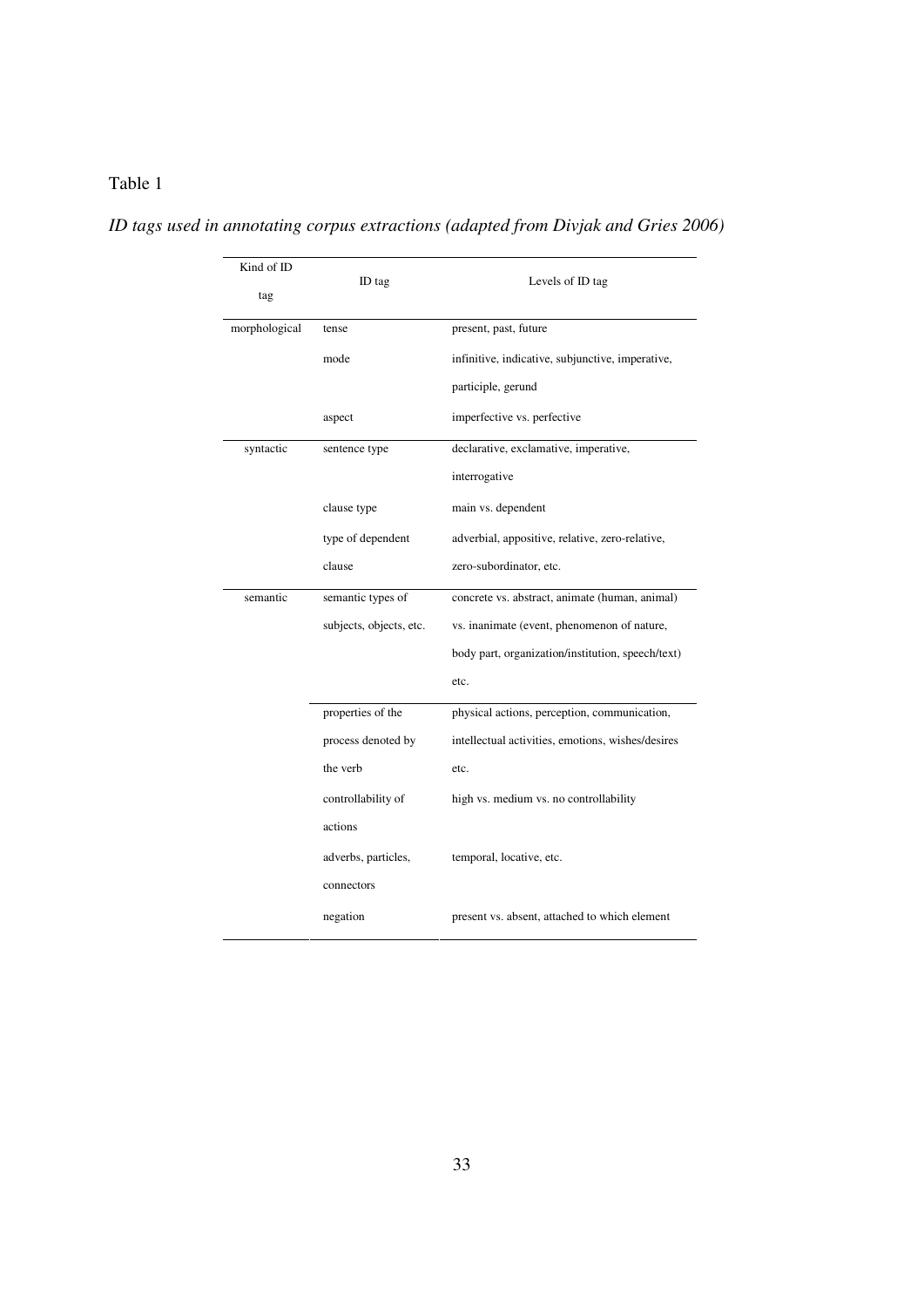## *Co-classification matrix (data from Solovyev, ms.)*

|             |                | norovit' poryvaťsja | silit'sja      | probovat'    | pytat'sja      | starat'sja     | pyzit'sja      | tscit'sja        | tuzit'sja      |
|-------------|----------------|---------------------|----------------|--------------|----------------|----------------|----------------|------------------|----------------|
| norovit'    |                | 17                  | 3              | 7            | $\overline{4}$ | 8              | $\mathbf{1}$   | $\overline{2}$   | 3              |
| poryvat'sja | 17             |                     | $\mathfrak{2}$ | 9            | 6              | 3              | $\mathfrak{2}$ | $\mathbf{0}$     | 1              |
| silit'sja   | 3              | $\overline{2}$      |                | $\mathbf{2}$ | 8              | 10             | 20             | 5                | 21             |
| probovat'   | $\overline{7}$ | 9                   | 2              |              | 23             | 5              | $\overline{0}$ | $\boldsymbol{0}$ | $\mathbf{1}$   |
| pytat'sja   | $\overline{4}$ | 6                   | 8              | 23           |                | 10             | $\mathfrak{2}$ | 1                | $\overline{2}$ |
| starat'sja  | 8              | 3                   | 10             | 5            | 10             |                | $\overline{4}$ | $\mathbf{1}$     | 7              |
| pyzit'sja   | $\mathbf{1}$   | 2                   | 20             | $\mathbf{0}$ | $\overline{2}$ | $\overline{4}$ |                | $\overline{7}$   | 27             |
| tscit'sja   | $\overline{2}$ | $\mathbf{0}$        | 5              | $\mathbf{0}$ | $\mathbf{1}$   | $\mathbf{1}$   | $\tau$         |                  | 5              |
| tuzit'sja   | 3              | 1                   | 21             | $\mathbf{1}$ | $\overline{2}$ | $\overline{7}$ | 25             | 5                |                |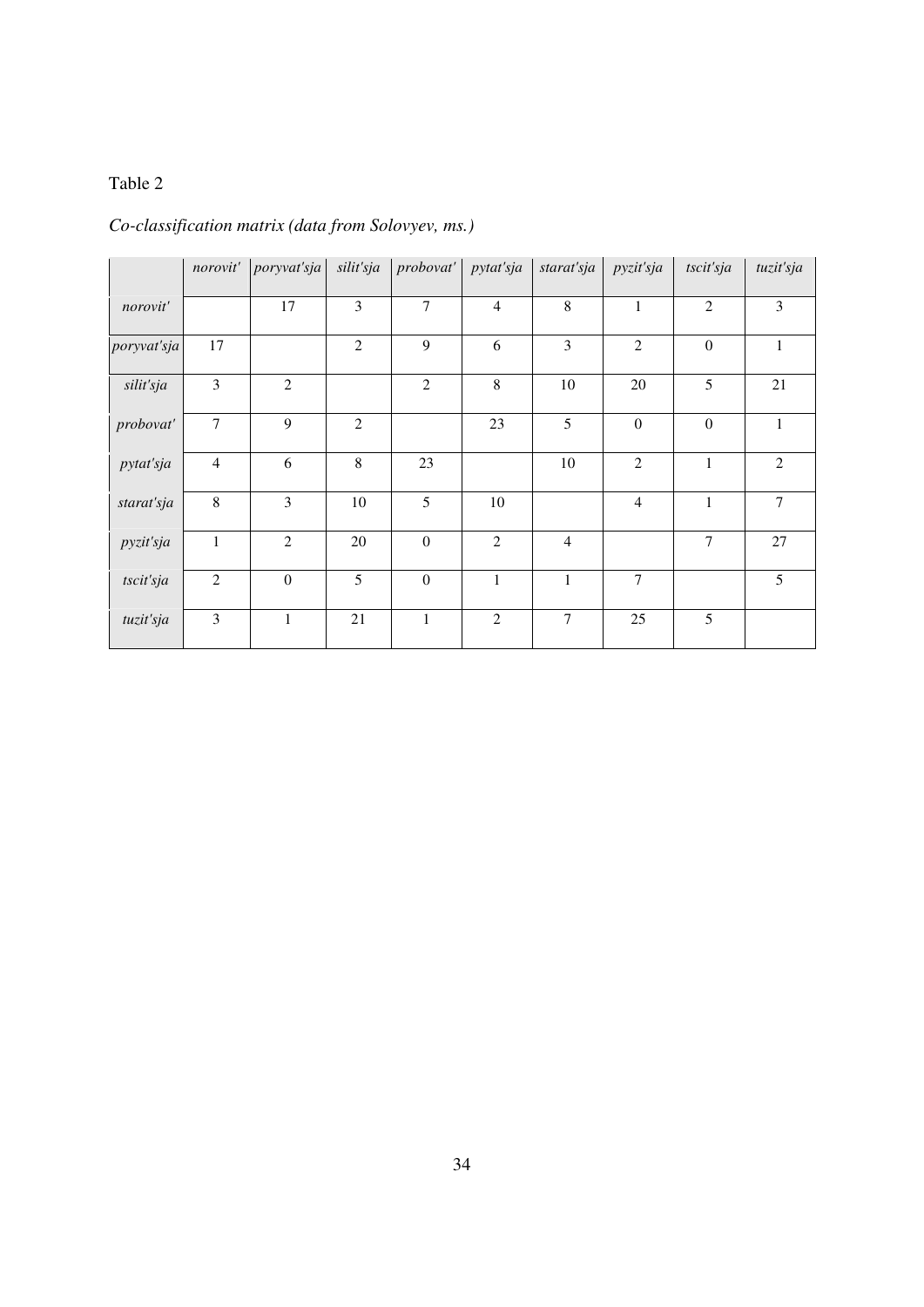*Pearson residuals for the co-classification matrix in Table 1* 

|                    | norovit' | poryvat'sja | silit'sja | probovat' | pytat'sja | starat'sja | pyzit'sja | tscit'sja | tuzit'sja |
|--------------------|----------|-------------|-----------|-----------|-----------|------------|-----------|-----------|-----------|
| norovit'           |          | 6.55        | $-1.52$   | 1.08      | $-0.66$   | 1.49       | $-2.05$   | $-0.06$   | $-1.36$   |
| <i>poryvat'sja</i> | 6.55     |             | $-1.7$    | 2.39      | 0.48      | $-0.6$     | $-1.46$   | $-1.36$   | $-1.98$   |
| silit'sja          | $-1.52$  | $-1.7$      |           | $-1.97$   | $-0.26$   | 0.91       | 3.39      | 0.95      | 3.4       |
| probovat'          | 1.08     | 2.39        | $-1.97$   |           | 7.14      | 0.01       | $-2.51$   | $-1.47$   | $-2.21$   |
| <i>pytat'sja</i>   | $-0.66$  | 0.48        | $-0.26$   | 7.14      |           | 1.68       | $-2.01$   | $-0.99$   | $-2.13$   |
| starat'sja         | 1.49     | $-0.6$      | 0.91      | 0.01      | 1.68      |            | $-0.96$   | $-0.82$   | 0.05      |
| <i>pyzit'sja</i>   | $-2.05$  | $-1.46$     | 3.39      | $-2.51$   | $-2.01$   | $-0.96$    |           | 2.49      | 5.5       |
| tscit'sja          | $-0.06$  | $-1.36$     | 0.95      | $-1.47$   | $-0.99$   | $-0.82$    | 2.49      |           | 1.15      |
| tuzit'sja          | $-1.36$  | $-1.98$     | 3.4       | $-2.21$   | $-2.13$   | 0.05       | 5.5       | 1.15      |           |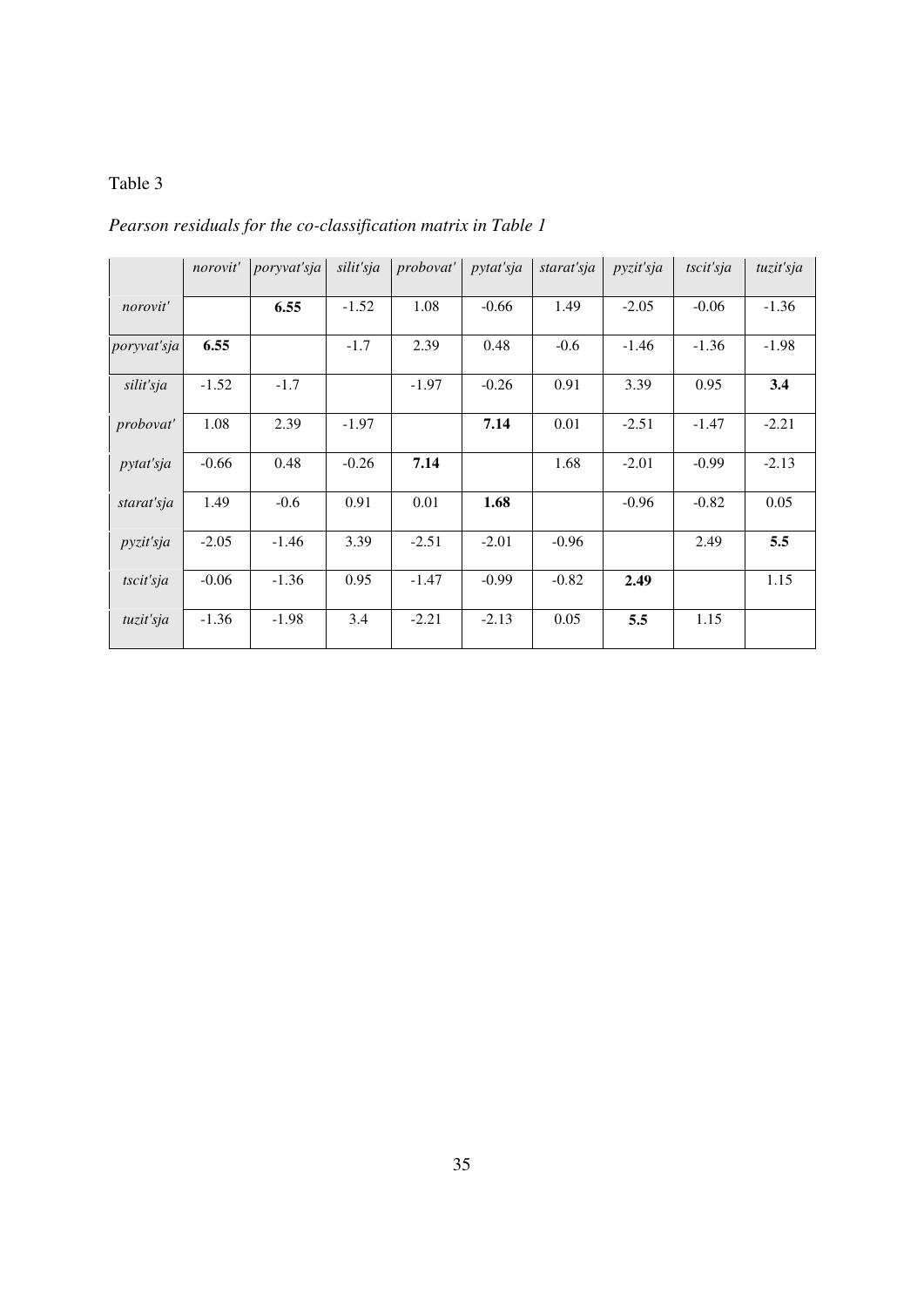## *Quantiles from the simulation*

| Quantile | 0.005 | 0.01 | 0.025 | 0.05 | 0.5 | 0.95 | 0.975 | 0.99 | 0.995 |
|----------|-------|------|-------|------|-----|------|-------|------|-------|
| Value    |       |      | υ     |      | ∽   |      |       |      |       |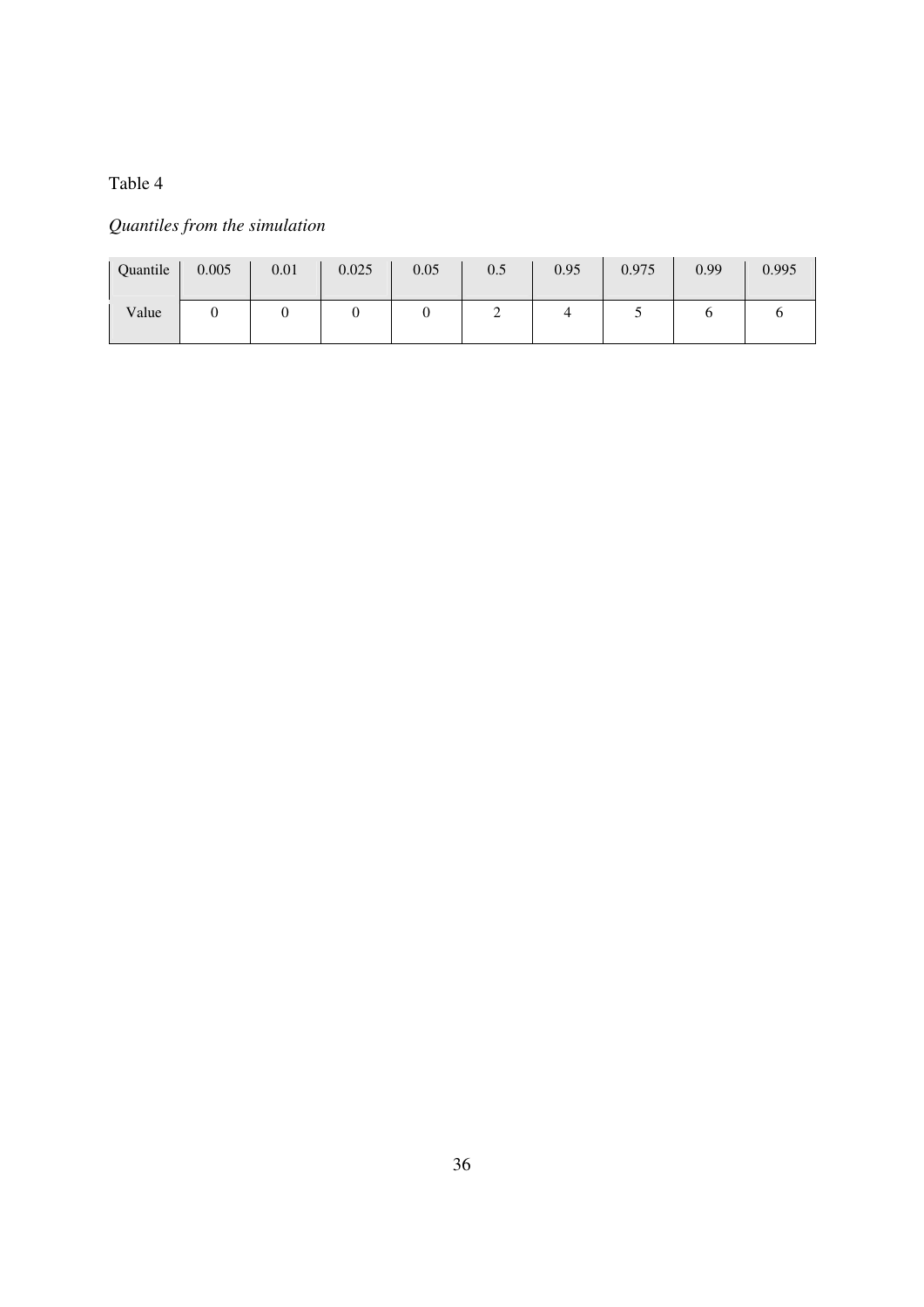| Pearson residuals for the co-classification matrix of task 1 |  |  |
|--------------------------------------------------------------|--|--|
|                                                              |  |  |

|                  | norovit' | poryvat'sja | silit'sja | probovat' | pytat'sja | starat'sja | pyzit'sja | tscit'sja | tuzit'sja |
|------------------|----------|-------------|-----------|-----------|-----------|------------|-----------|-----------|-----------|
| norovit'         |          | 5.7         | $-2.27$   | $-1.5$    | $-2.12$   | $-2.18$    | $-2.56$   | $-0.75$   | $-2.63$   |
| poryvat'sja      | 5.7      |             | $-3.22$   | $-1.45$   | $-1$      | $-0.54$    | $-3.04$   | $-1.59$   | $-3.36$   |
| silit'sja        | $-2.27$  | $-3.22$     |           | $-1.67$   | $-2.25$   | $-1.84$    | 1.73      | 0.15      | 2.74      |
| <i>probovat'</i> | $-1.5$   | $-1.45$     | $-1.67$   |           | 3.77      | 1.32       | $-2.93$   | $-2.9$    | $-3$      |
| <i>pytat'sja</i> | $-2.12$  | $-1$        | $-2.25$   | 3.77      |           | 3.22       | $-3.26$   | $-2.97$   | $-3.32$   |
| starat'sja       | $-2.18$  | $-0.54$     | $-1.84$   | 1.32      | 3.22      |            | $-2.32$   | $-2.73$   | $-2.64$   |
| pyzit'sja        | $-2.56$  | $-3.04$     | 1.73      | $-2.93$   | $-3.26$   | $-2.32$    |           | 0.19      | 4.39      |
| tscit'sja        | $-0.75$  | $-1.59$     | $-0.15$   | $-2.9$    | $-2.97$   | $-2.73$    | 0.19      |           | 0.36      |
| tuzit'sja        | $-2.63$  | $-3.36$     | 2.74      | $-3$      | $-3.32$   | $-2.64$    | 4.39      | 0.36      |           |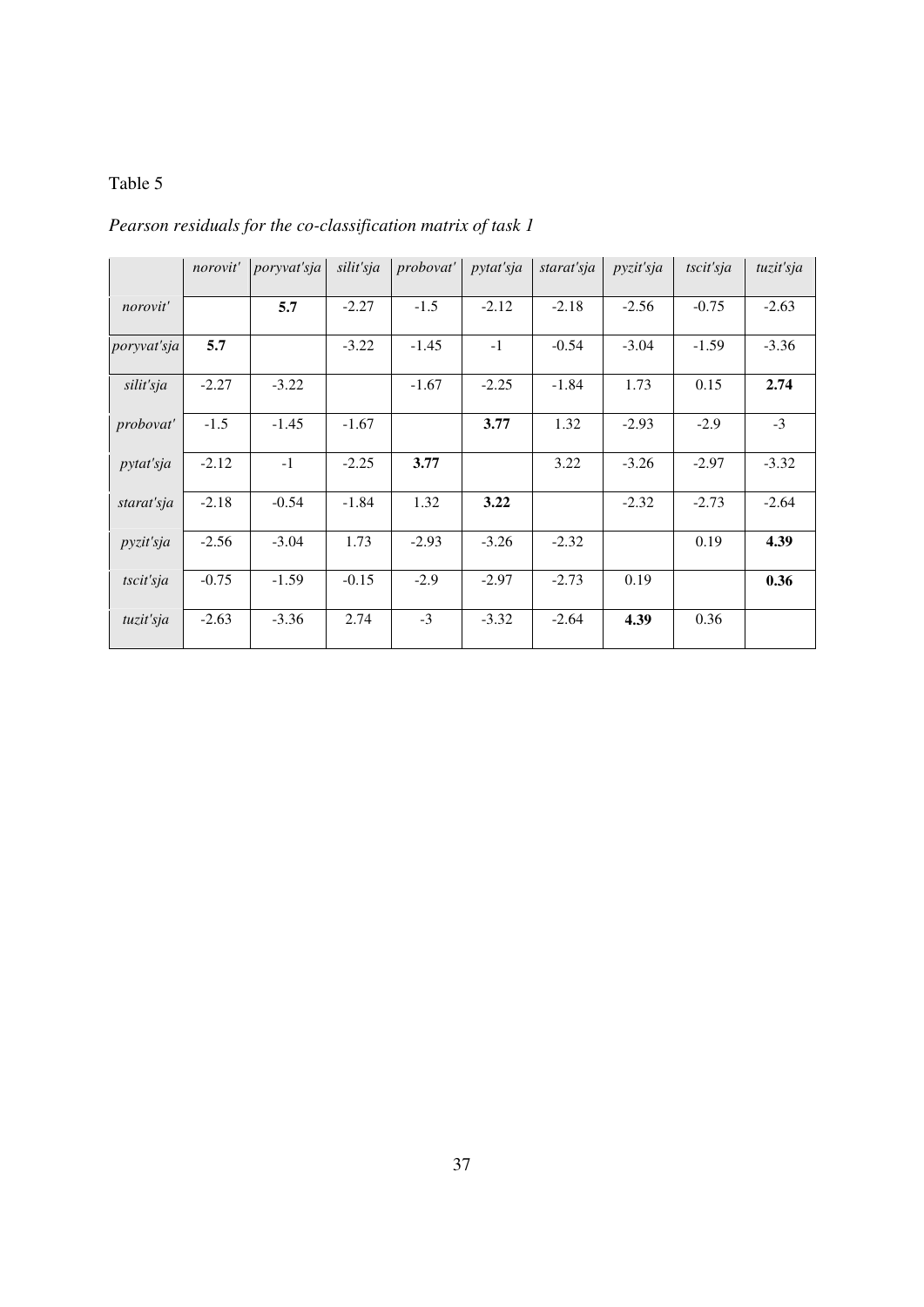*Pearson residuals for the co-classification matrix of task 2* 

|                    | norovit' | poryvat'sja | silit'sja | probovat' | <i>pytat'sja</i> | starat'sja | pyzit'sja | tscit'sja | tuzit'sja |
|--------------------|----------|-------------|-----------|-----------|------------------|------------|-----------|-----------|-----------|
| norovit'           |          | 4.22        | $-2.36$   | $-0.09$   | $-0.39$          | $-0.74$    | $-2.25$   | $-2.54$   | $-2.76$   |
| <i>poryvat'sja</i> | 4.22     |             | $-1.96$   | $-0.86$   | $-0.65$          | $-0.53$    | $-2.83$   | $-1.87$   | $-3.11$   |
| silit'sja          | $-2.36$  | $-1.96$     |           | $-1.51$   | $-1.55$          | $-0.98$    | 0.58      | 0.07      | 1.45      |
| <i>probovat'</i>   | $-0.09$  | $-0.86$     | $-1.51$   |           | 2.7              | 2.18       | $-3.04$   | $-3.38$   | $-3.07$   |
| <i>pytat'sja</i>   | $-0.39$  | $-0.65$     | $-1.55$   | 2.7       |                  | 2.23       | $-3.24$   | $-2.8$    | $-2.36$   |
| starat'sja         | $-0.74$  | $-0.53$     | $-0.98$   | 2.18      | 2.23             |            | $-2.92$   | $-2.97$   | $-2.73$   |
| pyzit'sja          | $-2.25$  | $-2.83$     | 0.58      | $-3.04$   | $-3.24$          | $-2.92$    |           | 3.05      | 4.22      |
| tscit'sja          | $-2.54$  | $-1.87$     | 0.07      | $-3.38$   | $-2.8$           | $-2.97$    | 3.05      |           | 1.96      |
| tuzit'sja          | $-2.76$  | $-3.11$     | 1.45      | $-3.07$   | $-2.36$          | $-2.73$    | 4.22      | 1.96      |           |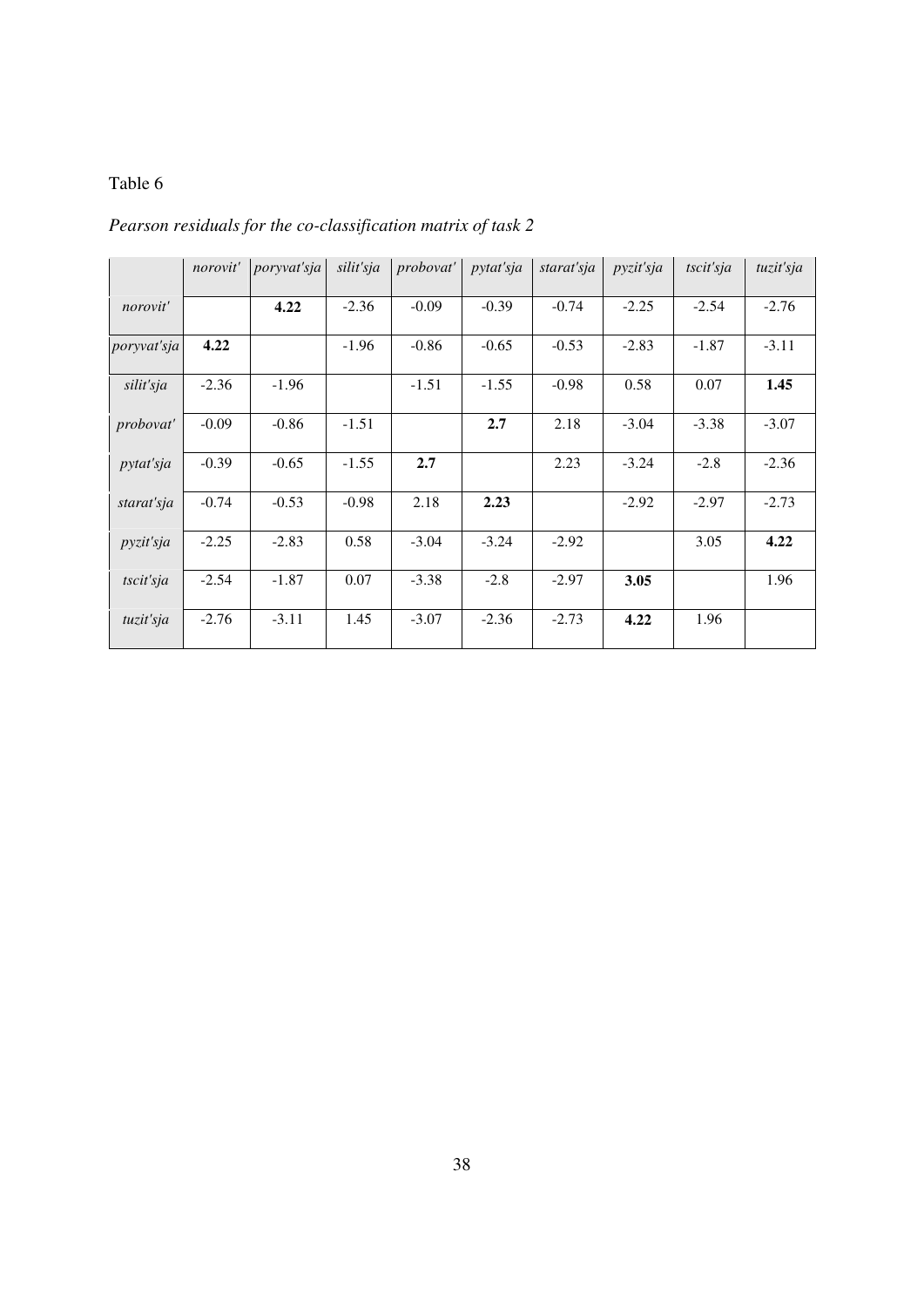|                  | norovit' | poryvat'sja | silit'sja | probovat' | <i>pytat'sja</i> | starat'sja | pyzit'sja | tscit'sja | tuzit'sja |
|------------------|----------|-------------|-----------|-----------|------------------|------------|-----------|-----------|-----------|
| norovit'         |          | 4.2         | 1.42      | $-1.69$   | $-2.18$          | $-1.49$    | $-2.2$    | $-0.12$   | $-2.68$   |
| poryvat'sja      | 4.2      |             | $-1.07$   | $-2.11$   | $-3.12$          | $-1.39$    | $-2.88$   | 1.28      | $-2.86$   |
| silit'sja        | 1.42     | $-1.07$     |           | $-1.88$   | $-2.11$          | $-2.43$    | 1.69      | $-2.09$   | 1.47      |
| probovat'        | $-1.69$  | $-211$      | $-1.88$   |           | 4.75             | 3.61       | $-3.68$   | $-3.14$   | $-3.67$   |
| <i>pytat'sja</i> | $-2.18$  | $-3.12$     | $-2.11$   | 4.75      |                  | 3.9        | $-3.16$   | $-2.61$   | $-3.39$   |
| starat'sja       | $-1.49$  | $-1.39$     | $-2.43$   | 3.61      | 3.9              |            | $-2.95$   | $-3.43$   | $-3.44$   |
| pyzit'sja        | $-2.2$   | $-2.88$     | 1.69      | $-3.68$   | $-3.16$          | $-2.95$    |           | 0.45      | 5.01      |
| tscit'sja        | $-0.12$  | 1.28        | $-2.09$   | $-3.14$   | $-2.61$          | $-3.43$    | 0.45      |           | 1.76      |
| tuzit'sja        | $-2.68$  | $-2.86$     | 1.47      | $-3.67$   | $-3.39$          | $-3.44$    | 5.01      | 1.76      |           |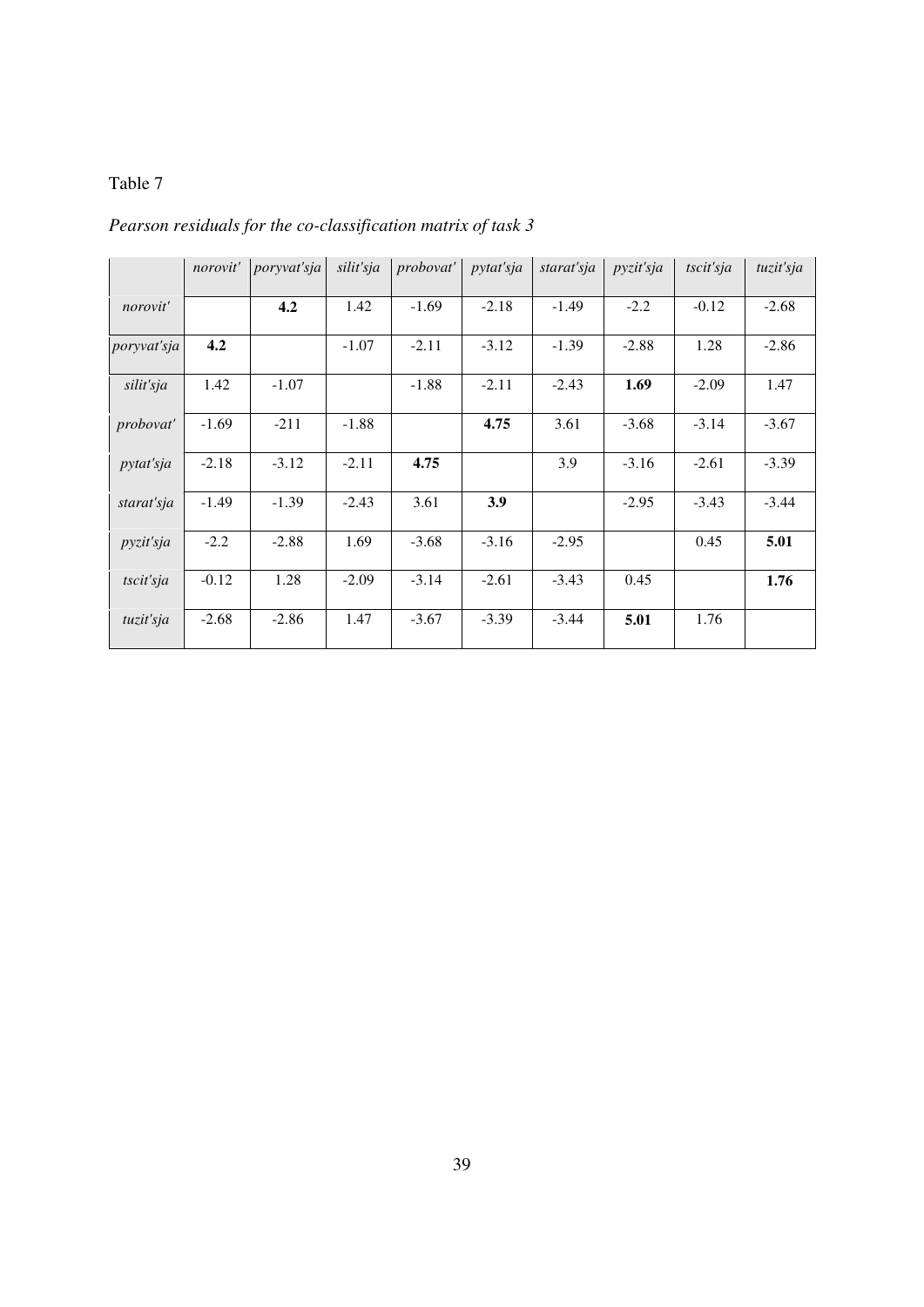*Quantiles from the simulation task 1, task 2, and task 3* 

| Quantile | 0.005 | 0.01 | 0.025 | 0.05 | 0.5 | 0.95 | 0.975 | 0.99 | 0.995 |
|----------|-------|------|-------|------|-----|------|-------|------|-------|
| Task 1-3 |       |      | ◡     |      | ∼   | 4    | ັ     |      |       |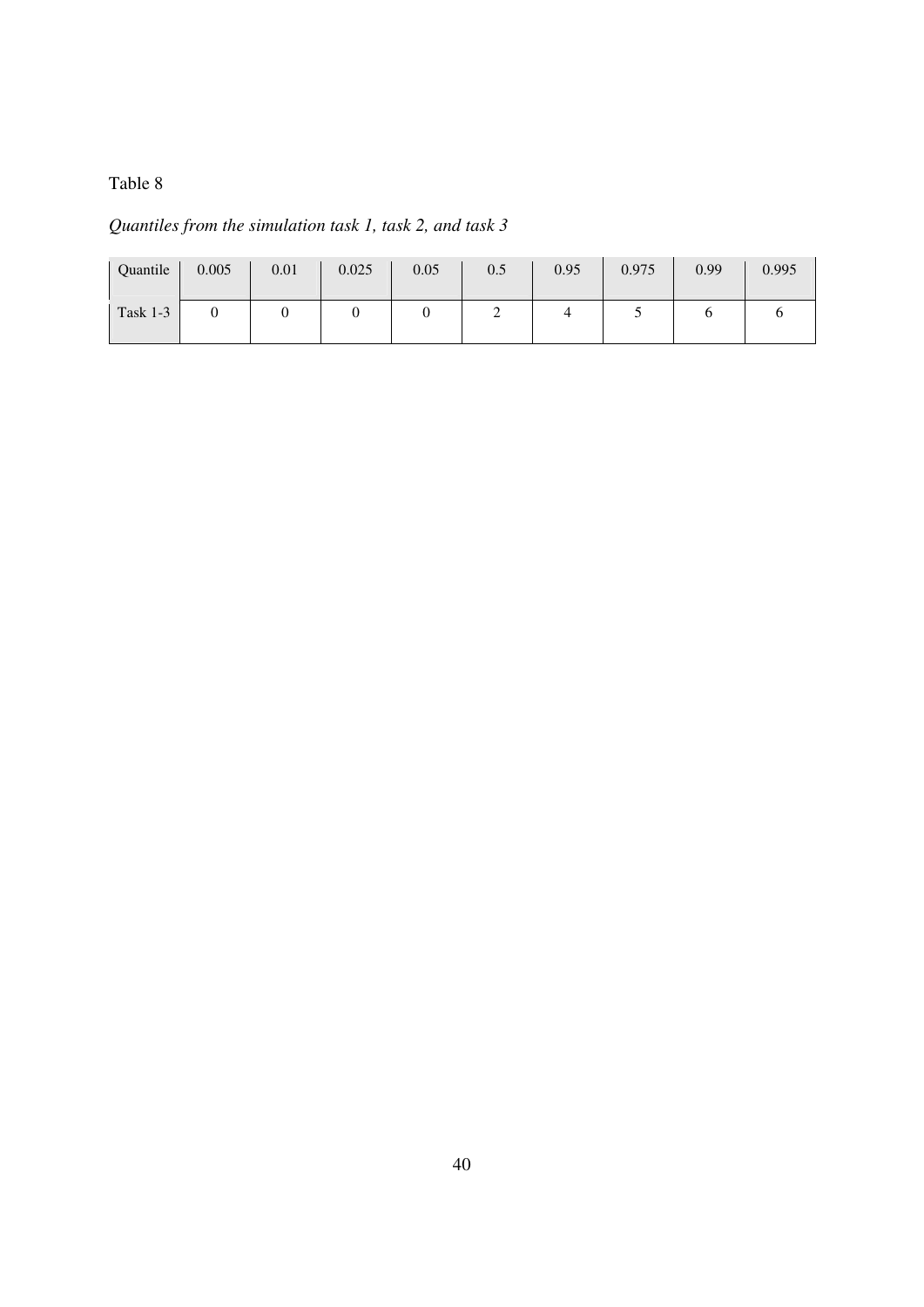## *Gap-filling preference matrix*

|             | Response        |                |                |           |           |                |                |                |           |
|-------------|-----------------|----------------|----------------|-----------|-----------|----------------|----------------|----------------|-----------|
| Stimulus    | norovit'        | poryvat'sja    | silit'sja      | probovat' | pytat'sja | starat'sja     | pyzit'sja      | tscit'sja      | tuzit'sja |
| norovit'    | 59              | 30             | $\mathfrak{2}$ | 5         | 9         | $\overline{4}$ | $\overline{4}$ | 6              | 6         |
| poryvat'sja | 16              | 42             | 19             | 10        | 11        | $\overline{4}$ | 3              | 18             | 9         |
| silit'sja   | 8               | 13             | 28             | 6         | $8\,$     | $\overline{2}$ | 16             | 18             | 31        |
| probovat'   | 9               | 14             | 11             | 35        | 28        | 10             | $\overline{7}$ | $\overline{3}$ | 14        |
| pytat'sja   | $\overline{4}$  | 6              | 17             | 24        | 8         | $\overline{7}$ | 26             | 18             | 16        |
| starat'sja  | $\mathbf{0}$    | $\mathbf{1}$   | $\overline{4}$ | 34        | 15        | 53             | 5              | 5              | 8         |
| pyzit'sja   | $7\phantom{.0}$ | $\overline{4}$ | 8              | 5         | 20        | 22             | 35             | 20             | 13        |
| tscit'sja   | 19              | 21             | 22             | 6         | 18        | 20             | 3              | 13             | 11        |
| tuzit'sja   | 12              | 5              | 20             | 3         | 20        | 14             | 17             | 27             | 13        |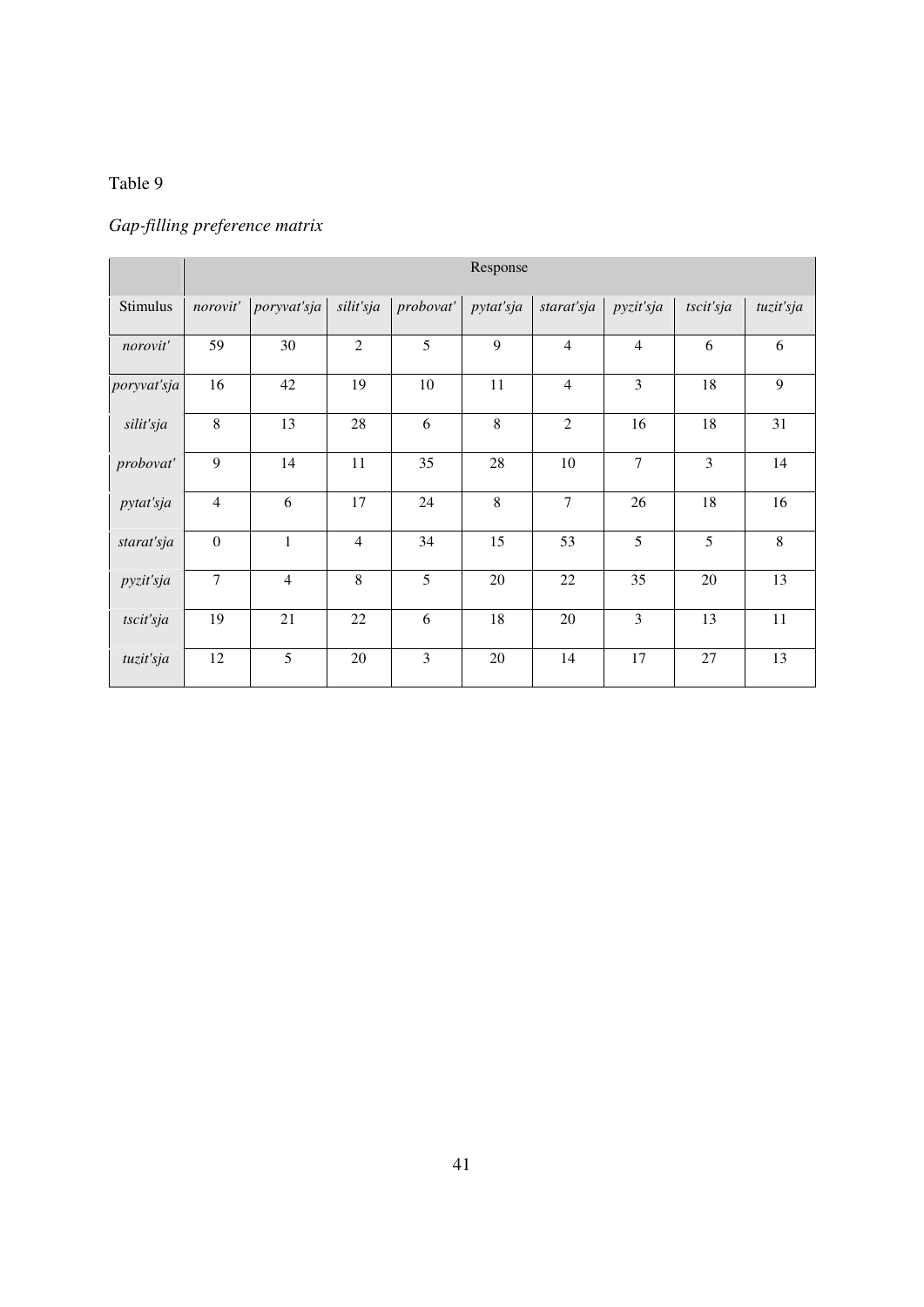## *Pearson residuals for the gap-filling preference matrix in Table 8*

|             | Response |             |           |           |           |            |           |           |           |
|-------------|----------|-------------|-----------|-----------|-----------|------------|-----------|-----------|-----------|
| Stimulus    | norovit' | poryvat'sja | silit'sja | probovat' | pytat'sja | starat'sja | pyzit'sja | tscit'sja | tuzit'sja |
| norovit'    | 11.78    | 4.04        | $-3.21$   | $-2.35$   | $-1.48$   | $-2.77$    | $-2.39$   | $-2.08$   | $-1.93$   |
| poryvat'sja | 0.22     | 6.79        | 1.09      | $-1.18$   | $-1.14$   | $-2.9$     | $-2.79$   | 0.93      | $-1.27$   |
| silit'sja   | $-1.79$  | $-0.55$     | 3.51      | $-2.19$   | $-1.86$   | $-3.38$    | 0.86      | 0.99      | 4.77      |
| probovat'   | $-1.56$  | $-0.32$     | $-0.97$   | 5.44      | 3.22      | $-1.35$    | $-1.67$   | $-3$      | 0.11      |
| pytat'sja   | $-2.75$  | $-2.27$     | 0.76      | 2.74      | $-1.77$   | $-2.01$    | 3.81      | 1.12      | 0.81      |
| starat'sja  | $-3.79$  | $-3.55$     | $-2.68$   | 5.48      | 0.09      | 10.07      | $-2.11$   | $-2.35$   | $-1.38$   |
| pyzit'sja   | $-2.14$  | $-2.94$     | $-1.82$   | $-2.53$   | 1.08      | 1.62       | 5.94      | 1.38      | $-0.24$   |
| tscit'sja   | 0.95     | 1.4         | 1.83      | $-2.25$   | 0.6       | 1.14       | $-2.81$   | $-0.42$   | $-0.75$   |
| tuzit'sja   | $-0.78$  | $-2.63$     | 1.38      | $-3$      | 1.18      | $-0.32$    | 1.1       | 3.33      | $-0.16$   |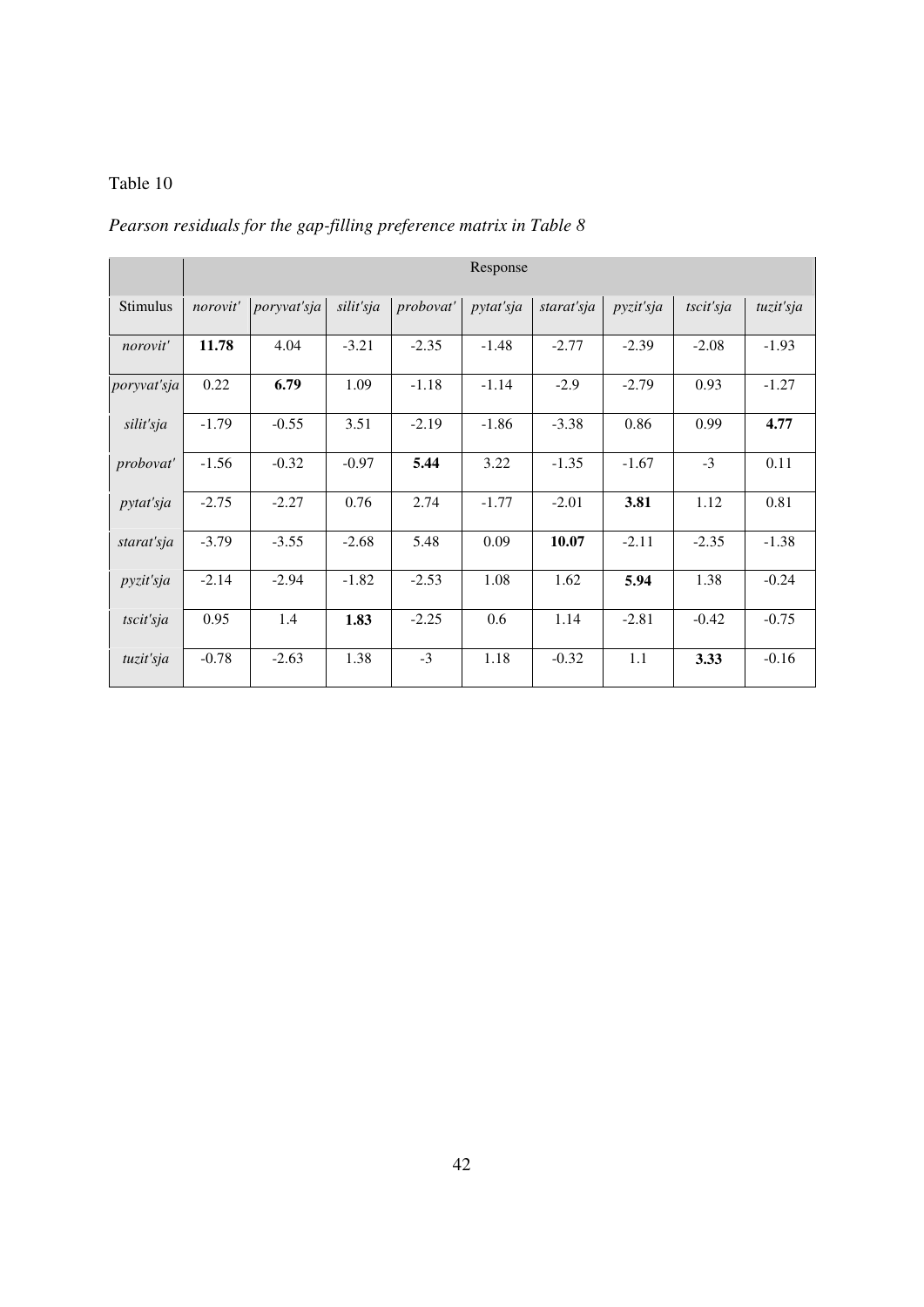## *Quantiles from the simulation*

| Quantile | 0.005 | 0.01 | 0.025 | 0.05 | $0.5\,$ | 0.95 | 0.975 | 0.99 | 0.995 |
|----------|-------|------|-------|------|---------|------|-------|------|-------|
| Value    |       |      | ິ     |      |         |      | u     |      | 10    |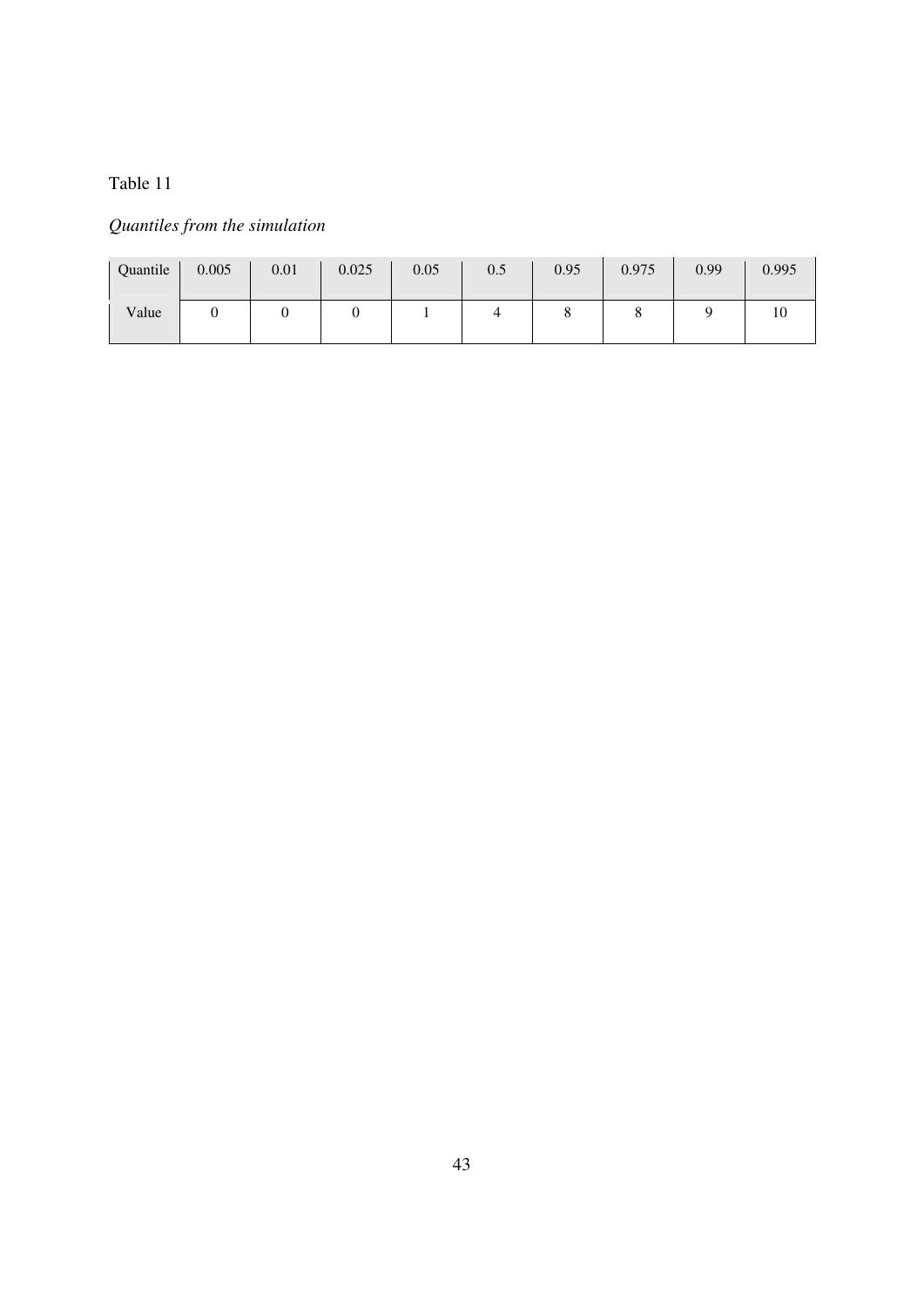

*Dendrogram of nine Russian verbs meaning 'try' (from Divjak and Gries 2006)* 

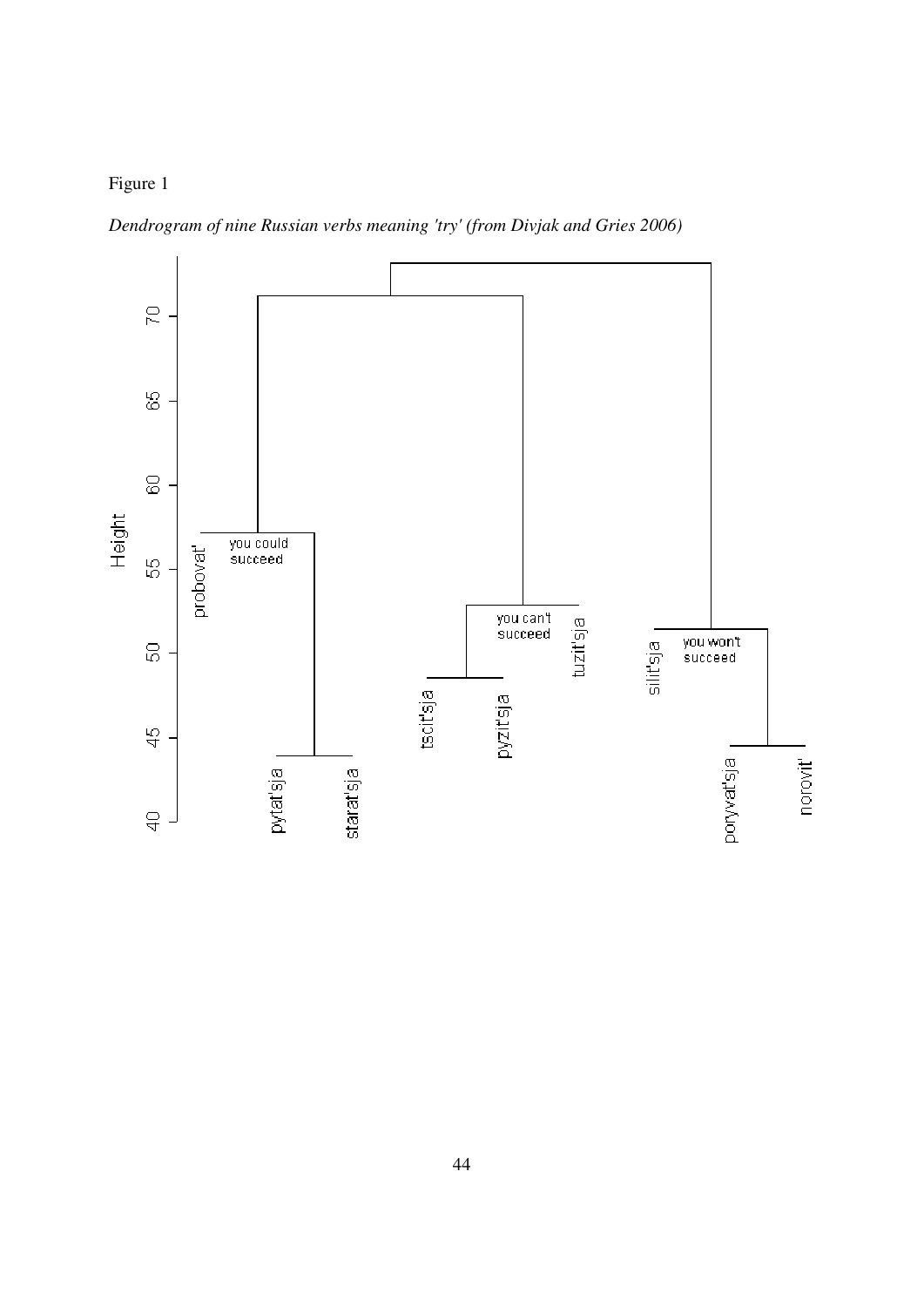#### **References**

- Abboth-Smith, Kirsten and Michael Tomasell0. 2006. Exemplar-learning and schematization in a usage-based account of syntactic acquisition. The Linguistic Review 23, 275–290
- Dąbrowska, Ewa. To appear. Words as constructions. In: Evans, Vyvyan and Stéphanie Pourcel (eds.). *New Directions in Cognitive Linguistics.* Amsterdam and Philadelphia: John Benjamins.
- Divjak, Dagmar S. 2004. *Degrees of Verb Integration. Conceptualizing and Categorizing Events in Russian*. Unpublished Ph.D. dissertation, Dept. Oriental and Slavic Studies, K.U.Leuven, Belgium.
- Divjak, Dagmar S. 2006. Ways of intending: A corpus-based cognitive linguistic approach to near synonyms in Russian. In: Gries, Stefan Th. and Anatol Stefanowitsch. (eds.). *Corpora in Cognitive Linguistics: Corpus-based Approaches to Syntax and Lexis.* Berlin, Heidelberg, New York: Mouton de Gruyter, 19-56.
- Divjak, Dagmar S. and Stefan Th. Gries. 2006. Ways of trying in Russian: clustering behavioral profiles. *Corpus Linguistics and Linguistic Theory* 2 (1), 23-60.
- Fowlkes, E.B. and C.L. Mallows. 1983. A method for comparing two hierarchical clusterings. *Journal of the American Statistical Association* 78.383:553-69.
- Gries, Stefan Th. 2006. Corpus-based methods and cognitive semantics: The many senses of *to run*. In: Gries, Stefan Th. and Anatol Stefanowitsch (eds). *Corpora in Cognitive Linguistics: Corpus-based Approaches to Syntax and Lexis*. Berlin, Heidelberg, New York: Mouton de Gruyter, 57-99.
- Gries, Stefan Th. and Dagmar S. Divjak. To appear. Behavioral profiles: a corpus-based approach to cognitive semantic analysis. In: Evans, Vyvyan and Stéphanie Pourcel (eds.).